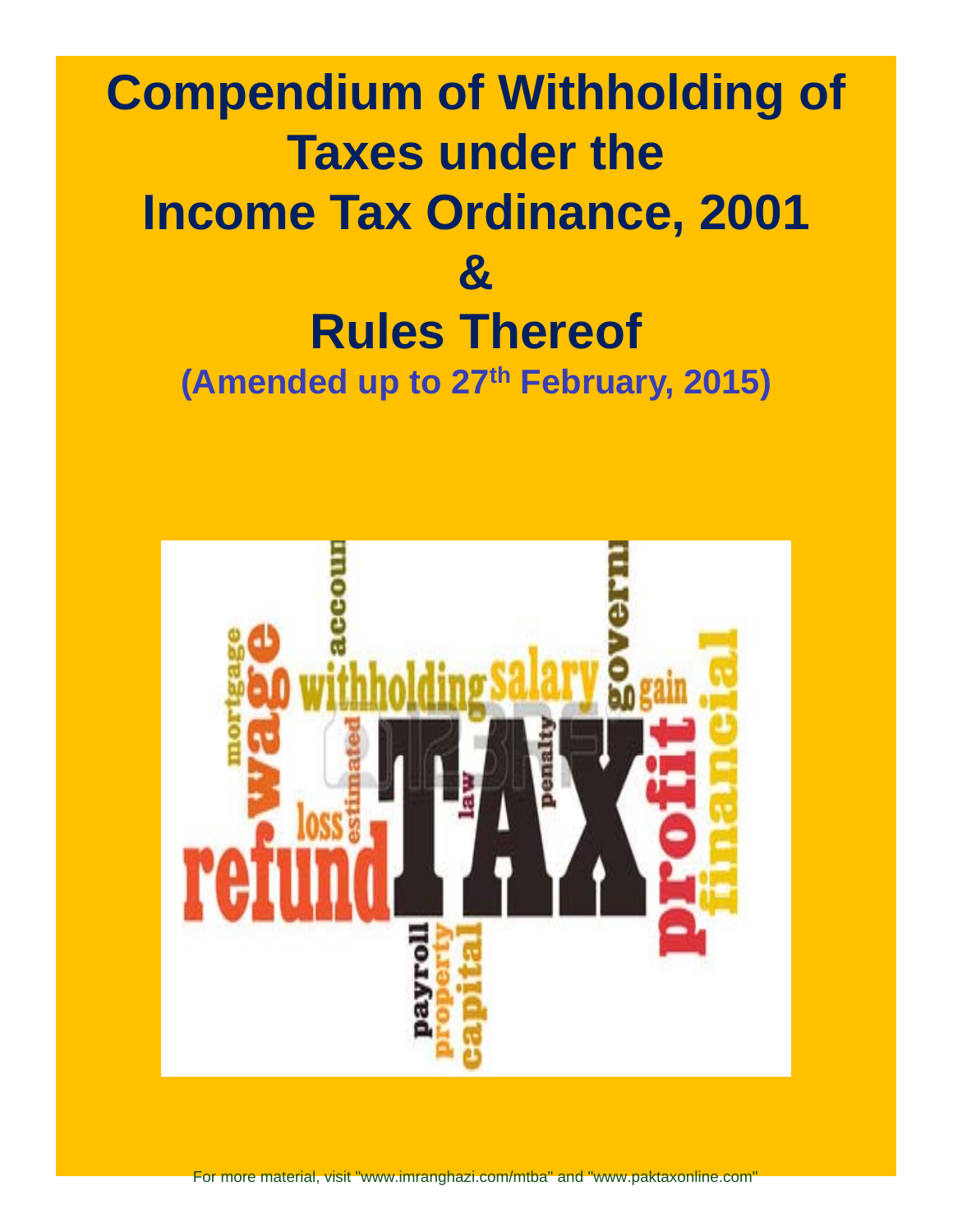#### **Preface**

Tax administrators all over the world and particularly in the developing countries like Pakistan face major problems of non-reporting and under-reporting of income. Government has introduced various liberal Self Assessment Schemes; with the objective of encouraging voluntary compliance encompassing virtually all the taxpayers including limited companies irrespective of income level; however the objective of broadening of tax base has not been achieved.

The withholding and presumptive tax regimes are not new, however generally these are applicable to only those persons whose incomes are likely to be difficult to determine accurately, easier to evade, or more likely to cross national boundaries. These were initially introduced vide Section 18(3BB) of the Income Tax Act, 1922 in India, through which tax was imposed on trading in Liquor, Timber and other Forest Produce.

The scope of these provisions was further extended through Income Tax Ordinance, 1979 and both the Regimes have come into full force more specifically after amendment made through the Finance Act, 1991 onward. Prior to July 1991, taxation on presumption was restricted only to the non-residents deriving receipts from shipping, air transport business and having fee from technical services. The then Finance Minister in his budget speech stated that in order to save the taxpayers from the cumbersome assessment procedure and delay in refund; the tax withheld from payments to the contractors, suppliers and commercial importers would be final. We all are fully aware of the fact that major quantum of the total tax revenue is being collected through withholding regime.

Conversely, in Pakistan, withholding tax law has been made applicable to almost all the categories of taxpayers and nature of payment. The direct taxes have been weaved into the texture of indirect taxes. Furthermore, the withholding agents, who are collecting taxes on Government's behalf without any remuneration, are being punished heavily even for an inadvertent mistake; whereas the superior courts on numerous occasions held that machinery provision of a fiscal statute should be interpreted in such a manner that recovery is not frustrated or statute adversely affected, achieve the object of recovery one cannot travel beyond the spirit of law and cause violence to the language and intention of statute. It is also held that machinery provision can be extended only to the extent it is permissible under the law. One cannot override the rights of other parties only because a recovery has to be made. The Honorable courts have emphasized that such provisions have their own limitation and they are to be found within the statute itself. Therefore, machinery provision of fiscal statute should be liberally construed to ensure recovery.

The Income Tax Ordinance, 2001 provides for following three modes of collecting taxes in advance. However, in this publication/compilation, we will discuss the mode, manner and legal aspects related to the deduction and collection of tax at source in detail: -

- 1. Advance Tax directly liable to be paid;
- 2. Deduction at source; or
- 3. Collection at source.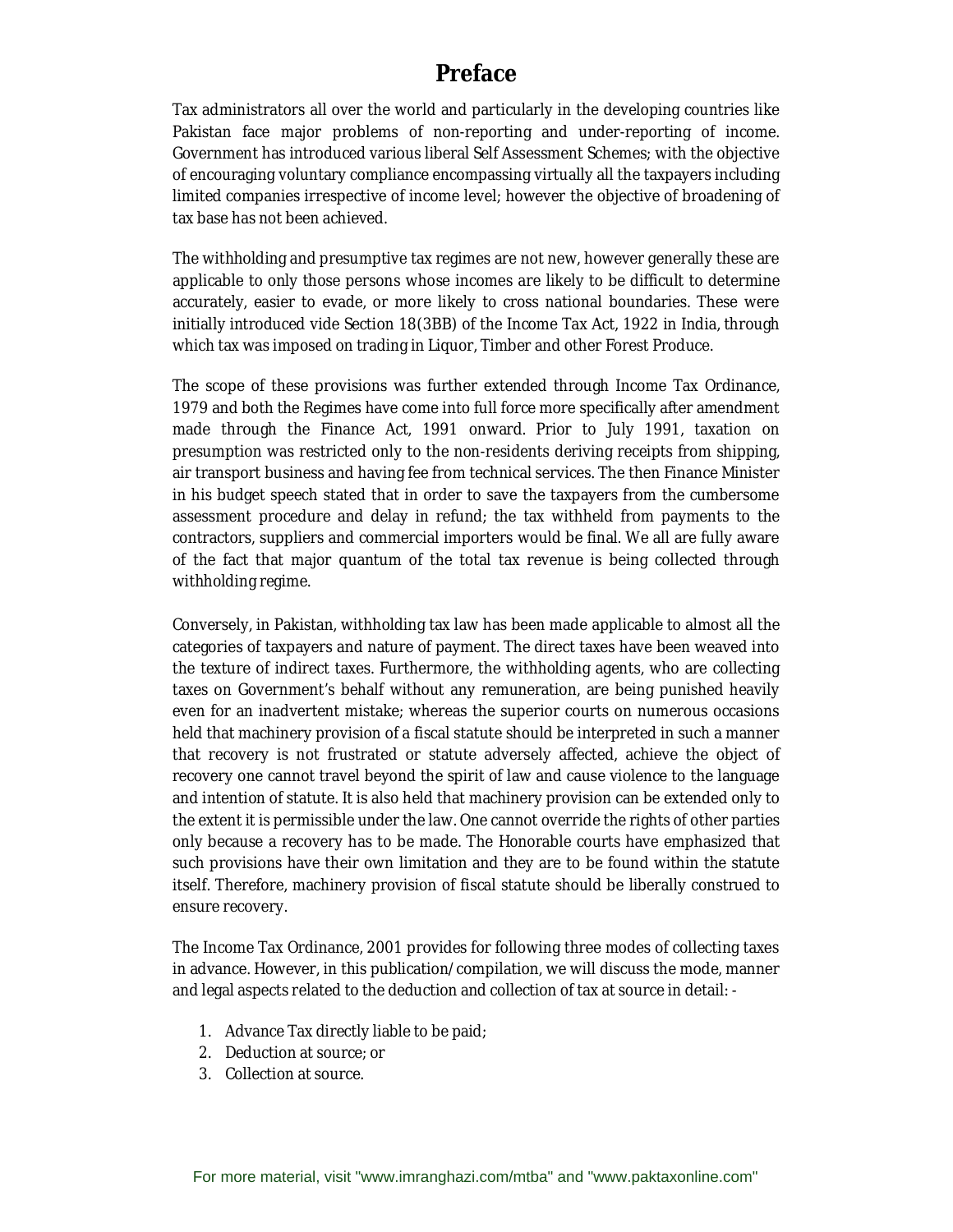The scope of withholding tax and type of withholding agents has been increased many fold in the last couple of years and getting more complex with the passage of time. Now the taxation officers may recover the tax not deducted or collected as required under the various provisions of the Income Tax Ordinance 2001 from the payee; whereas before this amendment such tax was recoverable from the payer only.

The default surcharge for nonpayment or late payment of tax deducted or collected and stringent, irrational & exorbitant penalties for non-filing or late filing of prescribed statements are being imposed in almost all the cases where such default is observed by the taxation officers, even without establishing *mens rea* in this regard. Moreover, in view of the influx of various notifications, instructions, and circulars in respect of such deduction it has become impossible for taxpayers as well as legal fraternity to monitor and assess their current obligations in this regard.

In the present publication, we have made an effort to compile the legal provisions scattered in various sections, schedules, circulars and statutory notifications related to collection/deduction of tax and payment thereof and provide comments wherever deemed fit with utmost care, to make it user friendly, to serve as a general guide & ready- reckoner for the convenience of the users. We have provided comparison of rate of tax to be collected or deducted under various provisions for the tax year 2015 with 2014. This publication also provides categories of withholding agents, status of tax collected/deducted *(i.e. adjustable or final)* and related legal provisions for ready reference. However, in case if, any omission or error is noticed at any place, the user is requested to please let us know the same for appropriate amendment(s)/modification(s) and is advised to refer to the original sources.

This publication is product of the minds and hands of many persons and some of those deserve special acknowledgement and deep appreciation. The undersigned wishes to express thanks to the outstanding office colleagues Mr. Muhammad Hanif Khatri, Mr. Absar A. Khan, Mr. Abdul Wahab, Mr. Ehtisham Qadir and Mr. Mohammad Ayoub, who extended their legal acumen and assistance during preparation of this publication and without their untiring effort compilation of this compendium/publication would not have been possible.

We hope this humble effort would be useful to all the readers and take this opportunity to convey our heartfelt thanks and gratitude for their continuous support and guidance to make our publication most effective and useful.

We also bow our heads before the Almighty Allah in all humility for the numerous blessings bestowed upon us and pray to Him to continue to shower His choicest blessings on all of us and our families. Ameen

Warmest regards,

Hu Mann-

**(ABDUL QADIR MEMON)**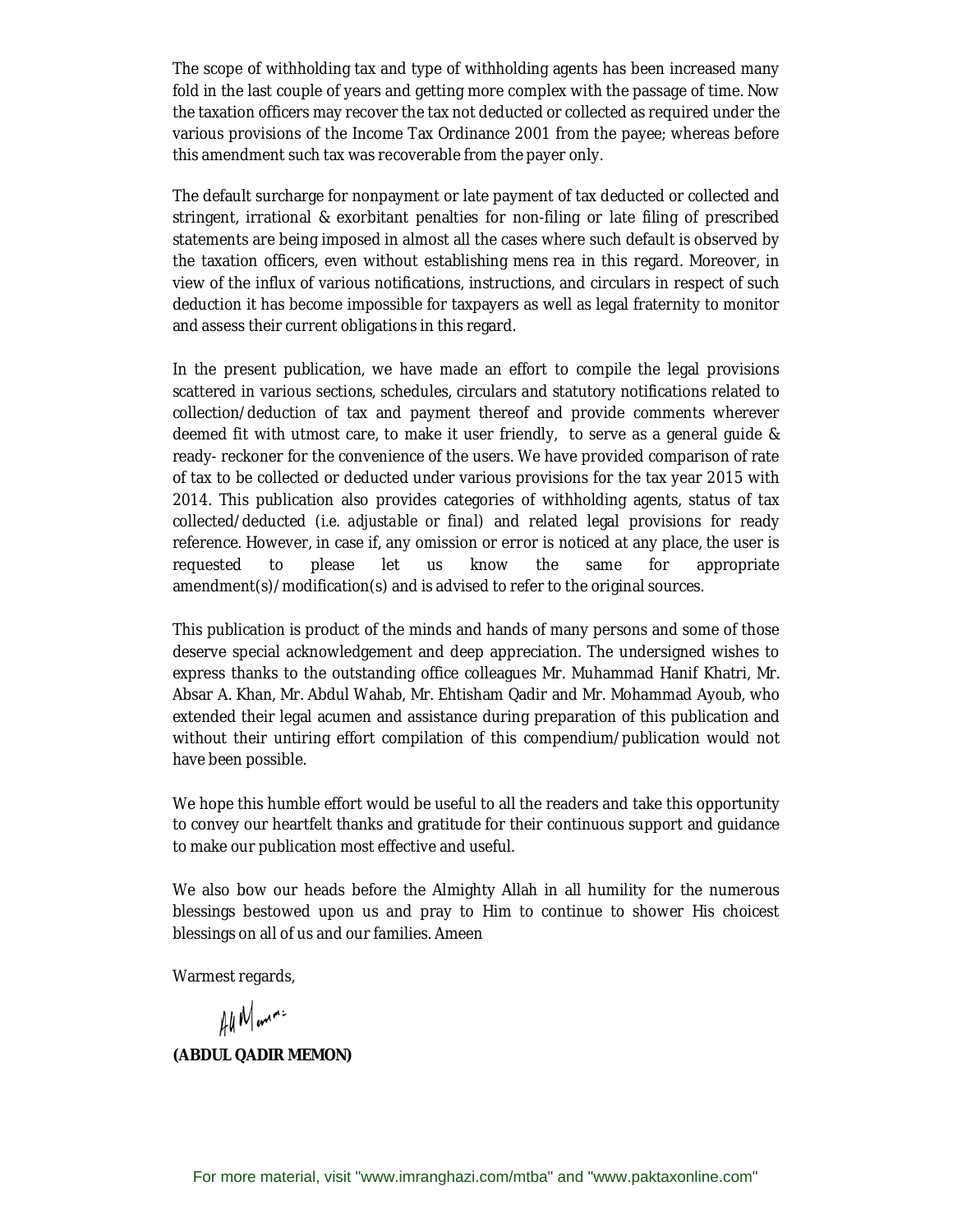#### **CONTENTS**

| <b>S. No.</b>  | <b>Particulars</b>                                     | <b>Pages</b> |
|----------------|--------------------------------------------------------|--------------|
| $\mathbf{1}$   | Comparative Table of Withholding Tax Rates for the     | 01           |
|                | Tax Year 2015 with Tax Year 2014 and status of Tax     |              |
|                | Collection/Deduction along with Notes                  |              |
| $\overline{2}$ | Legal Provisions for (a) Filing of Monthly & Annual    | 31           |
|                | Statements (b) Payment of tax collected or deducted    |              |
|                | Default Surcharge for non-payment of tax<br>(c)        |              |
|                | (d) Penalties for non or late filing of statements and |              |
|                | (e) Concept of "Filer and "Non-Filer".                 |              |
|                |                                                        |              |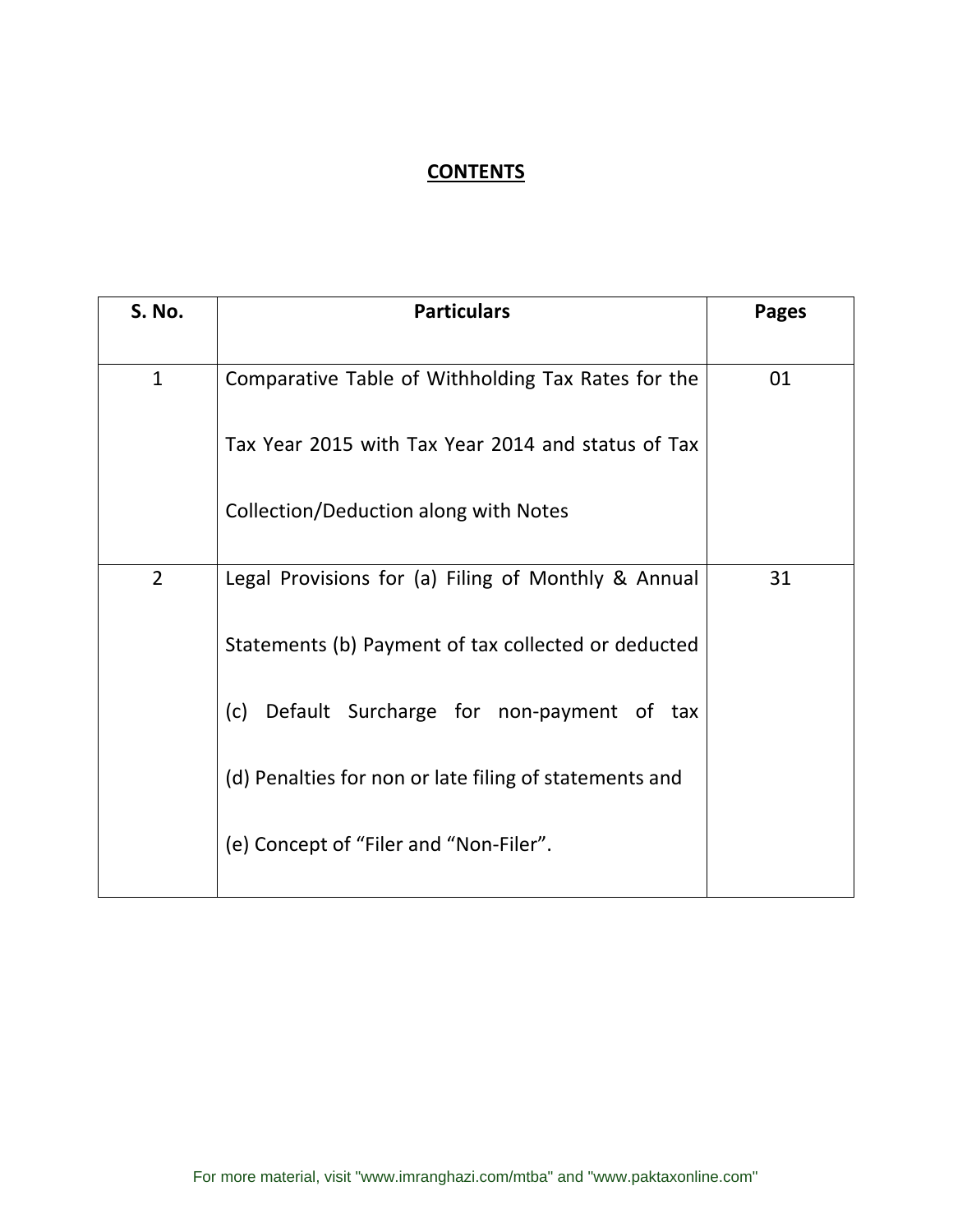For more material, visit "www.imranghazi.com/mtba" and "www.paktaxonline.com"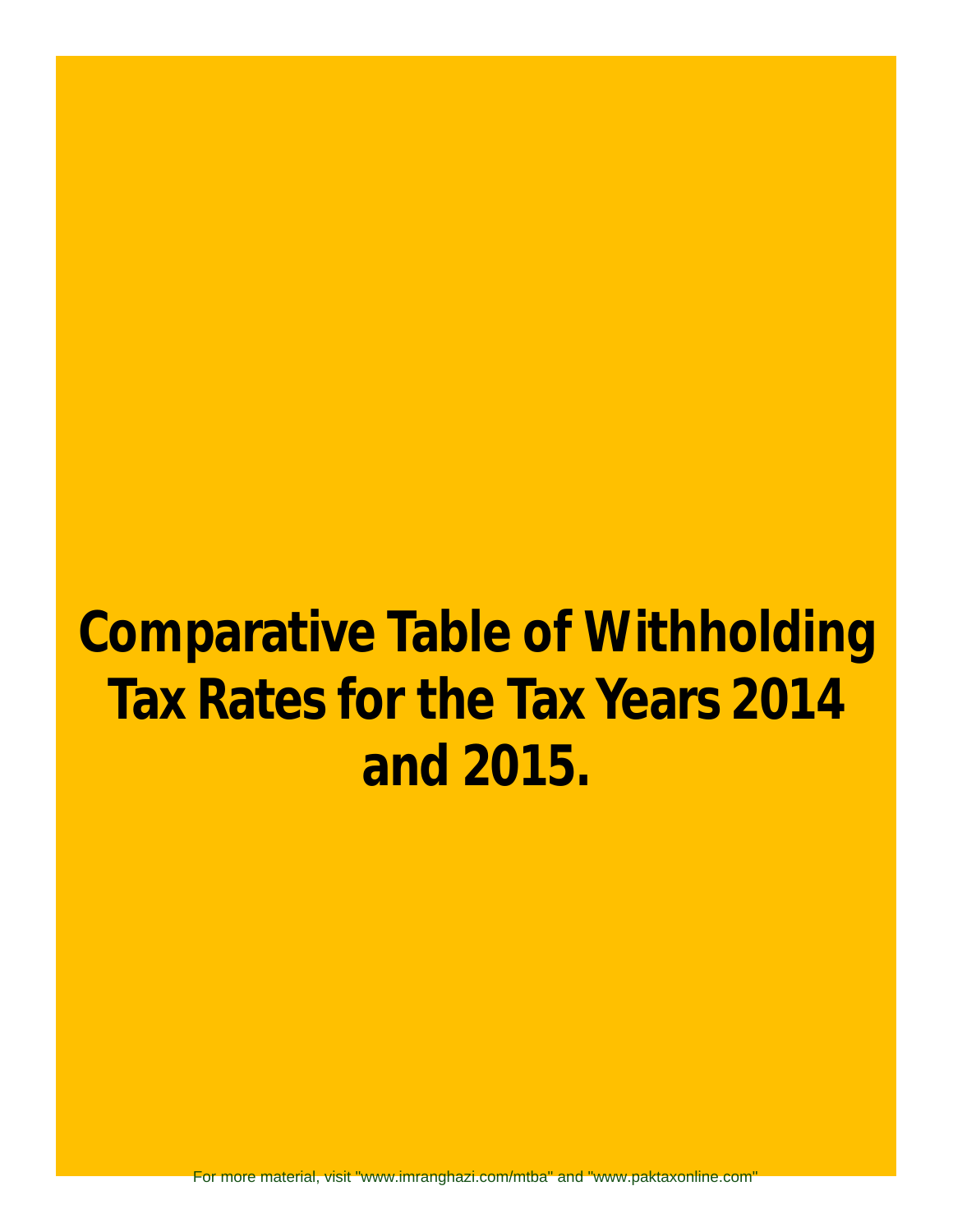#### **CONTENTS**

| <b>S. No.</b>  | <b>Section</b>               | <b>Particulars</b>                                   | <b>Pages</b> |
|----------------|------------------------------|------------------------------------------------------|--------------|
|                | 148                          | Collection of tax at Import Stage on value of goods  | 01           |
|                | Read with Part II of First   | as increased by Customs duty sand Sales Tax          |              |
|                | Schedule                     | imported by                                          |              |
| $\overline{2}$ | 149 read with Division 1A of | Salary                                               | 04           |
|                | Part I of the First Schedule |                                                      |              |
| 3              | 150 read with Division       | <b>Dividend</b>                                      | 04           |
|                | (III) of Part I of the First |                                                      |              |
|                | Schedule                     |                                                      |              |
| 4              | 151                          | Profit on debt                                       | 06           |
|                |                              |                                                      |              |
| 5              | 152                          | Payments to Non-Residents                            | 08           |
|                | Sub-Section (1)              |                                                      |              |
|                | Sub-Section (1A)             |                                                      |              |
| 6              | Sub-Section 152 (2A)]        | Payment PE of Non-Resident                           | 09           |
| $\overline{7}$ | 153                          | Payment for Goods, Services and execution of a       | 10           |
|                | Sub-Section (1)              | Contract Gross amount payable for:                   |              |
| 8              | Sub-Section 1(b)             | <b>Transport Services</b>                            | 11           |
|                |                              |                                                      |              |
| 9              | Sub-Section 1(c)             | <b>Execution of Contract in the Case</b>             | 11           |
|                |                              |                                                      |              |
| 10             | 153(2)                       | For rendering of or providing services of stitching, | 12           |
|                |                              | dying, printing, embroidery, washing, sizing and     |              |
|                |                              | weaving                                              |              |
| 11             | 154                          | <b>Exports</b>                                       | 13           |
|                | Sub-Section (1), (3), (3A),  |                                                      |              |
|                | $(3B)$ or $(3C)$             |                                                      |              |
| 12             | Sub-Section (2)              | <b>Indenting Commission</b>                          | 13           |
| 13             | 155 read with Section 16     | Income from Property                                 | 14           |
|                |                              |                                                      |              |
| 14             | 156                          | Prizes and Winnings                                  | 15           |
|                |                              |                                                      |              |
| 15             | 156A                         | Petroleum products                                   | 15           |
|                |                              |                                                      |              |
| 16             | 156B                         | Withdrawal of balance under Pension Fund             | 15           |
|                |                              |                                                      |              |
| 17             | 231A                         | Cash Withdrawal                                      | 16           |
|                |                              |                                                      |              |
| 18             | 231AA                        | <b>Transactions in banks</b>                         | 16           |
|                |                              |                                                      |              |

**Page (i) of (iii)**

For more material, visit "www.imranghazi.com/mtba" and "www.paktaxonline.com"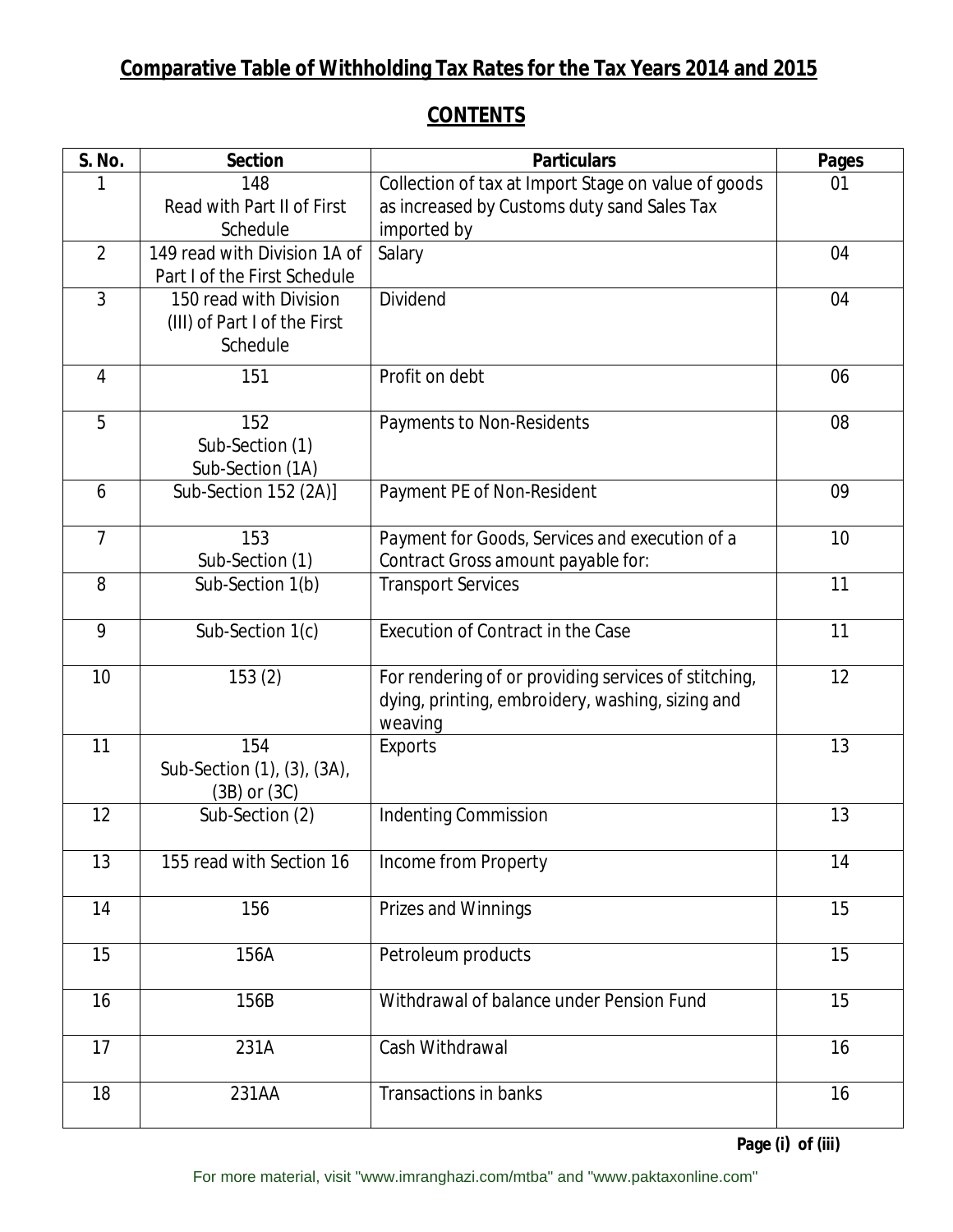| 19 | 231B  | Purchase of Motor Cars Jeeps                                                                                                                                                                                      | 17 |
|----|-------|-------------------------------------------------------------------------------------------------------------------------------------------------------------------------------------------------------------------|----|
| 20 | 233   | Brokerage & Commission                                                                                                                                                                                            | 17 |
| 21 | 233A  | Collection of tax by stock exchange                                                                                                                                                                               | 18 |
| 22 | 233AA | Collection of tax by National Clearing Company of<br>Pakistan Limited (NCCPL)                                                                                                                                     | 18 |
| 23 | 234   | Tax on motor vehicle                                                                                                                                                                                              | 18 |
| 24 | 234A  | CNG Stations on gas consumption charges                                                                                                                                                                           | 18 |
| 25 | 235   | Electricity bill of Commercial or Industrial<br>consumers                                                                                                                                                         | 19 |
| 26 | 235A  | Domestic electricity consumption                                                                                                                                                                                  | 19 |
| 27 | 235B  | Tax on steel melters, re-rollers etc.                                                                                                                                                                             | 19 |
| 28 | 236   | <b>Telephone Mobile Bills</b>                                                                                                                                                                                     | 20 |
| 29 | 236A  | Sale by auction                                                                                                                                                                                                   | 20 |
| 30 | 236B  | Purchase of Domes tic Air-Ticket from every person                                                                                                                                                                | 20 |
| 31 | 236C  | Sale or transfer of immovable property on seller or<br>transferor at the time of registering or attesting<br>the transfer.                                                                                        | 20 |
| 32 | 236D  | Functions and gatherings - On total amount of bill<br>of arranging or holding a function including<br>payment of food, service or facility.                                                                       | 21 |
| 33 | 236E  | Foreign TV drama serial or play dubbed in Urdu or<br>any other regional language.                                                                                                                                 | 21 |
| 34 | 236F  | Cable operators and other electronic media. On<br>issuance or renewal of license for distribution<br>services to operators and media.                                                                             | 21 |
| 35 | 236G  | Sales of Electronic, Sugar, Cement, Iron & Steel<br>products, Fertilizer, Motorcycles, Pesticides,<br>Cigarette's, Glass, Textile, Beverages, Paint or<br>Foam Sector to distributors, dealers and<br>wholesalers | 21 |
| 36 | 236H  | Sales of Electronics, Sugar, Cement, Iron & Steel<br>products, Fertilizer, Motorcycles, Pesticides,<br>Cigarettes, Glass, Textile, Beverages, Paint or Foam<br>Sector to retailers.                               | 22 |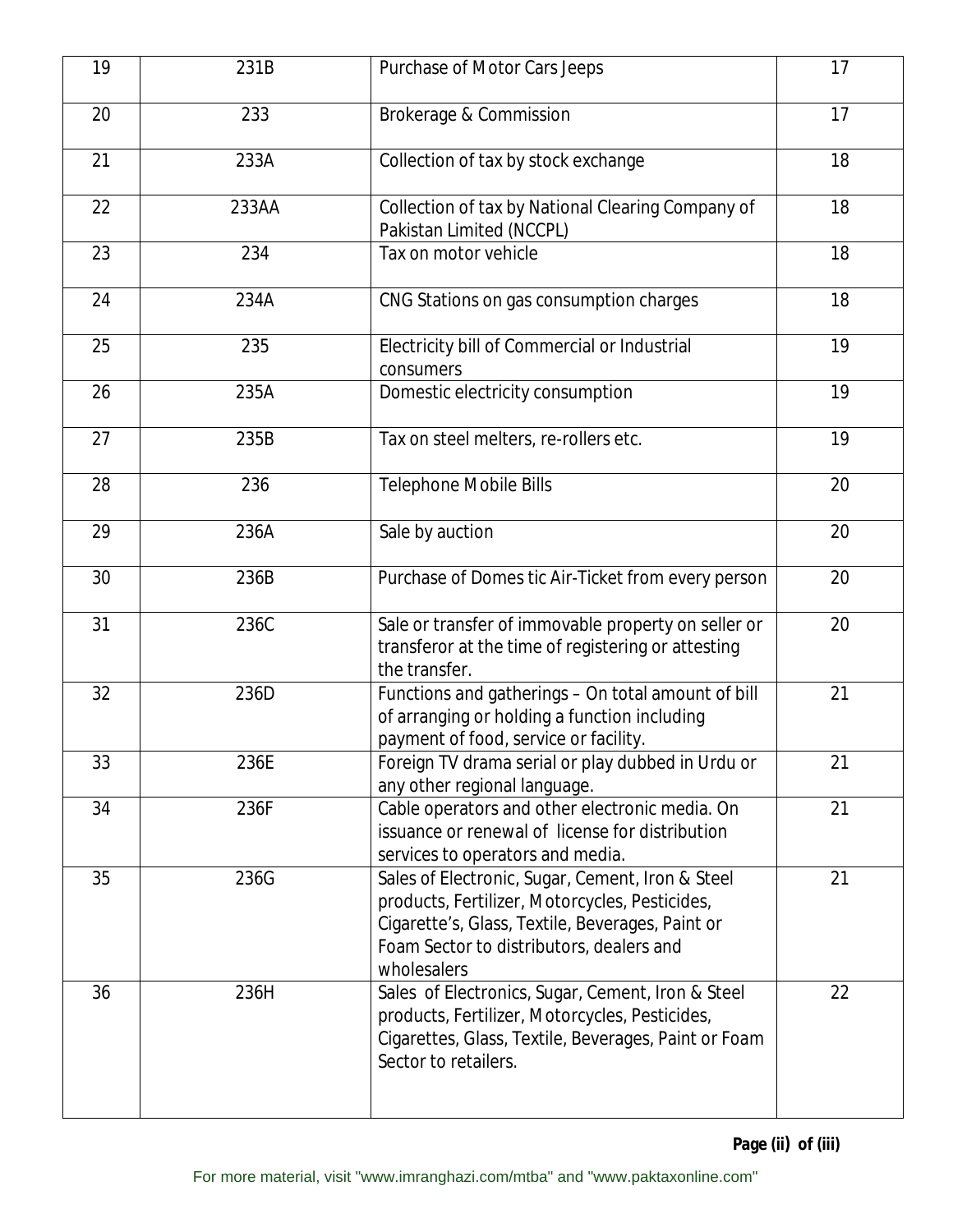| 37 | <b>2361</b>                     | Amount of fee (Tuition Fee and all charges) paid to<br>educational institutions where annual fee exceeds<br>Rs.200,000/-. | 22       |
|----|---------------------------------|---------------------------------------------------------------------------------------------------------------------------|----------|
| 38 | <b>236J</b>                     | Issuance or renewal of license to Dealers,<br>Commission agents and Arhatis etc.                                          | 23       |
| 39 | 236K                            | Purchase of immovable property                                                                                            | 23       |
| 40 | 236L                            | Purchase of international air ticket                                                                                      | 23       |
| 41 | 236M                            | Bonus Shares issued by companies quoted on stock<br>exchange                                                              | 24       |
| 42 | 236N                            | Bonus Shares issued by companies quoted on stock<br>exchange                                                              | 24       |
| 43 | 37A read with Division VII      | Capital Gain on disposal of Securities                                                                                    | 24       |
| 44 | 149                             | Income on Salary                                                                                                          | 26       |
| 45 | 155                             | Income from Property                                                                                                      | 27       |
| 46 | 231B                            | <b>Purchase of Motor Vehicle</b>                                                                                          | 28       |
| 47 | 234                             | <b>Tax on Motor Vehicle</b>                                                                                               | 28       |
| 48 | 235                             | <b>Electricity Consumption</b>                                                                                            | 29       |
| 49 | 236E                            | Advance Tax on Foreign Produced Films and TV<br>Plays                                                                     | 29       |
| 50 | 236F                            | Advance Tax on Cable Television Operators and<br><b>Other Electronic Media</b>                                            | 30       |
| 51 | 236J                            | Advance Tax on Dealers, Commission Agents and<br>Arhalls etc.                                                             | 30       |
| 52 | <b>Related Legal Provisions</b> |                                                                                                                           | 31 to 34 |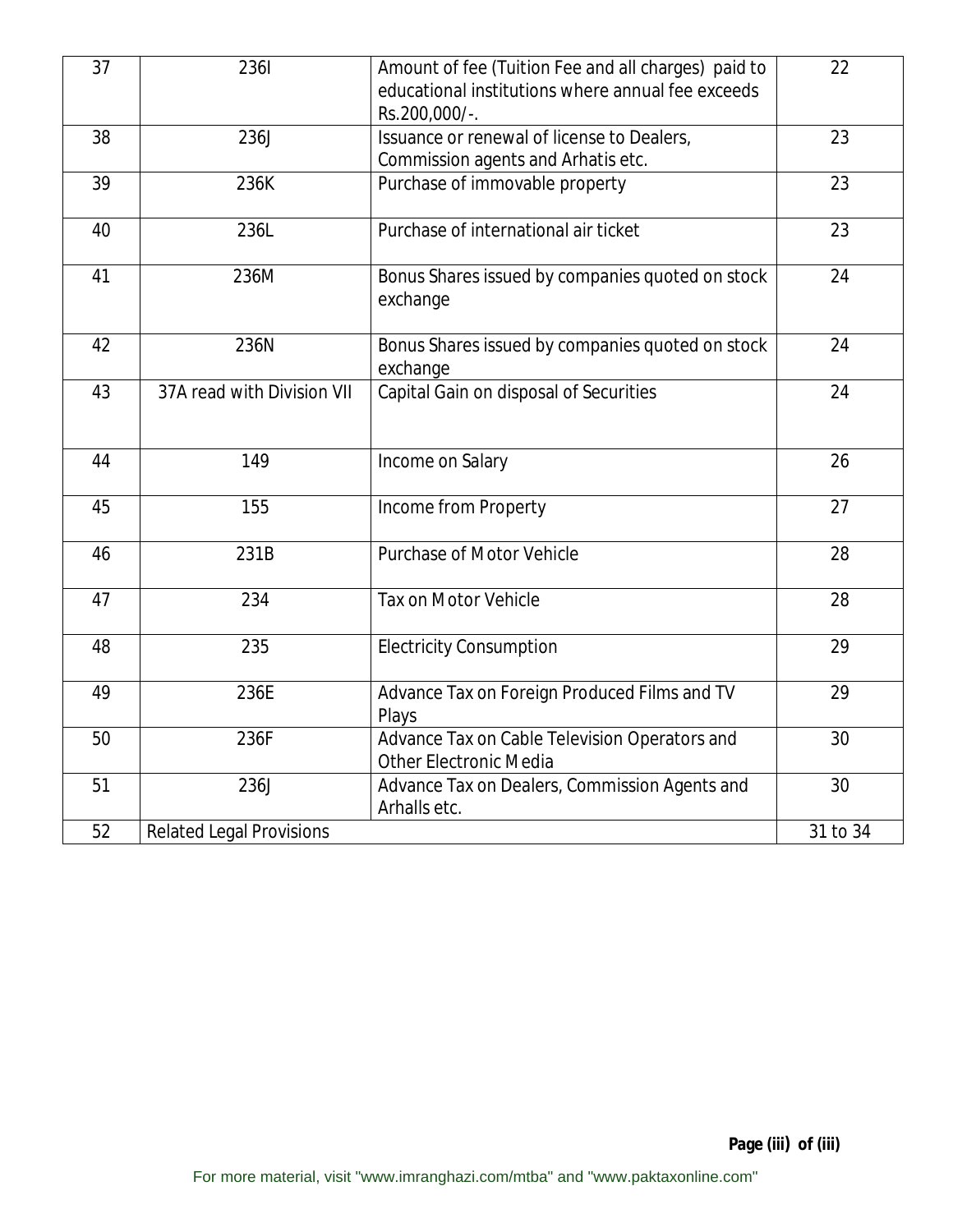The following table summarizes withholding tax rates for all Classes of persons and treatment of withholding tax as adjustable or final tax liability along with exemptions.

| <b>Section</b> | <b>Withholding Agent</b> | Type of Payment/<br><b>Nature of Services</b> | Rate |      | <b>Status of Tax</b><br><b>Collection/Deduction</b> |         |
|----------------|--------------------------|-----------------------------------------------|------|------|-----------------------------------------------------|---------|
|                |                          |                                               | 2014 |      | 2015                                                |         |
|                |                          |                                               |      | 2015 | <b>Individual &amp;</b>                             |         |
|                |                          |                                               |      |      | <b>AOP</b>                                          | Company |

| 148                                           | The Collector of Custom.                                | Collection of tax at Import Stage on value of goods as increased by Customs duty sand Sales Tax imported by                                                             |                                                       |                                     |            |            |  |
|-----------------------------------------------|---------------------------------------------------------|-------------------------------------------------------------------------------------------------------------------------------------------------------------------------|-------------------------------------------------------|-------------------------------------|------------|------------|--|
| <b>Read with Part II</b><br>of First Schedule |                                                         | Industrial undertaking<br>1. $(i)$<br>Importing remeltable steel<br>(PCT Heading 72-4) and<br>directly reduced iron for its<br>own use.                                 | 1%<br>[Clause (9B) of Part II of<br>Second Schedule]  | $*$ Filer - 1%<br>*Non-Filer - 1.5% | Adjustable | Adjustable |  |
|                                               |                                                         | Import of potassic fertilizers<br>(ii)<br>in pursuance of Economic<br>Coordination Committee's of<br>the Cabinet's decision No.ECC-<br>155/12/2004 dated<br>09-12-2004. | 1%<br>[Clause (13E) of Part II of<br>Second Schedule] | $*$ Filer - 1%<br>*Non-Filer - 1.5% | $1$ Final  | $1$ Final  |  |
|                                               |                                                         | (iii) Import of Urea                                                                                                                                                    | 1%<br>[Clause 23) of Part II of<br>Second Schedule]   | 1%                                  | $1$ Final  | $1$ Final  |  |
|                                               |                                                         | (iv) All importers of the film in<br>the case of foreign<br>produced film imported for<br>the purpose of Screening<br>and viewing:<br>Companies<br>$\bullet$            | 12%                                                   | 5.5%                                | Adjustable | Adjustable |  |
|                                               |                                                         | Other than Companies<br>$\bullet$                                                                                                                                       | 12%                                                   | 6.0%                                | Adjustable | Adjustable |  |
|                                               |                                                         | 2. Import of pulses                                                                                                                                                     | 2%<br>[Clause (24) of Part II of<br>Second Schedule]  | $*$ Filer - 2%<br>*Non-Filer - 3%   | $1$ Final  | $1$ Final  |  |
|                                               | * Rates modified vide SRO 136 (I)/2015 dated 13-02-2015 |                                                                                                                                                                         |                                                       |                                     |            |            |  |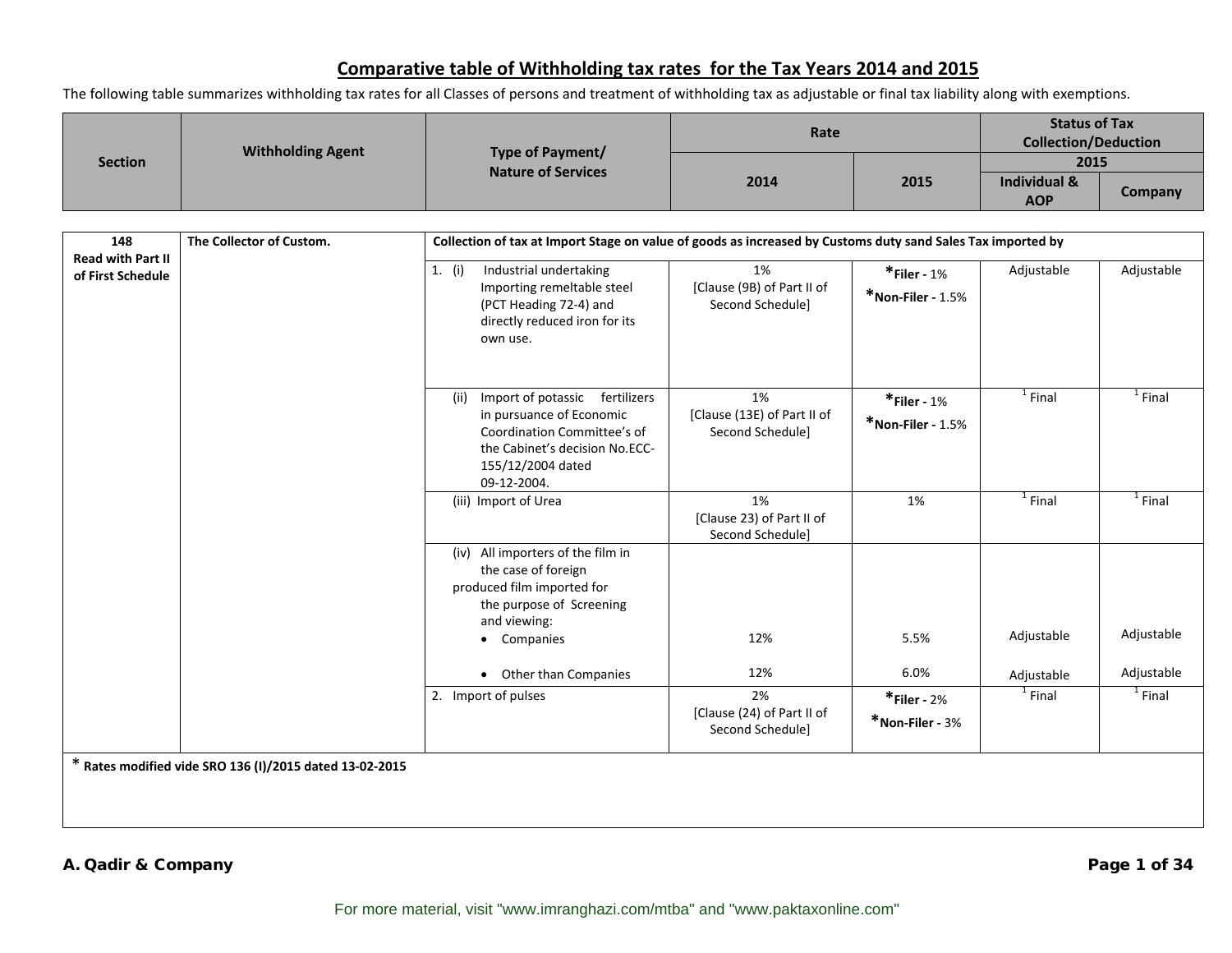|                | <b>Withholding Agent</b>                              |                                                                                                                                  | Rate                                                                                        |                                                                                                          | <b>Status of Tax</b><br><b>Collection/Deduction</b>                     |                                                                            |
|----------------|-------------------------------------------------------|----------------------------------------------------------------------------------------------------------------------------------|---------------------------------------------------------------------------------------------|----------------------------------------------------------------------------------------------------------|-------------------------------------------------------------------------|----------------------------------------------------------------------------|
| <b>Section</b> |                                                       | Type of Payment/<br><b>Nature of Services</b>                                                                                    |                                                                                             |                                                                                                          | 2015                                                                    |                                                                            |
|                |                                                       |                                                                                                                                  | 2014                                                                                        | 2015                                                                                                     | <b>Individual &amp;</b><br><b>AOP</b>                                   | Company                                                                    |
|                |                                                       |                                                                                                                                  |                                                                                             |                                                                                                          |                                                                         |                                                                            |
|                |                                                       | 3. Import by persons covered under<br>SRO 1125(1)2011 dated 31<br>December 2011:<br>Manufacturer<br>(i)                          | 1%                                                                                          | $*$ Filer - 1%<br>$*$ Non-Filer-1.5%                                                                     | Adjustable                                                              | Adjustable                                                                 |
|                |                                                       | (ii) Commercial importers                                                                                                        | 3%<br>[Clause (9C) of Part II of<br>Second Schedule]                                        | $*$ Filer-3%<br>$*$ Non-Filer-4.5%                                                                       | $1$ Final                                                               | $1$ Final                                                                  |
|                |                                                       | Ship breakers on import of ships.<br>4.                                                                                          | Companies/Industrial<br>undertaking 5%<br>All others 5.5%                                   | $*$ Filer - 4.5%<br>$*$ Non-Filer-6.5%                                                                   | $1$ Final                                                               | $1$ Final                                                                  |
|                |                                                       | Industrial undertaking for its own<br>5.<br>use.                                                                                 | 5%<br>[Exempt subject to<br>exemption certificate]                                          | $*$ Filer - 5.5%<br>[Exempt subject to<br>exemption<br>certificate]<br>$*$ Non-Filer - $8%$              | Adjustable<br>[Minimum tax in<br>case Edible Oil &<br>Packing material] | Adjustable<br>[Minimum tax<br>in case Edible<br>Oil & Packing<br>material] |
|                |                                                       | All Cases of Companies.<br>6.                                                                                                    | 5%                                                                                          | $*$ Filer – 5.5%<br>$*$ Non-Filer-8%                                                                     | $\sim$                                                                  | $1$ Final                                                                  |
|                |                                                       | All taxpayers other than industrial<br>7.<br>undertakings and companies.                                                         | 5.5%                                                                                        | $*$ Filer – 6%<br>$*$ Non-Filer-9%                                                                       | $1$ Final                                                               | ÷.                                                                         |
|                | *Rates modified vide SRO 136(I)/2015 dated 13-02-2015 | Import of hybrid cars with engine<br>8.<br>capacity:<br>Up-to 1200 cc<br>i)<br>1201 to 1800 cc<br>ii)<br>1801 to 2500 cc<br>iii) | Reduction in tax by<br>100%<br>50%<br>25%<br>[Clause (28) of Part II of<br>Second Schedule] | <b>Reduction in tax</b><br>by<br>100%<br>50%<br>25%<br>[Clause (28) of Part<br>II of Second<br>Schedule] | $1$ Final                                                               | $1$ Final                                                                  |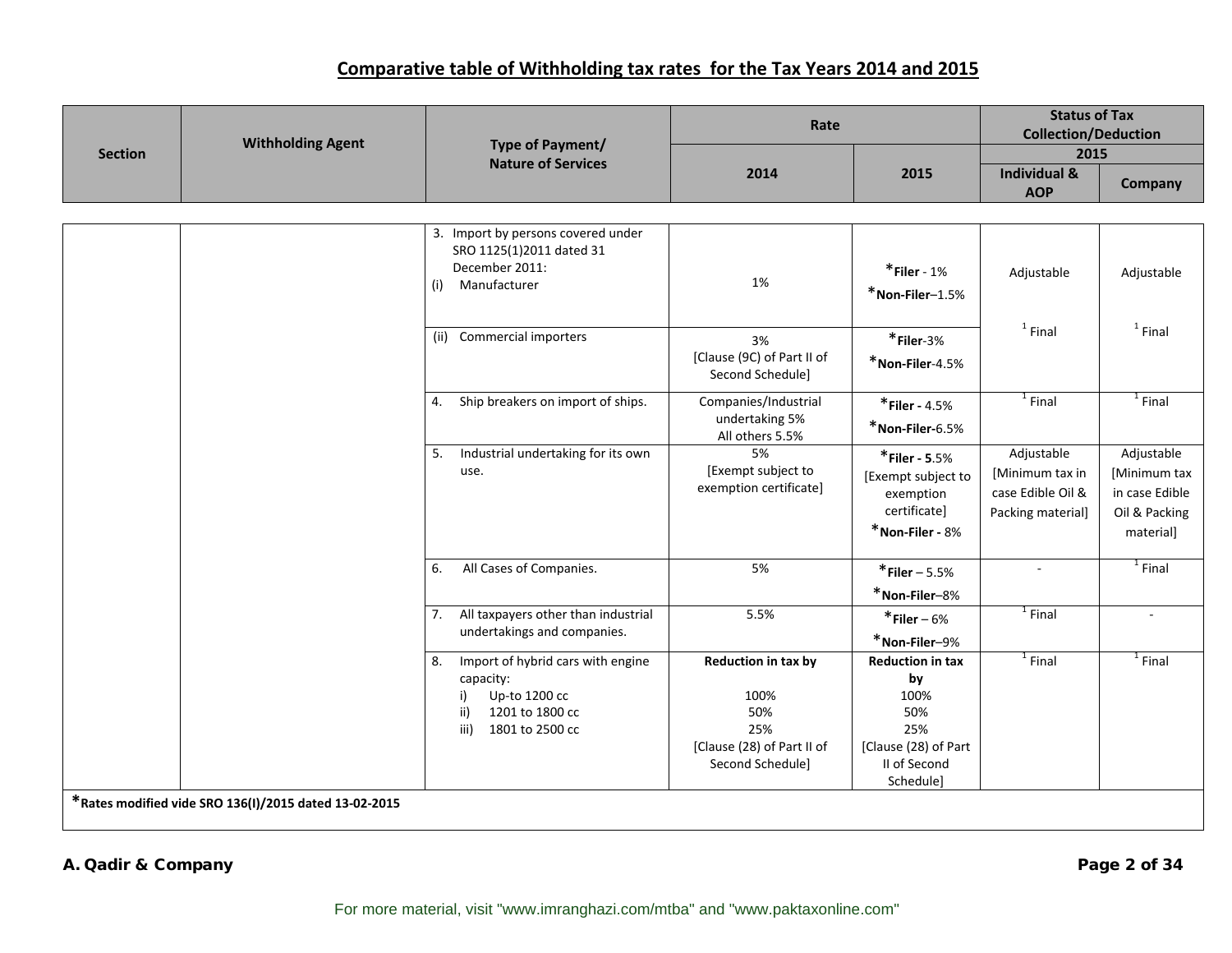|                                                                 |                                                                          |                                                                                                                                                                                              | Rate                      |      | <b>Status of Tax</b><br><b>Collection/Deduction</b> |         |  |
|-----------------------------------------------------------------|--------------------------------------------------------------------------|----------------------------------------------------------------------------------------------------------------------------------------------------------------------------------------------|---------------------------|------|-----------------------------------------------------|---------|--|
| <b>Section</b>                                                  | <b>Withholding Agent</b>                                                 | <b>Type of Payment/</b>                                                                                                                                                                      | <b>Nature of Services</b> |      | 2015                                                |         |  |
|                                                                 |                                                                          |                                                                                                                                                                                              | 2014                      | 2015 | <b>Individual &amp;</b><br><b>AOP</b>               | Company |  |
|                                                                 |                                                                          |                                                                                                                                                                                              |                           |      |                                                     |         |  |
| <b>Exemptions:</b>                                              |                                                                          |                                                                                                                                                                                              |                           |      |                                                     |         |  |
|                                                                 |                                                                          | . Not applicable in respect of imports by the Agha Khan Development Network [Clause (16) of Part IV of the Second Schedule].                                                                 |                           |      |                                                     |         |  |
|                                                                 |                                                                          | . Goods classified under PCT Chapter 27, 86 and 99 [Clause (56) of Part IV of the Second Schedule].                                                                                          |                           |      |                                                     |         |  |
|                                                                 |                                                                          | • Goods imported under Sub-Chapter 7 of Chapter XII of SRO 450(I)/2001 [Clause (56) of Part IV of the Second Schedule].                                                                      |                           |      |                                                     |         |  |
|                                                                 |                                                                          | . Goods temporarily imported for subsequent exportation under Notification No. 492(I)/2009 [Clause (56) of Part IV of the Second Schedule].                                                  |                           |      |                                                     |         |  |
|                                                                 |                                                                          | • Manufacturing Bond Under Chapter (XV) of Customs Rules, 2001 [Clause (56) of Part IV of the Second Schedule].                                                                              |                           |      |                                                     |         |  |
|                                                                 |                                                                          | . Mineral oil imported by manufacturer or formulator of pesticides under Custom Notification No. SRO 857(I)/2008 [Clause (56) of Part IV of the Second Schedule].                            |                           |      |                                                     |         |  |
|                                                                 |                                                                          | * Not applicable in respect of import of Potatoes between $5^{th}$ May, 2014 and 15 <sup>th</sup> November 2014, provided that such import shall not exceed 300,000 metric tons in aggregate |                           |      |                                                     |         |  |
|                                                                 | during the said period [Clause (56H) of Part IV of the Second Schedule]. |                                                                                                                                                                                              |                           |      |                                                     |         |  |
|                                                                 |                                                                          |                                                                                                                                                                                              |                           |      |                                                     |         |  |
|                                                                 |                                                                          |                                                                                                                                                                                              |                           |      |                                                     |         |  |
|                                                                 |                                                                          |                                                                                                                                                                                              |                           |      |                                                     |         |  |
|                                                                 |                                                                          |                                                                                                                                                                                              |                           |      |                                                     |         |  |
|                                                                 |                                                                          |                                                                                                                                                                                              |                           |      |                                                     |         |  |
| *Clause (56H) inserted vide SRO No.716(I)/2014 dated 07-08-2014 |                                                                          |                                                                                                                                                                                              |                           |      |                                                     |         |  |
|                                                                 |                                                                          |                                                                                                                                                                                              |                           |      |                                                     |         |  |
|                                                                 |                                                                          |                                                                                                                                                                                              |                           |      |                                                     |         |  |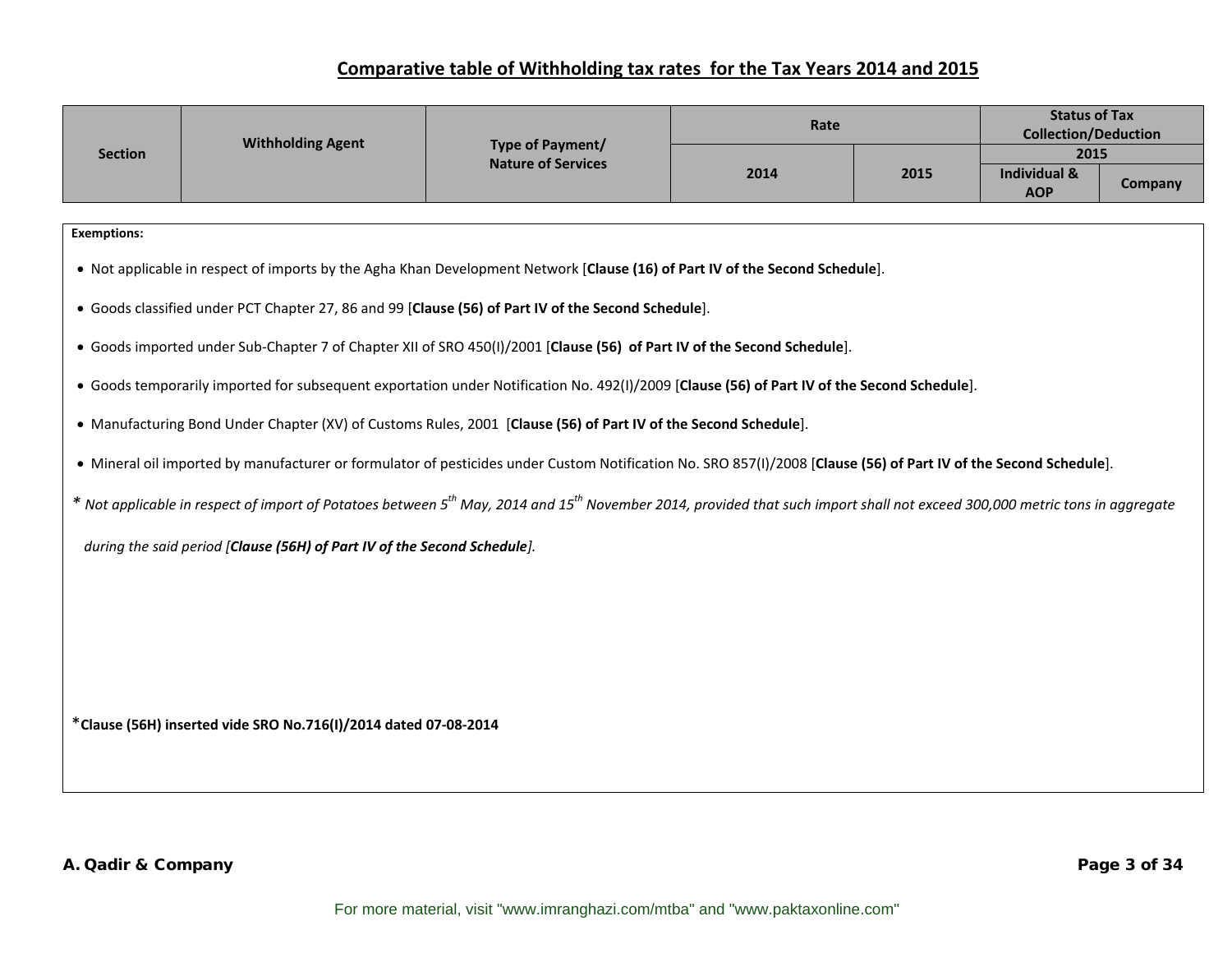|                                 | <b>Withholding Agent</b>        |                                                          | Rate                       |                   | <b>Status of Tax</b><br><b>Collection/Deduction</b> |         |
|---------------------------------|---------------------------------|----------------------------------------------------------|----------------------------|-------------------|-----------------------------------------------------|---------|
| <b>Section</b>                  |                                 | Type of Payment/<br><b>Nature of Services</b>            |                            |                   | 2015                                                |         |
|                                 |                                 |                                                          | 2014                       | 2015              | <b>Individual &amp;</b><br><b>AOP</b>               | Company |
|                                 |                                 |                                                          |                            |                   |                                                     |         |
| 149 read with                   | Every person responsible for    | <b>Salary</b>                                            | Progressive Rates          | Progressive Rates | Adjustable                                          | N/A     |
| Division 1A of<br>Part I of the | paying salary.                  |                                                          | (As per Note 2)            | (As per Note 2)   | for<br>individual                                   |         |
| <b>First Schedule</b>           |                                 | <b>Director fee</b>                                      | 6%                         | 20%               | Adjustable                                          | N/A     |
|                                 |                                 |                                                          | U/s. 153(1)(b)             |                   | for                                                 |         |
|                                 |                                 |                                                          |                            |                   | individual                                          |         |
| 150 read with                   | Every person paying a dividend. | <b>Dividend (On Gross Amount)</b>                        |                            |                   |                                                     |         |
| <b>Division</b>                 |                                 |                                                          |                            |                   |                                                     |         |
| (III) of Part I of              |                                 | (a) Dividend distributed by                              | 7.5%                       | 7.5%              | Final                                               | Final   |
| the First                       |                                 | purchaser of a power project                             | [Clause 17 & 18 of Part II |                   |                                                     |         |
| <b>Schedule</b>                 |                                 | privatized by WAPDA and                                  | of Second Schedule]        |                   |                                                     |         |
|                                 |                                 | company set up for power<br>generation or on shares of a |                            |                   |                                                     |         |
|                                 |                                 | <b>Company supplying coal</b>                            |                            |                   |                                                     |         |
|                                 |                                 | exclusively to power generation                          |                            |                   |                                                     |         |
|                                 |                                 | projects.                                                |                            |                   |                                                     |         |
|                                 |                                 | (Embolded for tax year 2015)                             |                            |                   |                                                     |         |
|                                 |                                 |                                                          |                            |                   |                                                     |         |
|                                 |                                 | (b) Dividend payment by other                            | 10%                        | <b>Filer</b>      | Final                                               | Final   |
|                                 |                                 | companies.                                               |                            | 10%               |                                                     |         |
|                                 |                                 |                                                          |                            | <b>Non-Filer</b>  |                                                     |         |
|                                 |                                 |                                                          |                            | 15%               |                                                     |         |
|                                 |                                 | (c) Remittance of after tax profit by                    | 10%                        | <b>Filer</b>      | Final                                               | Final   |
|                                 |                                 | a branch other then branch of a                          |                            | 10%               |                                                     |         |
|                                 |                                 | E&P companies (subject to                                |                            | <b>Non-Filer</b>  |                                                     |         |
|                                 |                                 | treaty provisions, if applicable).                       |                            | 15%               |                                                     |         |
|                                 |                                 |                                                          |                            |                   |                                                     |         |
|                                 |                                 |                                                          |                            |                   |                                                     |         |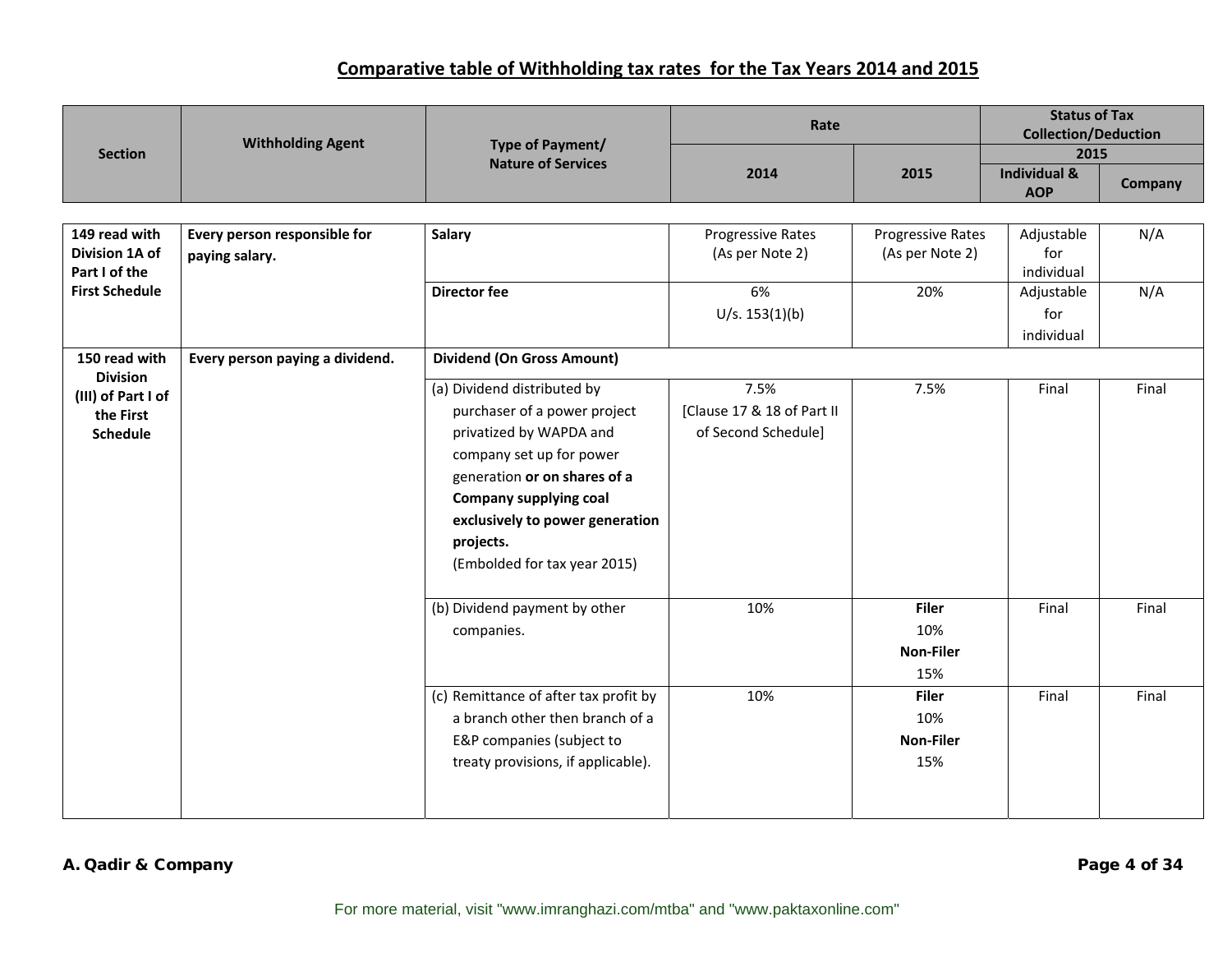|                    | <b>Withholding Agent</b> | Type of Payment/<br><b>Nature of Services</b>                                                                                                                         | Rate       |                       | <b>Status of Tax</b><br><b>Collection/Deduction</b> |         |
|--------------------|--------------------------|-----------------------------------------------------------------------------------------------------------------------------------------------------------------------|------------|-----------------------|-----------------------------------------------------|---------|
| <b>Section</b>     |                          |                                                                                                                                                                       |            |                       | 2015                                                |         |
|                    |                          |                                                                                                                                                                       | 2014       | 2015                  | <b>Individual &amp;</b><br><b>AOP</b>               | Company |
|                    |                          |                                                                                                                                                                       |            |                       |                                                     |         |
|                    |                          | (d) Dividend payment by Collective                                                                                                                                    |            |                       |                                                     |         |
|                    |                          | Investment Scheme or Mutual                                                                                                                                           |            |                       |                                                     |         |
|                    |                          | Funds:                                                                                                                                                                |            |                       |                                                     |         |
|                    |                          | i) Stock Fund                                                                                                                                                         | 10%        | 10% or 12.5%          | Final                                               | Final   |
|                    |                          |                                                                                                                                                                       |            | (If dividend receipts |                                                     |         |
|                    |                          |                                                                                                                                                                       |            | are less than Capital |                                                     |         |
|                    |                          |                                                                                                                                                                       |            | Gains)                |                                                     |         |
|                    |                          | ii) Money Market Fund, Income                                                                                                                                         |            |                       |                                                     |         |
|                    |                          | Fund or any other fund:                                                                                                                                               |            |                       |                                                     |         |
|                    |                          |                                                                                                                                                                       |            |                       |                                                     |         |
|                    |                          | Individual & AoP                                                                                                                                                      | 10%<br>10% | 10%<br>25%            | Final                                               | Final   |
|                    |                          | Company                                                                                                                                                               |            |                       |                                                     |         |
| <b>Exemptions:</b> |                          |                                                                                                                                                                       |            |                       |                                                     |         |
|                    |                          |                                                                                                                                                                       |            |                       |                                                     |         |
|                    |                          |                                                                                                                                                                       |            |                       |                                                     |         |
|                    |                          | • In respect of inter corporate dividends within the group companies entitled to group taxation [Clause (11B) of Part IV of Second Schedule].                         |            |                       |                                                     |         |
|                    |                          |                                                                                                                                                                       |            |                       |                                                     |         |
|                    |                          | . Not applicable in the case of venture capital company, Islamic Development Bank [Clause (38A) & (38C) of Part IV of Second Schedule].                               |            |                       |                                                     |         |
|                    |                          | • Payment to NIT or collective investment scheme or modaraba or approved pension fund or approved income payment plan or REIT scheme or private equity and venture    |            |                       |                                                     |         |
|                    |                          | capital fund or recognized provident fund or approved supperannuation fund or approved gratuity fund [Clause (47B) of Part IV of Second Schedule].                    |            |                       |                                                     |         |
|                    |                          | • Payments to International Finance Corporation, Asian Development Bank, the ECO Trade and Development Bank [Clause (67), (69) & (71) of Part IV of Second Schedule]. |            |                       |                                                     |         |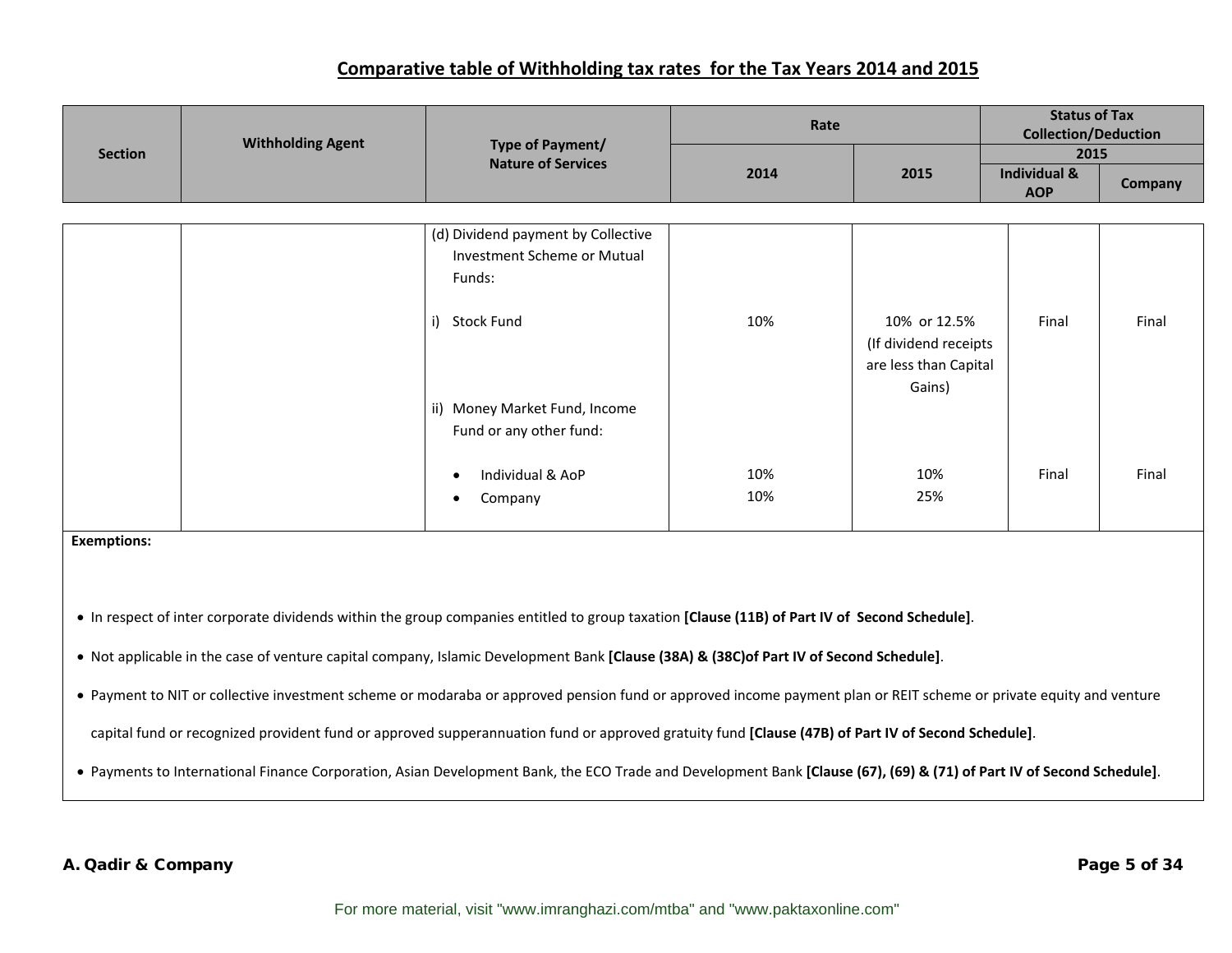|                | <b>Withholding Agent</b>         | Type of Payment/                                                | Rate |                                         | <b>Status of Tax</b><br><b>Collection/Deduction</b> |            |
|----------------|----------------------------------|-----------------------------------------------------------------|------|-----------------------------------------|-----------------------------------------------------|------------|
| <b>Section</b> |                                  | <b>Nature of Services</b>                                       |      |                                         | 2015                                                |            |
|                |                                  |                                                                 | 2014 | 2015                                    | <b>Individual &amp;</b><br><b>AOP</b>               | Company    |
|                |                                  |                                                                 |      |                                         |                                                     |            |
| 151            | • National Saving Centre and     | Profit on debt                                                  |      |                                         |                                                     |            |
|                | <b>Pakistan Post Office;</b>     | Yield on an account, deposit or a<br>(a)                        | 10%  | <b>Filer</b>                            | Final                                               | Adjustable |
|                | • Banking Company or Financial   | certificate under the National<br>Savings Scheme or Post office |      | 10%                                     |                                                     |            |
|                | Institution;                     | Savings account                                                 |      | <b>Non-Filer</b>                        |                                                     |            |
|                | • Federal Government, Provincial |                                                                 |      | 15%                                     |                                                     |            |
|                | <b>Government and Local</b>      | Profit on a debt, being an account<br>(b)                       | 10%  | <b>Filer</b>                            | Final                                               | Adjustable |
|                | Government; or                   | or deposit maintained with a                                    |      | 10%                                     |                                                     |            |
|                | • Finance Society.               | banking company or a financial<br>institution.                  |      | <b>Non-Filer</b>                        |                                                     |            |
|                |                                  |                                                                 |      | 15%                                     |                                                     |            |
|                |                                  | Profit on any security other than<br>(c)                        | 10%  | <b>Filer</b>                            | Final                                               | Adjustable |
|                |                                  | profit on National Saving Scheme                                |      | 10%                                     |                                                     |            |
|                |                                  | or Post Office Saving Account by                                |      | <b>Non-Filer</b>                        |                                                     |            |
|                |                                  | Federal Government issued a<br>Provincial Government or a Local |      | 15%                                     |                                                     |            |
|                |                                  | Government.                                                     |      |                                         |                                                     |            |
|                |                                  | (d) Profit on any bond, certificate,                            | 10%  | <b>Filer</b>                            | Final                                               | Adjustable |
|                |                                  | debenture, security or instrument                               |      | 10%                                     |                                                     |            |
|                |                                  | of any kind [Other than loan                                    |      | <b>Non-Filer</b>                        |                                                     |            |
|                |                                  | agreement between a borrower<br>and a banking company or a      |      | 15%                                     |                                                     |            |
|                |                                  | development finance institution]                                |      | Provided that for                       |                                                     |            |
|                |                                  | issued by a banking company, a                                  |      | a non-filer, if the                     |                                                     |            |
|                |                                  | financial institution, company as                               |      | yield or profit                         |                                                     |            |
|                |                                  | defined in the Companies                                        |      | paid is                                 |                                                     |            |
|                |                                  | Ordinance, 1984 and a body<br>corporate formed by or under any  |      | Rs.500,000 or<br>less, the rate         |                                                     |            |
|                |                                  | law for the time being in force, to                             |      | shall be 10%                            |                                                     |            |
|                |                                  | any person other than a financial                               |      | Tax in excess of tax deductible for     |                                                     |            |
|                |                                  | institution.                                                    |      | filer is adjustable for non-filer if he |                                                     |            |
|                |                                  |                                                                 |      | wishes to file return of income.        |                                                     |            |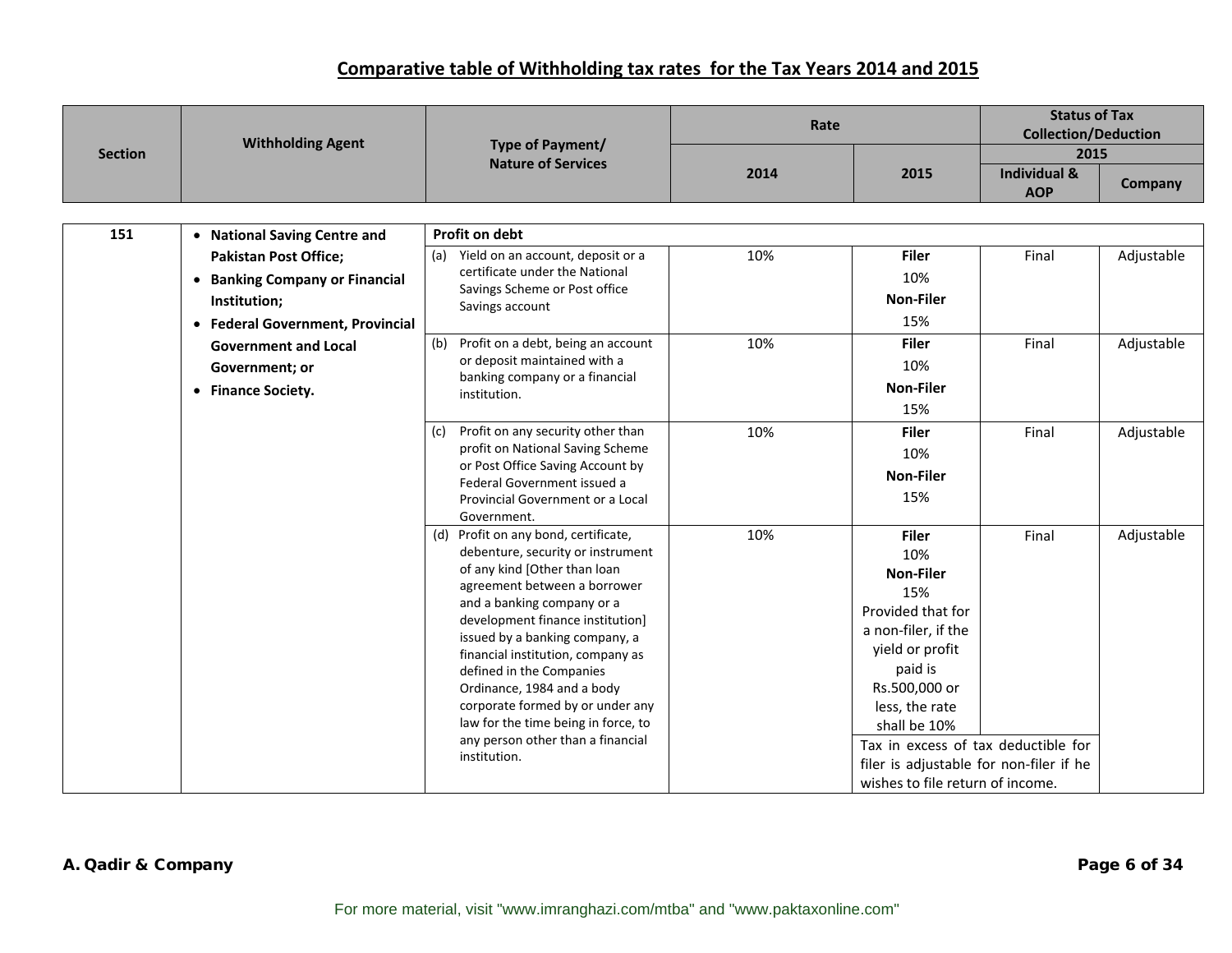|                    | <b>Withholding Agent</b><br>Type of Payment/ | Rate                                                                                                                                                                     |      | <b>Status of Tax</b><br><b>Collection/Deduction</b> |                                       |         |
|--------------------|----------------------------------------------|--------------------------------------------------------------------------------------------------------------------------------------------------------------------------|------|-----------------------------------------------------|---------------------------------------|---------|
| <b>Section</b>     |                                              | <b>Nature of Services</b>                                                                                                                                                |      |                                                     | 2015                                  |         |
|                    |                                              |                                                                                                                                                                          | 2014 | 2015                                                | <b>Individual &amp;</b><br><b>AOP</b> | Company |
|                    |                                              |                                                                                                                                                                          |      |                                                     |                                       |         |
| <b>Exemptions:</b> |                                              |                                                                                                                                                                          |      |                                                     |                                       |         |
|                    |                                              |                                                                                                                                                                          |      |                                                     |                                       |         |
|                    |                                              |                                                                                                                                                                          |      |                                                     |                                       |         |
|                    |                                              | • In respect of inter corporate profit on debt within the group companies entitled to group taxation [Clause (11C) of Part IV of the Second Schedule].                   |      |                                                     |                                       |         |
|                    |                                              | • Not applicable in respect of payment to the Agha Khan Development Network [Clause (16) of Part IV of the Second Schedule].                                             |      |                                                     |                                       |         |
|                    |                                              |                                                                                                                                                                          |      |                                                     |                                       |         |
|                    |                                              | . Not applicable in respect of payment of yield or profit on Bahbood Saving Certificate or Pensioner's Benefit Account [Clause (36A) of Part IV of the Second Schedule]. |      |                                                     |                                       |         |
|                    |                                              | . Not applicable in the case of special purpose vehicle for securitization [Clause (38) of Part IV of the Second Schedule].                                              |      |                                                     |                                       |         |
|                    |                                              | . Not applicable in the case of Venture Capital Company, Islamic Development Bank [Clause (38A) & (38C) of Part IV of the Second Schedule].                              |      |                                                     |                                       |         |
|                    |                                              |                                                                                                                                                                          |      |                                                     |                                       |         |
|                    |                                              | • Payment to NIT or collective investment scheme or modaraba or approved pension fund or approved income payment plan or REIT scheme or private equity and venture       |      |                                                     |                                       |         |
|                    |                                              | capital fund or recognized provident fund or approved supperannuation fund or approved gratuity fund [Clause (47B) of Part IV of the Second Schedule].                   |      |                                                     |                                       |         |
|                    |                                              |                                                                                                                                                                          |      |                                                     |                                       |         |
|                    |                                              | . Payments to International Finance Corporation, Pakistan Domestic Sukuk Company Limited, Asian Development Bank, The ECO Trade and Development Bank [Clause (67) of     |      |                                                     |                                       |         |
|                    | Part IV of the Second Schedule].             |                                                                                                                                                                          |      |                                                     |                                       |         |
|                    |                                              |                                                                                                                                                                          |      |                                                     |                                       |         |
|                    |                                              |                                                                                                                                                                          |      |                                                     |                                       |         |
|                    |                                              |                                                                                                                                                                          |      |                                                     |                                       |         |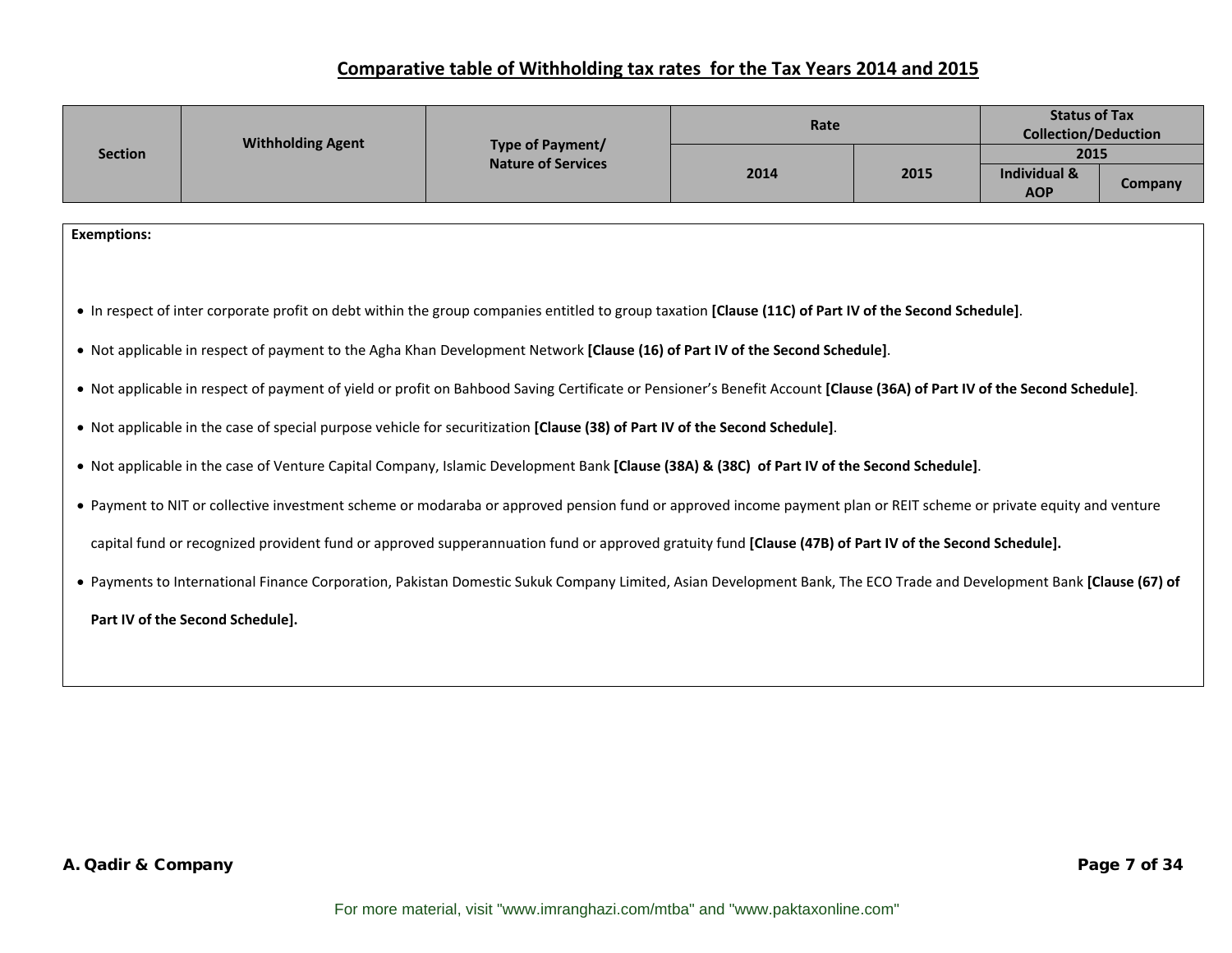|                 | <b>Withholding Agent</b> |                                                    | Type of Payment/                  | Rate |      | <b>Status of Tax</b><br><b>Collection/Deduction</b> |         |
|-----------------|--------------------------|----------------------------------------------------|-----------------------------------|------|------|-----------------------------------------------------|---------|
| <b>Section</b>  |                          |                                                    | <b>Nature of Services</b>         |      |      | 2015                                                |         |
|                 |                          |                                                    |                                   | 2014 | 2015 | <b>Individual &amp;</b><br><b>AOP</b>               | Company |
|                 |                          |                                                    |                                   |      |      |                                                     |         |
| 152             | (a)                      | <b>For Payment against</b>                         | <b>Payments to Non-Residents</b>  |      |      |                                                     |         |
| Sub-Section (1) | (i)<br>(ii)              | Sale of goods;<br><b>Rendering of Services; or</b> | Royalty and Technical fee         | 15%  | 15%  | Final                                               | Final   |
| Sub-Section     |                          | (iii) Execution of contract.                       | (a) A contract or sub-contract    | 6%   | 6%   | Final                                               | Final   |
| (1A)            |                          |                                                    | under the construction,           |      |      |                                                     |         |
|                 |                          | Every prescribed persons for                       | assembly or installation project  |      |      |                                                     |         |
|                 |                          | withholding are:                                   | in Pakistan including a contract  |      |      |                                                     |         |
|                 | (a)                      | The Federal Government;                            | for the supply of supervisory     |      |      |                                                     |         |
|                 | (b)                      | A Company;                                         | activities in relation to such    |      |      |                                                     |         |
|                 | (c)                      | An association of person                           | projects; or                      |      |      |                                                     |         |
|                 |                          | constituted by or under                            |                                   |      |      |                                                     |         |
|                 |                          | law;                                               | (b) Any other contract for        | 6%   | 6%   | Final                                               | Final   |
|                 | (d)                      | A non-profit organization;                         | construction or services          |      |      |                                                     |         |
|                 | (e)                      | A foreign contractor or<br>consultant;             | rendered relating thereto; or     |      |      |                                                     |         |
|                 | (f)                      | A consortium or joint                              |                                   |      |      |                                                     |         |
|                 |                          | venture;                                           | (c) A Contract for advertisement  | 6%   | 6%   | Final                                               | Final   |
|                 | (g)                      | An Individual or AOP                               | services rendered by TV Satellite |      |      |                                                     |         |
|                 |                          | having turnover of Fifty                           | channel.                          |      |      |                                                     |         |
|                 |                          | (50) million rupees or<br>above; or                |                                   |      |      |                                                     |         |
|                 | (h)                      | A person registered under                          |                                   |      |      |                                                     |         |
|                 |                          | the Sales Tax Act, 1990.                           |                                   |      |      |                                                     |         |
|                 |                          |                                                    |                                   |      |      |                                                     |         |
|                 |                          | (b) For payment other than                         |                                   |      |      |                                                     |         |
|                 |                          | mention in (a) above                               |                                   |      |      |                                                     |         |
|                 |                          | Every person making payment                        |                                   |      |      |                                                     |         |
|                 |                          | to non-resident.                                   |                                   |      |      |                                                     |         |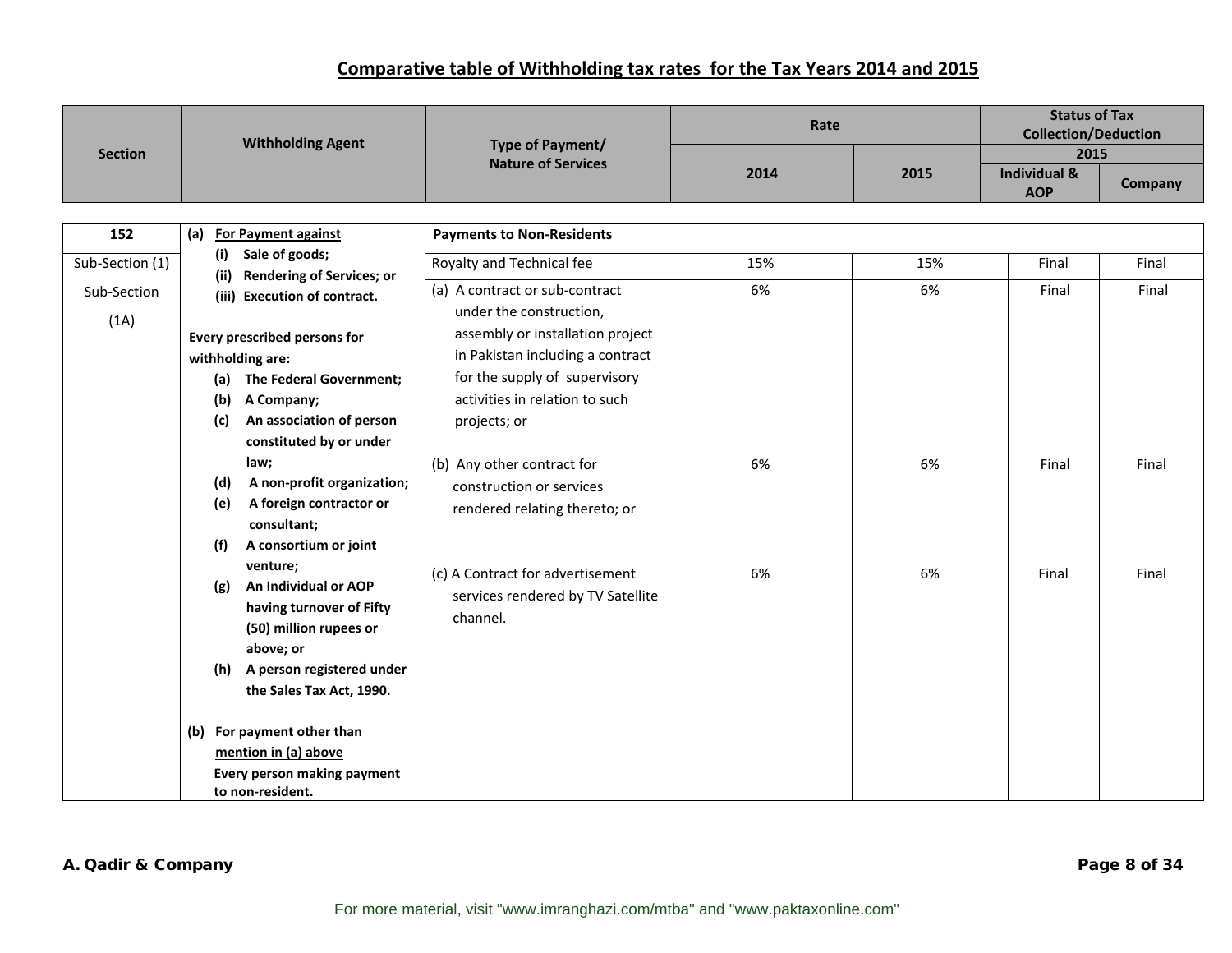|                           | <b>Withholding Agent</b>                                 | Type of Payment/                       | Rate                      |                           | <b>Status of Tax</b><br><b>Collection/Deduction</b> |                   |
|---------------------------|----------------------------------------------------------|----------------------------------------|---------------------------|---------------------------|-----------------------------------------------------|-------------------|
| <b>Section</b>            |                                                          | <b>Nature of Services</b>              |                           |                           | 2015                                                |                   |
|                           |                                                          |                                        | 2014                      | 2015                      | <b>Individual &amp;</b><br><b>AOP</b>               | Company           |
|                           |                                                          |                                        |                           |                           |                                                     |                   |
| (1AA)                     |                                                          | Insurance premium or                   | 5%                        | 5%                        | Final                                               | Final             |
|                           |                                                          | re-insurance premium.                  |                           |                           |                                                     |                   |
| (1AAA)                    |                                                          | Advertisement services to media        | 10%                       | 10%                       | Final                                               | Final             |
|                           |                                                          | person relaying from outside           |                           |                           |                                                     |                   |
|                           |                                                          | Pakistan.                              |                           |                           |                                                     |                   |
| Sub-Section (2)           |                                                          | Profit on debt to non-resident         | 10%                       | 10%                       | Adjustable/                                         | Adjustable/       |
|                           |                                                          | person not having a PE is Pakistan.    | [Reduced rate in view of  | [Reduced rate in view of  | Final in                                            | Final in          |
|                           |                                                          |                                        | Clause (5A) of Part II of | Clause (5A) of Part II of | Specified                                           | Specified         |
|                           |                                                          |                                        | Second Schedule read      | Second Schedule read      | situations                                          | <b>Situations</b> |
|                           |                                                          |                                        | with Sub-Section (2) of   | with Sub-Section (2) of   |                                                     |                   |
|                           |                                                          |                                        | Sections 151 and 152]     | Sections 151 and 152]     |                                                     |                   |
|                           |                                                          | Other payments (other than Hajj        | 20%                       | 20%                       | Adjustable                                          | Adjustable        |
|                           |                                                          | Group Operator as provided under       |                           |                           |                                                     |                   |
|                           |                                                          | Clause (72A) of Part IV of Second      |                           |                           |                                                     |                   |
|                           |                                                          | Schedule up to tax year 2014).         |                           |                           |                                                     |                   |
| [Sub-Section<br>152 (2A)] | (c) Every prescribed person [As<br>defined in (a) above] | Payment PE of Non-Resident             |                           |                           |                                                     |                   |
|                           |                                                          | Sales of goods<br>(a)                  | 3.5%                      | 3.5%                      | Adjustable                                          | Adjustable        |
|                           |                                                          | $(b)$ (i)<br><b>Transport Services</b> | 2%                        | 2%                        | Adjustable                                          | Adjustable        |
|                           |                                                          | (ii) Services other than<br>transport  | 6%                        | 6%                        | Adjustable                                          | Adjustable        |
|                           |                                                          | <b>Execution of contract</b><br>(c)    | 6%                        | 6%                        | Adjustable                                          | Adjustable        |
| <b>Exemptions:</b>        |                                                          |                                        |                           |                           |                                                     |                   |

• Not applicable in the case of Islamic Development Bank **[Clause (38C) of Part IV of Second Schedule].**

• Not applicable in the case of payments to International Finance Corporation, Asian Development Bank and the ECO Trade and Development Bank **[Clause (67), (69) & (72) of Part IV of Second Schedule].**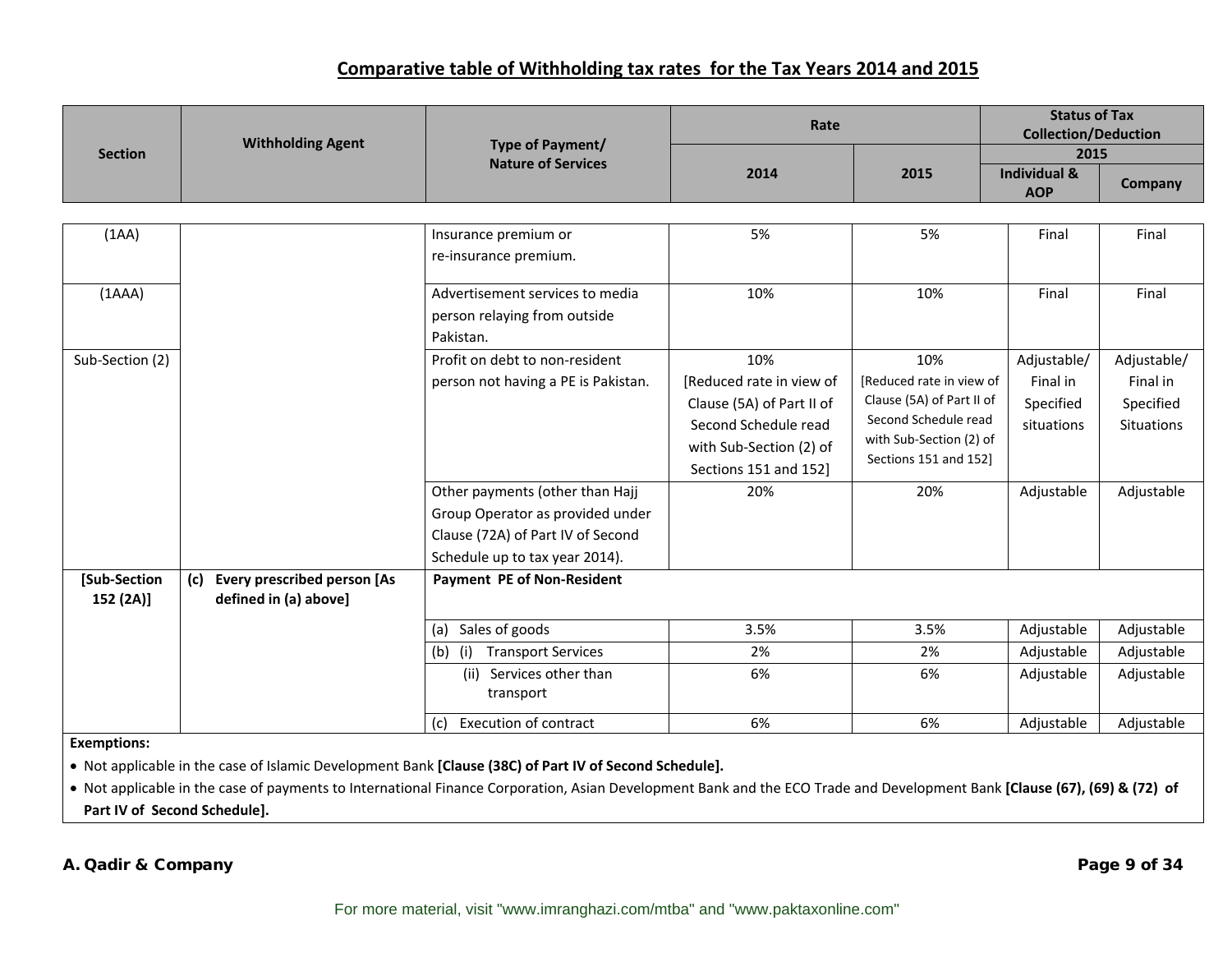|                 | <b>Withholding Agent</b>                                                                                                                                                                                                 | Type of Payment/                                                                                                                                                                                | Rate |      | <b>Status of Tax</b><br><b>Collection/Deduction</b> |                                                                       |
|-----------------|--------------------------------------------------------------------------------------------------------------------------------------------------------------------------------------------------------------------------|-------------------------------------------------------------------------------------------------------------------------------------------------------------------------------------------------|------|------|-----------------------------------------------------|-----------------------------------------------------------------------|
| <b>Section</b>  |                                                                                                                                                                                                                          | <b>Nature of Services</b>                                                                                                                                                                       | 2014 | 2015 | 2015<br><b>Individual &amp;</b>                     |                                                                       |
|                 |                                                                                                                                                                                                                          |                                                                                                                                                                                                 |      |      | <b>AOP</b>                                          | Company                                                               |
|                 |                                                                                                                                                                                                                          |                                                                                                                                                                                                 |      |      |                                                     |                                                                       |
| 153             | a)<br><b>For Payment against</b><br>Sale of goods;                                                                                                                                                                       | Payment for Goods, Services and execution of a Contract Gross amount payable for:                                                                                                               |      |      |                                                     |                                                                       |
| Sub-Section (1) | (i)<br><b>Rendering of Services; or</b><br>(ii)<br>(iii) Execution of contract.                                                                                                                                          | i) Sales of rice, cotton seed or edible<br>oils.                                                                                                                                                | 1.5% | 1.5% | $1$ Final                                           | $1$ Final                                                             |
|                 |                                                                                                                                                                                                                          | ii) Sale of any other goods in the case                                                                                                                                                         |      |      |                                                     |                                                                       |
|                 | <b>Every prescribed person for making</b>                                                                                                                                                                                | of:                                                                                                                                                                                             |      |      |                                                     |                                                                       |
|                 | payment to resident persons:<br>The Federal Government;<br>a)<br>A Company;<br>b)<br>An association of person<br>c)<br>constituted by or under law;                                                                      | • Company                                                                                                                                                                                       | 3.5% | 4%   | N/A                                                 | $1$ Final<br>(Adjustable for<br>manufacturer/I<br>isted company)      |
|                 | A non-profit organization;<br>d)                                                                                                                                                                                         | • Taxpayers other than Companies                                                                                                                                                                | 4%   | 4.5% | $1$ Final                                           | N/A                                                                   |
|                 | A foreign contractor or<br>e)<br>consultant;<br>A consortium or joint<br>f)<br>venture;<br>An Individual or AOP having<br>g)<br>turnover of Fifty (50) million<br>rupees or above; or<br>A person registered under<br>h) | iii) Others<br>• For manufacturer of cooking oil<br>or vegetable ghee or both in<br>respect of purchase of locally<br>produced edible oil<br>(Clause 13C of Part II of the<br>Second Schedule). | 2%   | 2%   | $1$ Final                                           | $1$ Final<br>(Adjustable for<br>manufacturer/I<br>isted company)      |
|                 | the Sales Tax Act, 1990.                                                                                                                                                                                                 | For Distributors of cigarettes and<br>$\bullet$<br>pharmaceutical products, large<br>distribution houses and large<br>import house<br>(Clause 24A of Part II of the<br>Second Schedule).        | 1%   | 1%   | $1$ Final                                           | $1$ Final<br>(Adjustable for<br>manufacturer/<br>listed<br>companies) |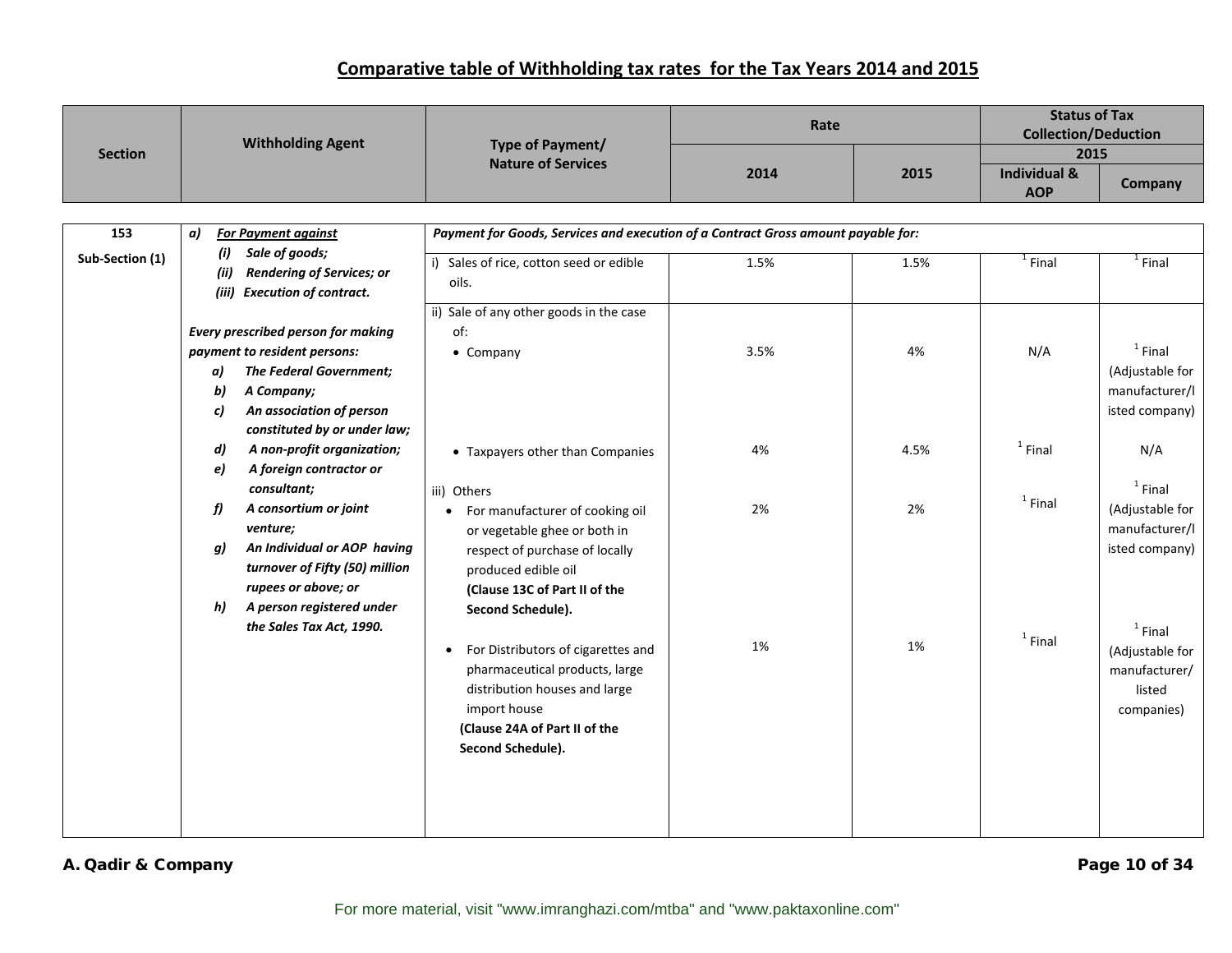|                  | <b>Withholding Agent</b>                                                                              | Type of Payment/                          | Rate                      |                | <b>Status of Tax</b><br><b>Collection/Deduction</b> |                 |
|------------------|-------------------------------------------------------------------------------------------------------|-------------------------------------------|---------------------------|----------------|-----------------------------------------------------|-----------------|
| <b>Section</b>   |                                                                                                       | <b>Nature of Services</b>                 |                           |                | 2015                                                |                 |
|                  |                                                                                                       |                                           | 2014                      | 2015           | <b>Individual &amp;</b><br><b>AOP</b>               | Company         |
|                  |                                                                                                       |                                           |                           |                |                                                     |                 |
| Sub-Section 1(b) | (b) For rendering or providing                                                                        | <b>Transport services</b>                 | 2%                        | 2%             | Minimum                                             | Adjustable      |
|                  | services mentioned in Sub-Section                                                                     |                                           |                           |                |                                                     |                 |
|                  | (2)                                                                                                   |                                           |                           |                |                                                     |                 |
|                  |                                                                                                       | Services other than Transport services    |                           |                |                                                     |                 |
|                  | Every exporter or an export house                                                                     | in the case of:                           |                           | $*$ Filer - 8% | N/A                                                 | Adjustable      |
|                  | making payment to non-resident<br>or Permanent Establishment in<br>Pakistan of a non-resident person. | • Companies                               | 6%                        | *Non-Filer 12% |                                                     |                 |
|                  |                                                                                                       | • Other taxpayers                         | 7%                        | *Filer - 10%   | Minimum                                             | N/A             |
|                  |                                                                                                       |                                           |                           | *Non-Filer 15% |                                                     |                 |
|                  |                                                                                                       | • Services rendered outside               | 1%                        | 1%             | Final                                               | Final           |
|                  |                                                                                                       | Pakistan provided that receipts are       |                           |                |                                                     |                 |
|                  |                                                                                                       | brought into Pakistan through             |                           |                |                                                     |                 |
|                  |                                                                                                       | normal banking channel                    |                           |                |                                                     |                 |
|                  |                                                                                                       | (Clause (3) of Part II of Second          |                           |                |                                                     |                 |
|                  |                                                                                                       | Schedule.                                 |                           |                |                                                     |                 |
| Sub-Section 1(c) |                                                                                                       | Execution of contract in the case of:     |                           |                |                                                     | $1$ Final $/$   |
|                  |                                                                                                       | • Companies                               | 6%                        | 7%             | N/A                                                 | (Adjustable for |
|                  |                                                                                                       |                                           |                           |                |                                                     | listed company) |
|                  |                                                                                                       | • Other taxpayers                         | 6.5%                      | 7.5%           | $1$ Final                                           | N/A             |
|                  |                                                                                                       | • Sports person                           | 6.5% or 7% as per the     | 10%            | $1$ Final                                           | N/A             |
|                  |                                                                                                       |                                           | circumstances of the case |                |                                                     |                 |
|                  |                                                                                                       | • Construction contracts outside Pakistan | 1%                        | 1%             | Final                                               | Final           |
|                  |                                                                                                       | provided that receipts are brought into   |                           |                |                                                     |                 |
|                  |                                                                                                       | Pakistan through normal banking           |                           |                |                                                     |                 |
|                  |                                                                                                       | channel                                   |                           |                |                                                     |                 |
|                  |                                                                                                       | (Clause 3A of Part II of Second           |                           |                |                                                     |                 |
|                  |                                                                                                       | Schedule)                                 |                           |                |                                                     |                 |
|                  | *Rates modified vide SRO 136(I)/2015 dated 13-02-2015                                                 |                                           |                           |                |                                                     |                 |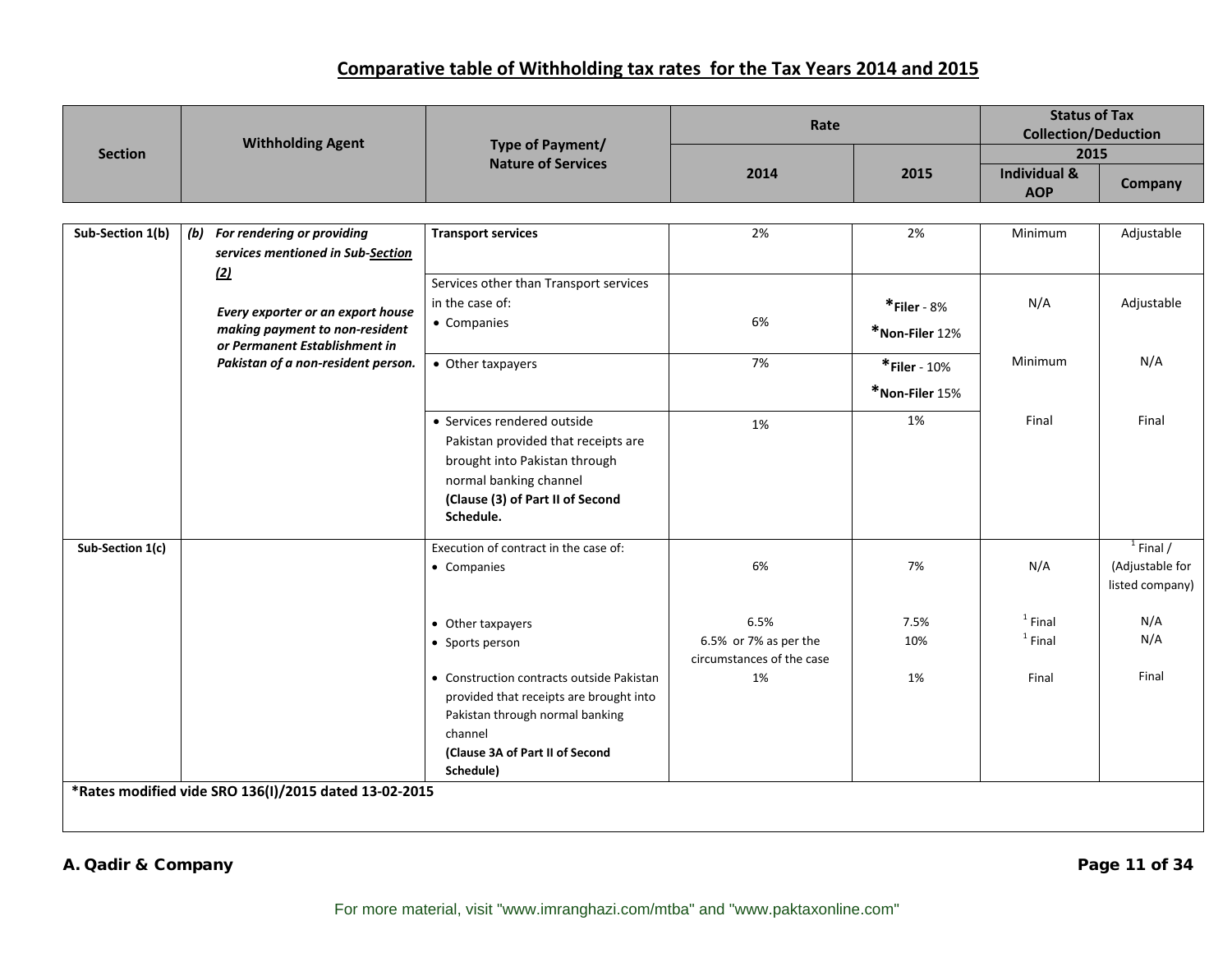|                             | <b>Withholding Agent</b>                                           | Type of Payment/                                                                                                                                                                      | Rate |      | <b>Status of Tax</b><br><b>Collection/Deduction</b> |               |
|-----------------------------|--------------------------------------------------------------------|---------------------------------------------------------------------------------------------------------------------------------------------------------------------------------------|------|------|-----------------------------------------------------|---------------|
| <b>Section</b>              |                                                                    | <b>Nature of Services</b>                                                                                                                                                             | 2014 |      | 2015                                                |               |
|                             |                                                                    |                                                                                                                                                                                       |      | 2015 | <b>Individual &amp;</b><br><b>AOP</b>               | Company       |
| 153(2)                      |                                                                    |                                                                                                                                                                                       | 0.5% | 1%   | $1$ Final                                           | $1$ Final     |
|                             |                                                                    | • For rendering of or providing<br>services of stitching, dying, printing,                                                                                                            |      |      |                                                     |               |
|                             |                                                                    | embroidery, washing, sizing and                                                                                                                                                       |      |      |                                                     |               |
|                             |                                                                    | weaving.                                                                                                                                                                              |      |      |                                                     |               |
| <b>Exemptions:</b>          |                                                                    | • In respect of agricultural produced purchased directly from the grower subject to conditions [Clause (12) of Part IV of Second Schedule].                                           |      |      |                                                     |               |
|                             |                                                                    |                                                                                                                                                                                       |      |      |                                                     |               |
|                             |                                                                    | • In respect of payments to the Agha Khan Development Network [Clause (16) of Part IV of Second Schedule].                                                                            |      |      |                                                     |               |
|                             |                                                                    | • In the case of payments to electronic and print media services in respect of advertising services [Clause (16A) of Part IV of Second Schedule].                                     |      |      |                                                     |               |
|                             |                                                                    | • In the case of special purpose vehicle for securitization, Islamic Development Bank [Clause (38) & (38C) of Part IV of Second Schedule].                                            |      |      |                                                     |               |
|                             |                                                                    | • In the case of supply of petroleum product imported by the same person [Clause (43A) of Part IV of Second Schedule].                                                                |      |      |                                                     |               |
|                             |                                                                    | • In the case of sale of air tickets by the traveling agents subject to condition [Clause (43B) of Part IV of Second Schedule].                                                       |      |      |                                                     |               |
|                             |                                                                    | • In the case of payment received by petroleum agent or distributor who is registered under Sales Tax Act, 1990 [Clause (43C) of Part IV of Second Schedule].                         |      |      |                                                     |               |
|                             |                                                                    | • Case of oil tanker contractor subject to conditions [Clause (43D) of Part IV of Second Schedule].                                                                                   |      |      |                                                     |               |
|                             |                                                                    | • Payment received by an oil distribution company or oil refinery or permanent establishment of non-resident petroleum exploration and production (E&P) companies for supply          |      |      |                                                     |               |
|                             | of petroleum products [Clause (46) of Part IV of Second Schedule]. |                                                                                                                                                                                       |      |      |                                                     |               |
|                             |                                                                    | . Payments received by commercial importers who have paid tax under Section 148 [Clause (47A) of Part IV of Second Schedule].                                                         |      |      |                                                     |               |
|                             |                                                                    | • Payments to International Finance Corporation, Pakistan Domestic Sukuk Company Limited, Asian Development Bank, The ECO Trade and Development Bank [Clause (67), (68),              |      |      |                                                     |               |
|                             | (69) & (72) of Part IV of Second Schedule].                        |                                                                                                                                                                                       |      |      |                                                     |               |
|                             |                                                                    | • Steel melters, Steel re-rollers, Composite steel units, as a payer, in respect of purchase of scrap, provided that tax is collected in accordance with Section 235B, Clause (9A) of |      |      |                                                     |               |
| Part IV of Second Schedule. |                                                                    |                                                                                                                                                                                       |      |      |                                                     |               |
|                             |                                                                    | • Ship breakers as recipient of payment on ships imported after 1 <sup>st</sup> July, 2014 [Clause (9AA) of Part IV of Second Schedule].                                              |      |      |                                                     |               |
|                             |                                                                    |                                                                                                                                                                                       |      |      |                                                     |               |
|                             |                                                                    |                                                                                                                                                                                       |      |      |                                                     |               |
| A. Qadir & Company          |                                                                    |                                                                                                                                                                                       |      |      |                                                     | Page 12 of 34 |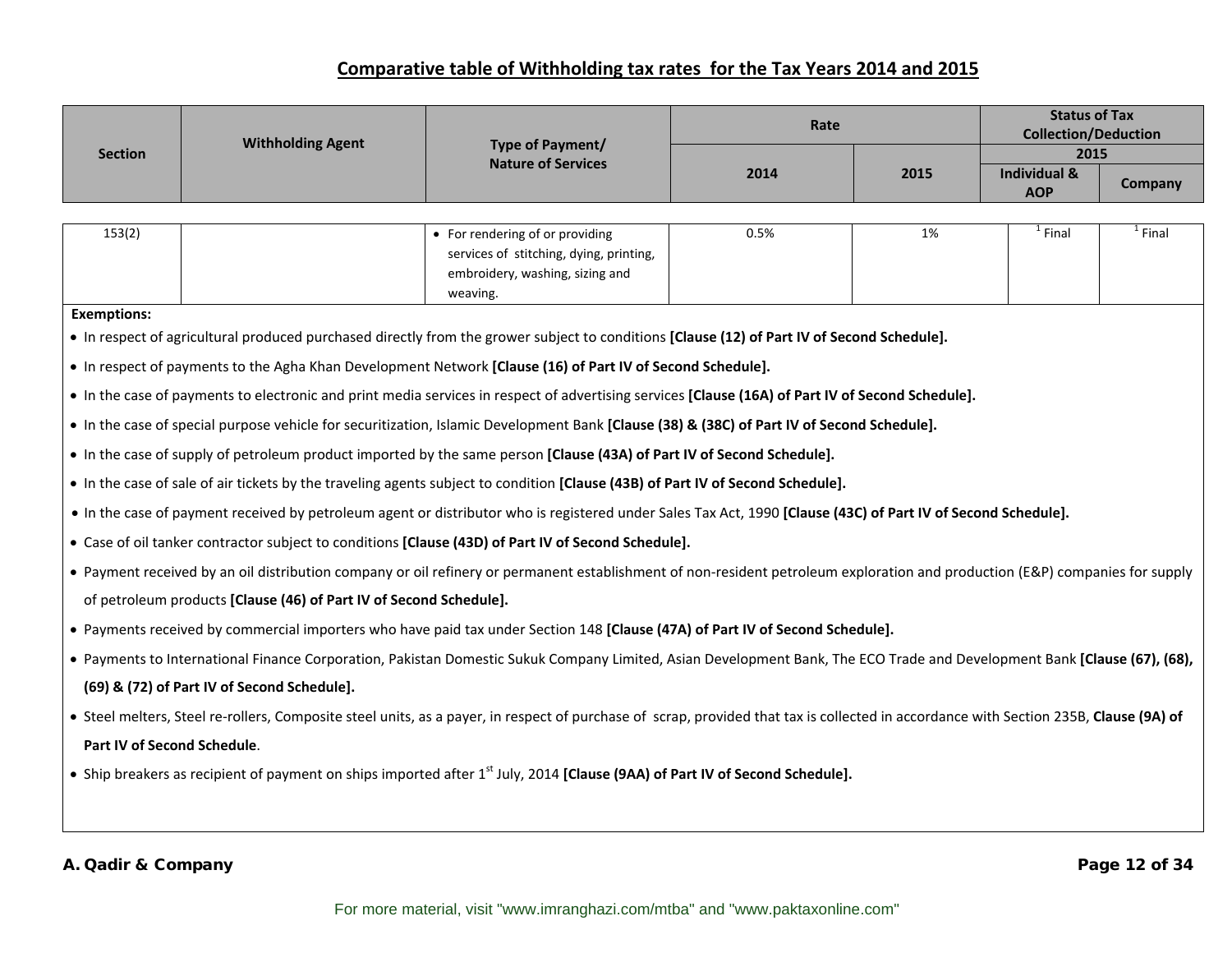|                    | <b>Withholding Agent</b> |                                   | Type of Payment/                      | Rate |      | <b>Status of Tax</b><br><b>Collection/Deduction</b> |         |
|--------------------|--------------------------|-----------------------------------|---------------------------------------|------|------|-----------------------------------------------------|---------|
| <b>Section</b>     |                          |                                   | <b>Nature of Services</b>             |      |      | 2015                                                |         |
|                    |                          |                                   |                                       | 2014 | 2015 | <b>Individual &amp;</b><br><b>AOP</b>               | Company |
|                    |                          |                                   |                                       |      |      |                                                     |         |
| 154                | $\bullet$                | Every authorised dealer in        | <b>Exports</b>                        |      |      |                                                     |         |
| <b>Sub-Section</b> |                          | foreign exchange;                 | Realization of Export proceeds<br>i)  | 1%   | 1%   | Final                                               | Final   |
| (1), (3), (3A),    |                          |                                   | on account of export of goods;        |      |      |                                                     |         |
| (3B) or (3C)       | $\bullet$                | Every banking company;            |                                       |      |      |                                                     |         |
|                    |                          |                                   | On account sales of goods to<br>ii)   |      |      |                                                     |         |
|                    | $\bullet$                | The Export Processing Zone        | an exporter under an inland           |      |      |                                                     |         |
|                    |                          | Authority established under       | back to back letter of credit or      |      |      |                                                     |         |
|                    |                          | the Export Processing Zone        | any other arrangement;                |      |      |                                                     |         |
|                    |                          | <b>Authority Ordinance, 1980;</b> |                                       |      |      |                                                     |         |
|                    |                          |                                   | iii) export of goods by an industrial |      |      |                                                     |         |
|                    | $\bullet$                | Every Direct Exporter and an      | undertaking located in an             |      |      |                                                     |         |
|                    |                          | export house registered under     | <b>Export Processing Zone;</b>        |      |      |                                                     |         |
|                    |                          | the Duty and Tax Remission        |                                       |      |      |                                                     |         |
|                    |                          | for Export Rules, 2001; or        | iv) On payment to an indirect         |      |      |                                                     |         |
|                    |                          |                                   | Exporters against firm contract;      |      |      |                                                     |         |
|                    | $\bullet$                | The Collector of Customs.         | or                                    |      |      |                                                     |         |
|                    |                          |                                   | Collection by a collector of<br>v)    |      |      |                                                     |         |
|                    |                          |                                   | customs at the time of clearing       |      |      |                                                     |         |
|                    |                          |                                   | of goods exported.                    |      |      |                                                     |         |
|                    |                          |                                   |                                       |      |      |                                                     |         |
|                    |                          |                                   |                                       |      |      |                                                     |         |
|                    |                          |                                   |                                       |      |      |                                                     |         |
|                    |                          |                                   |                                       |      |      |                                                     |         |
|                    |                          |                                   |                                       |      |      |                                                     |         |
| Sub-Section (2)    |                          |                                   | <b>Indenting Commission</b>           | 5%   | 5%   | Final                                               | Final   |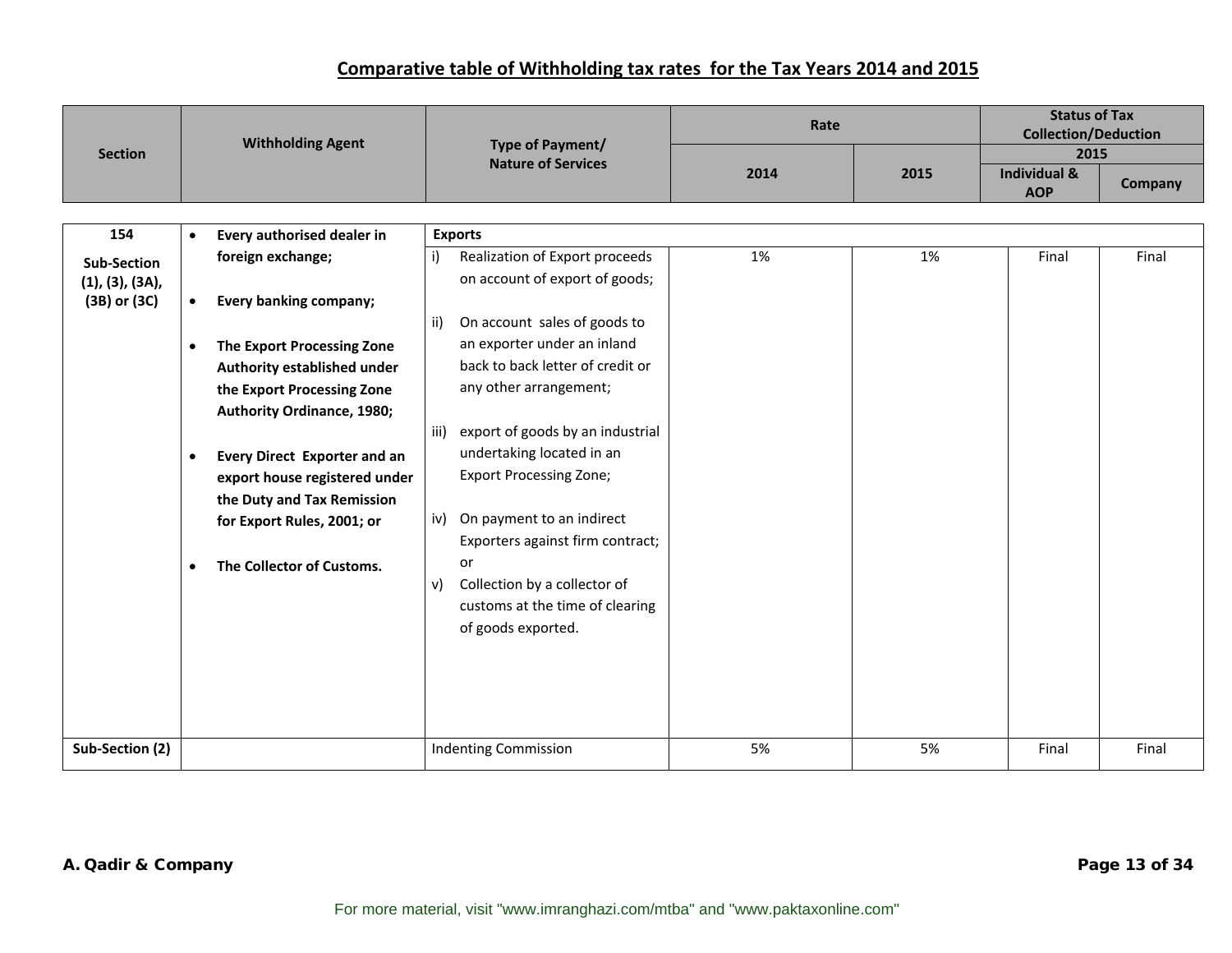|                | <b>Withholding Agent</b> |                                               | Rate |      | <b>Status of Tax</b><br><b>Collection/Deduction</b> |                |
|----------------|--------------------------|-----------------------------------------------|------|------|-----------------------------------------------------|----------------|
| <b>Section</b> |                          | Type of Payment/<br><b>Nature of Services</b> |      |      | 2015                                                |                |
|                |                          |                                               | 2014 | 2015 | <b>Individual &amp;</b>                             |                |
|                |                          |                                               |      |      | <b>AOP</b>                                          | <b>Company</b> |

| 155 read with | Following prescribed persons for       | <b>Income from Property</b>        |                        |                    |            |            |
|---------------|----------------------------------------|------------------------------------|------------------------|--------------------|------------|------------|
| Section 16    | withholding are:                       | Rent of immovable property         |                        |                    |            |            |
|               |                                        | (including rent of furniture and   |                        |                    |            |            |
|               | The e-Federal Government;<br>(a)       | fixtures and amount for services   |                        |                    |            |            |
|               | <b>A Provincial Government;</b><br>(b) | relating to such property and non- |                        |                    |            |            |
|               | <b>Local Government;</b><br>(c)        | adjustable amount received.        |                        |                    |            |            |
|               | (d)<br>A Company;                      |                                    |                        |                    |            |            |
|               | (e) A non-profit organization or a     | Companies<br>$\bullet$             | 15%                    | 15%                | Adjustable | Adjustable |
|               | charitable institution;                |                                    |                        |                    |            |            |
|               | A diplomatic mission of a<br>(f)       | Individual and AOP<br>$\bullet$    | Progressive rates      | Progressive rates  |            |            |
|               | foreign state;                         |                                    | between 10% to 15% (As | between 10% to 15% |            |            |
|               | A private educational<br>(g)           |                                    | per Note No.3)         | (As per Note No.3) |            |            |
|               | institution, a boutique, a             |                                    |                        |                    |            |            |
|               | beauty parlour, a hospital, a          |                                    |                        |                    |            |            |
|               | clinic or a maternity home;            |                                    |                        |                    |            |            |
|               | (h) Individuals or AOP paying          |                                    |                        |                    |            |            |
|               | gross rent of Rupee 1.5 million        |                                    |                        |                    |            |            |
|               | and above in a year; or                |                                    |                        |                    |            |            |
|               | Any other person notified by<br>(i)    |                                    |                        |                    |            |            |
|               | the Board for the purpose of           |                                    |                        |                    |            |            |
|               | this section.                          |                                    |                        |                    |            |            |

#### **Exemptions:**

• Not applicable in respect of payment to the Agha Khan Development Network **[Clause (16) of Part IV of Second Schedule].**

• Payment to Pakistan Domestic Sukuk Company Limited **[Clause (68) of Part IV of Second Schedule].**

#### **A. Qadir & Company Page 14 of 34**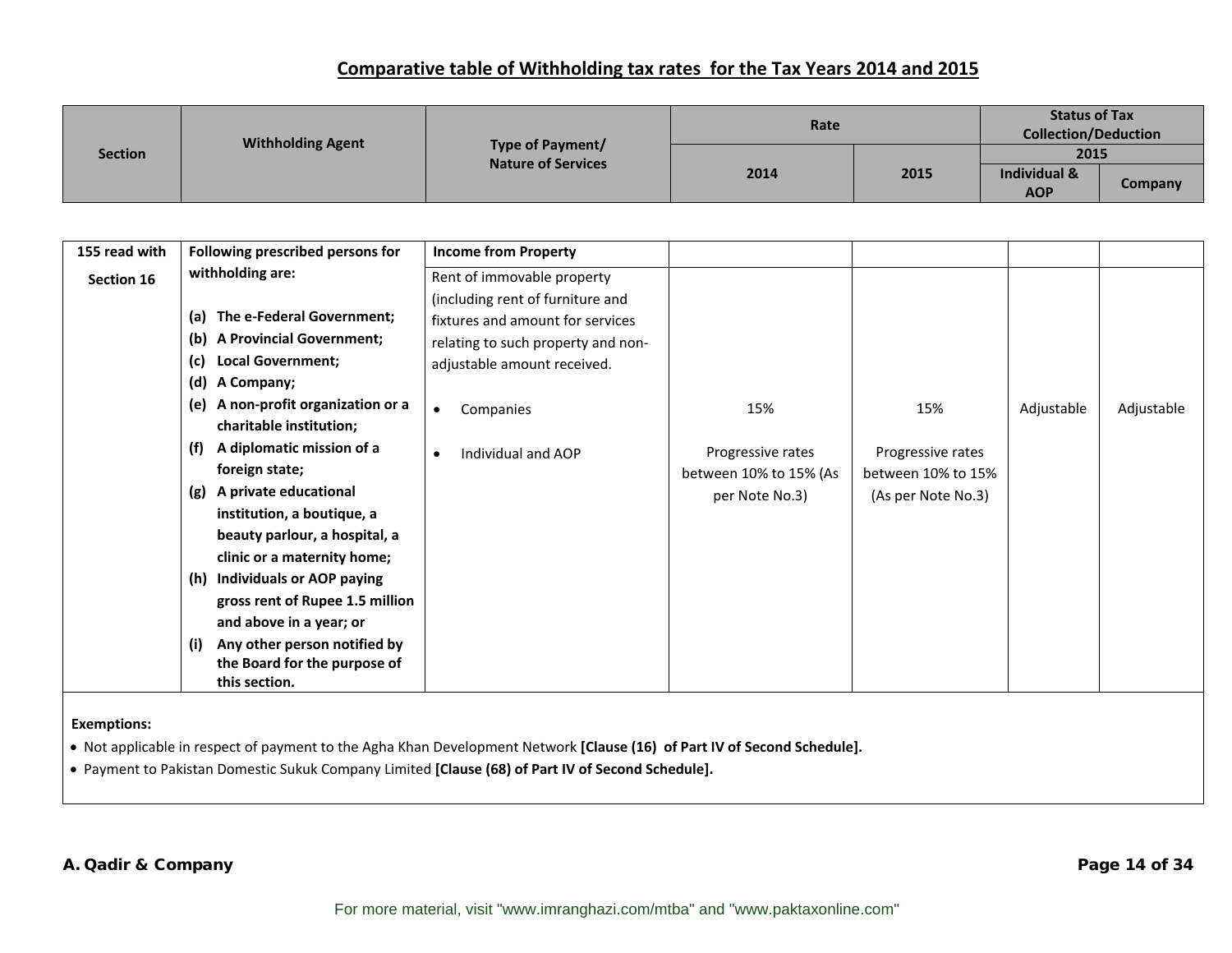|                | <b>Withholding Agent</b> |                                               | Rate |      | <b>Status of Tax</b><br><b>Collection/Deduction</b> |                |
|----------------|--------------------------|-----------------------------------------------|------|------|-----------------------------------------------------|----------------|
| <b>Section</b> |                          | Type of Payment/<br><b>Nature of Services</b> |      |      | 2015                                                |                |
|                |                          |                                               | 2014 | 2015 | Individual &<br><b>AOP</b>                          | <b>Company</b> |

|                   | Every person paying prize.     | <b>Prizes and Winnings</b>                                                                                                                            |                         |                     |            |           |
|-------------------|--------------------------------|-------------------------------------------------------------------------------------------------------------------------------------------------------|-------------------------|---------------------|------------|-----------|
| 156               |                                | i) Cash or fair value of Prize on                                                                                                                     | 15%                     | 15%                 | Final      | Final     |
|                   |                                | PrizeBond winning and cross-                                                                                                                          |                         |                     |            |           |
|                   |                                | word puzzle                                                                                                                                           |                         |                     |            |           |
|                   |                                | Cash or value of winnings from<br>ii)                                                                                                                 | 20%                     | 20%                 | Final      | Final     |
|                   |                                | a raffle/lottery, prize on                                                                                                                            |                         |                     |            |           |
|                   |                                | winning a quiz, prize offered                                                                                                                         |                         |                     |            |           |
|                   |                                | by a company for promotion of                                                                                                                         |                         |                     |            |           |
|                   |                                | sale.                                                                                                                                                 |                         |                     |            |           |
|                   |                                |                                                                                                                                                       |                         |                     |            |           |
| <b>Exemption:</b> |                                |                                                                                                                                                       |                         |                     |            |           |
|                   |                                |                                                                                                                                                       |                         |                     |            |           |
| 156A              | Every person selling petroleum | . Not applicable in respect of payment to the Agha Khan Development Network [Clause (16) of Part IV of Second Schedule].<br><b>Petroleum products</b> |                         |                     |            |           |
|                   | products to a petrol pump      | Commission and discount allowed                                                                                                                       | 10%                     | 12%                 | $1$ Final  | $1$ Final |
|                   | operator.                      | to the petrol pump operators.                                                                                                                         |                         |                     |            |           |
| 156B              | A Pension Fund Manager         | Withdrawal of balance under Pension Fund                                                                                                              |                         |                     |            |           |
|                   |                                | Payment from Individual Pension                                                                                                                       | Deduction of tax to be  | Deduction of tax to | Adjustable | N/A       |
|                   |                                | Fund before the retirement age or                                                                                                                     | made in accordance with | be made in          |            |           |
|                   |                                | it is in excess of 50% of his                                                                                                                         | the Formula             | accordance with the |            |           |
|                   |                                | accumulated balance at or after the                                                                                                                   | under section 12(6)     | formula             |            |           |
|                   |                                | retirement age.                                                                                                                                       |                         | under section       |            |           |
|                   |                                |                                                                                                                                                       |                         | 12(6)               |            |           |
|                   |                                |                                                                                                                                                       |                         |                     |            |           |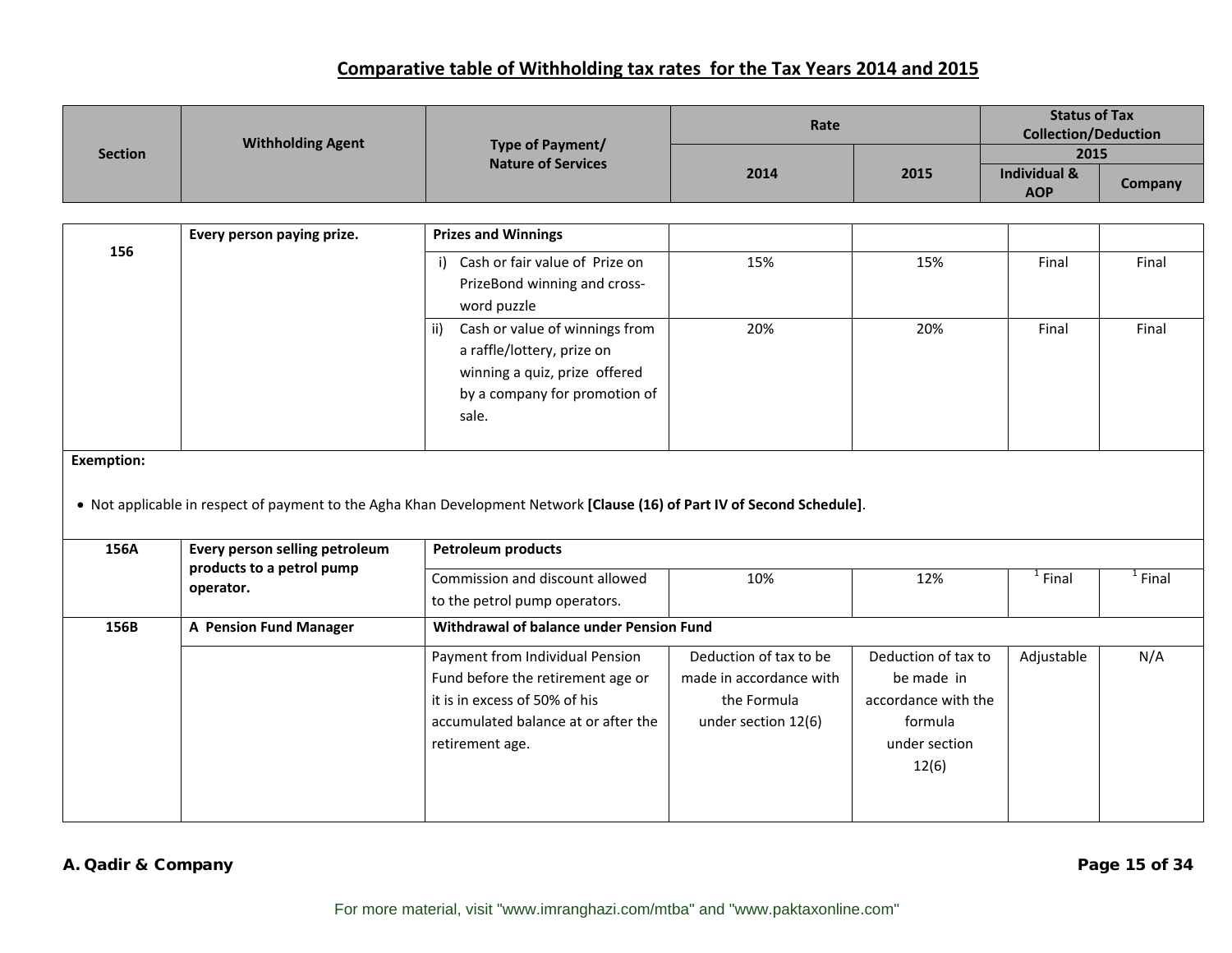|                | <b>Withholding Agent</b> |                                               | Rate |      | <b>Status of Tax</b><br><b>Collection/Deduction</b> |         |
|----------------|--------------------------|-----------------------------------------------|------|------|-----------------------------------------------------|---------|
| <b>Section</b> |                          | Type of Payment/<br><b>Nature of Services</b> |      |      | 2015                                                |         |
|                |                          |                                               | 2014 | 2015 | Individual &                                        |         |
|                |                          |                                               |      |      | <b>AOP</b>                                          | Company |

| 231A | <b>Every banking company</b> | <b>Cash Withdrawal</b>    |                         |                    |            |            |  |  |  |
|------|------------------------------|---------------------------|-------------------------|--------------------|------------|------------|--|--|--|
|      |                              | Cash withdrawal exceeding | 0.3% of the cash amount | <b>Filer</b>       | Adjustable | Adjustable |  |  |  |
|      |                              | Rs.50,000/- in a day.     | with-drawn              | 0.3%               |            |            |  |  |  |
|      |                              |                           |                         | of the cash amount |            |            |  |  |  |
|      |                              |                           |                         | withdrawn          |            |            |  |  |  |
|      |                              |                           |                         |                    |            |            |  |  |  |
|      |                              |                           |                         | Non-Filer 0.5%     |            |            |  |  |  |
|      |                              |                           |                         | of the cash amount |            |            |  |  |  |
|      |                              |                           |                         | withdrawn          |            |            |  |  |  |

**Exemptions:**

• Not applicable in case of withdrawal made by (a) the Federal Government or <sup>a</sup> Provincial Government; (b) A foreign diplomat or <sup>a</sup> diplomatic mission in Pakistan; or (c) A person who produces <sup>a</sup> Certificate from the Commissioner that his income during the tax year is exempt.

#### • Not applicable in respect of cash withdrawal by exchange companies duly licensed by the SBP subject to conditions **[Clause (61A) of Part IV of Second Schedule].**

| <b>231AA</b> | <b>Every banking company;</b> | <b>Transactions in banks</b>         |                    |               |            |            |  |  |
|--------------|-------------------------------|--------------------------------------|--------------------|---------------|------------|------------|--|--|
|              |                               | Sales against cash of any            | 0.3%               | $0.3%$ of the | Adjustable | Adjustable |  |  |
|              | Non - banking financial       | instrument including Demand Draft,   | of the transaction | transaction   |            |            |  |  |
|              | institution;                  | Pay Order, CDR, STDR, SDR, RTC or    |                    |               |            |            |  |  |
|              |                               | any other instrument of bearer       |                    |               |            |            |  |  |
|              | Exchange company; or          | nature, Online Transfer, Telegraphic |                    |               |            |            |  |  |
|              |                               | Transfer, Mail Transfer or any other |                    |               |            |            |  |  |
|              | Authorized dealer of foreign  | mode of Electronic Transfer          |                    |               |            |            |  |  |
|              | exchange.                     | exceeding Rs.25,000/- in a day.      |                    |               |            |            |  |  |
|              |                               |                                      |                    |               |            |            |  |  |
|              |                               |                                      |                    |               |            |            |  |  |
|              |                               |                                      |                    |               |            |            |  |  |
|              |                               |                                      |                    |               |            |            |  |  |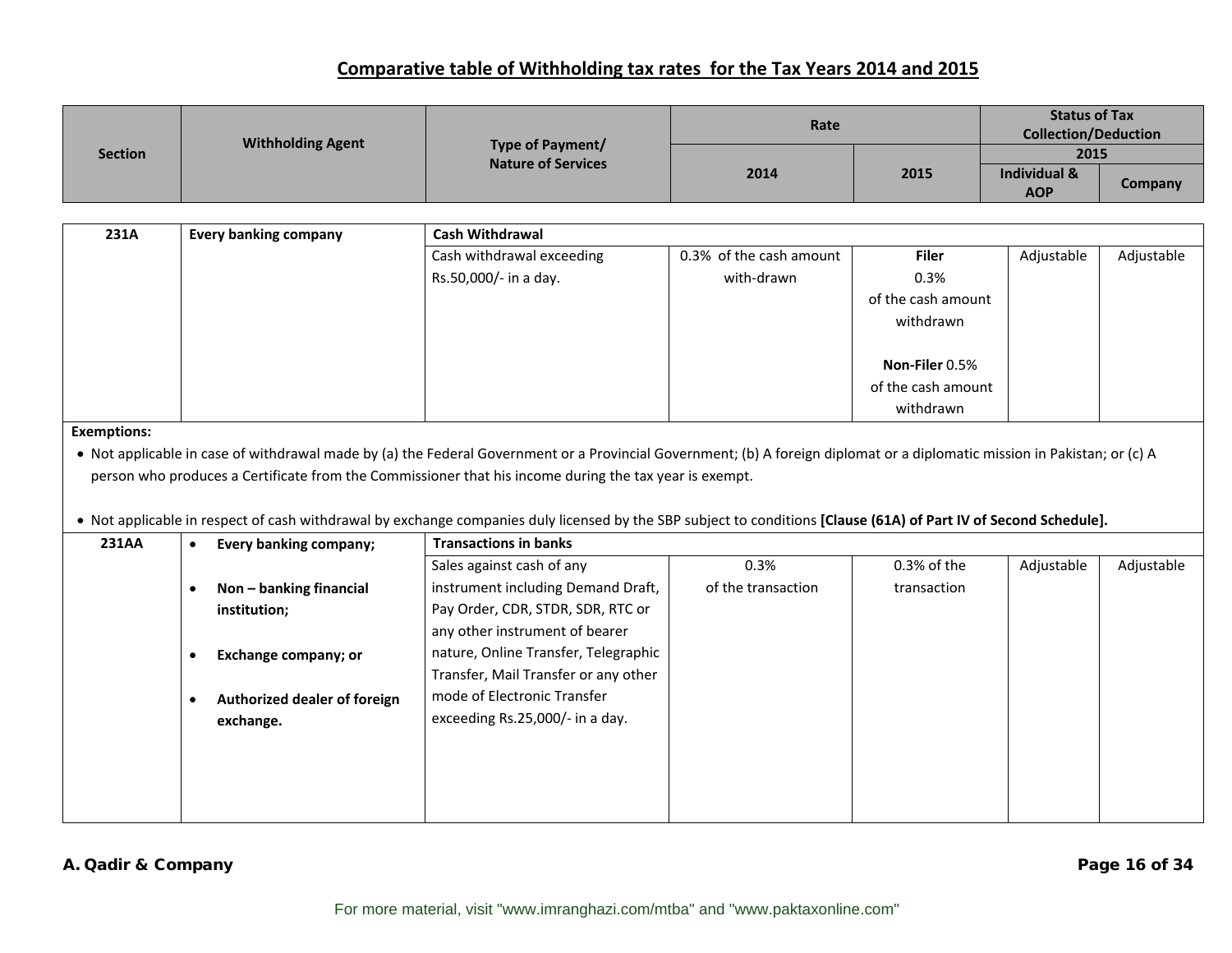|                    |                                              |                                                                                                                                                                                                                                                                                                                          | Rate                       |                       | <b>Status of Tax</b><br><b>Collection/Deduction</b> |            |
|--------------------|----------------------------------------------|--------------------------------------------------------------------------------------------------------------------------------------------------------------------------------------------------------------------------------------------------------------------------------------------------------------------------|----------------------------|-----------------------|-----------------------------------------------------|------------|
| <b>Section</b>     | <b>Withholding Agent</b>                     | Type of Payment/                                                                                                                                                                                                                                                                                                         |                            |                       | 2015                                                |            |
|                    |                                              | <b>Nature of Services</b>                                                                                                                                                                                                                                                                                                | 2014                       | 2015                  | <b>Individual &amp;</b><br><b>AOP</b>               | Company    |
|                    |                                              |                                                                                                                                                                                                                                                                                                                          |                            |                       |                                                     |            |
|                    |                                              | <b>Purchase of Motor Cars Jeeps</b>                                                                                                                                                                                                                                                                                      |                            |                       |                                                     |            |
|                    | <b>Every motor vehicle</b>                   | • On registration of new locally                                                                                                                                                                                                                                                                                         | <b>Varying Slabs</b>       | <b>Varying Slabs</b>  | Adjustable                                          | Adjustable |
| 231B               | registering authority of Excise              | manufactured motor vehicle;                                                                                                                                                                                                                                                                                              | (As per Note 4)            | For Filer and Non-    |                                                     |            |
|                    | and Taxation Department; or                  | • On transfer of registration or                                                                                                                                                                                                                                                                                         |                            | Filer (As per Note 4) |                                                     |            |
|                    |                                              | ownership of a private motor                                                                                                                                                                                                                                                                                             |                            |                       |                                                     |            |
|                    | Every manufacturer of a<br>$\bullet$         | vehicle, excluding transfer of                                                                                                                                                                                                                                                                                           |                            |                       |                                                     |            |
|                    | motor car or jeep.                           | vehicle after five years from the                                                                                                                                                                                                                                                                                        |                            |                       |                                                     |            |
|                    |                                              | date of first registration in                                                                                                                                                                                                                                                                                            |                            |                       |                                                     |            |
|                    |                                              | Pakistan; and                                                                                                                                                                                                                                                                                                            |                            |                       |                                                     |            |
|                    |                                              | • On sale of motor vehicle and                                                                                                                                                                                                                                                                                           |                            |                       |                                                     |            |
|                    |                                              | sale of jeep by the                                                                                                                                                                                                                                                                                                      |                            |                       |                                                     |            |
|                    |                                              | manufacturer.                                                                                                                                                                                                                                                                                                            |                            |                       |                                                     |            |
| <b>Exemptions:</b> |                                              |                                                                                                                                                                                                                                                                                                                          |                            |                       |                                                     |            |
|                    |                                              | Non Applicable in the case of (a) The Federal Government; the Provincial Government; (b) the Local Government; (c) a Foreign Diplomat; or (d) a Diplomatic Mission.                                                                                                                                                      |                            |                       |                                                     |            |
|                    |                                              | No collection of Advance Tax on transfer of registration or ownership of a private motor vehicle shall be made on transfer of vehicles after five years from the date of                                                                                                                                                 |                            |                       |                                                     |            |
|                    | first registration in Pakistan.              |                                                                                                                                                                                                                                                                                                                          |                            |                       |                                                     |            |
| 233                | The Federal Government;<br>$\bullet$         | <b>Brokerage &amp; Commission</b>                                                                                                                                                                                                                                                                                        |                            |                       | $1$ Final                                           | $1$ Final  |
|                    | <b>A provincial Government;</b><br>$\bullet$ | Payment of brokerage and<br>a)                                                                                                                                                                                                                                                                                           | 10%                        | 12%                   |                                                     |            |
|                    | <b>Local Government;</b><br>$\bullet$        | Commission other than                                                                                                                                                                                                                                                                                                    |                            |                       |                                                     |            |
|                    | A Company; or<br>$\bullet$                   | advertising agent.                                                                                                                                                                                                                                                                                                       |                            |                       | $1$ Final                                           | $1$ Final  |
|                    | An association of persons<br>$\bullet$       | Commission to advertisement<br>b)                                                                                                                                                                                                                                                                                        | 5%                         | 7.5%                  |                                                     |            |
|                    | constituted by or under any                  | agent                                                                                                                                                                                                                                                                                                                    | [Clause (26) of Part II of |                       |                                                     |            |
|                    | law                                          |                                                                                                                                                                                                                                                                                                                          | <b>Second Schedule]</b>    |                       |                                                     |            |
| <b>Exemption:</b>  |                                              |                                                                                                                                                                                                                                                                                                                          |                            |                       |                                                     |            |
|                    |                                              | • Not applicable in the case of Venture Capital Company, Islamic Development Bank [Clause (38A) & (38C) of Part (IV) of Second Schedule].                                                                                                                                                                                |                            |                       |                                                     |            |
|                    |                                              | • Payment to NIT or collective investment scheme or modaraba or approved pension fund or approved income payment plan or REIT scheme or private equity and venture capital fund or<br>recognized provident fund or approved supperannuation fund or approved gratuity fund [Clause (47B) of Part IV of Second Schedule]. |                            |                       |                                                     |            |
|                    |                                              | • Payments to International Finance Corporation, Asian Development Bank, the ECO Trade and Development Bank [Clause (67), (69) & (71) of Part IV of Second Schedule].                                                                                                                                                    |                            |                       |                                                     |            |

#### **A. Qadir & Company Page 17 of 34**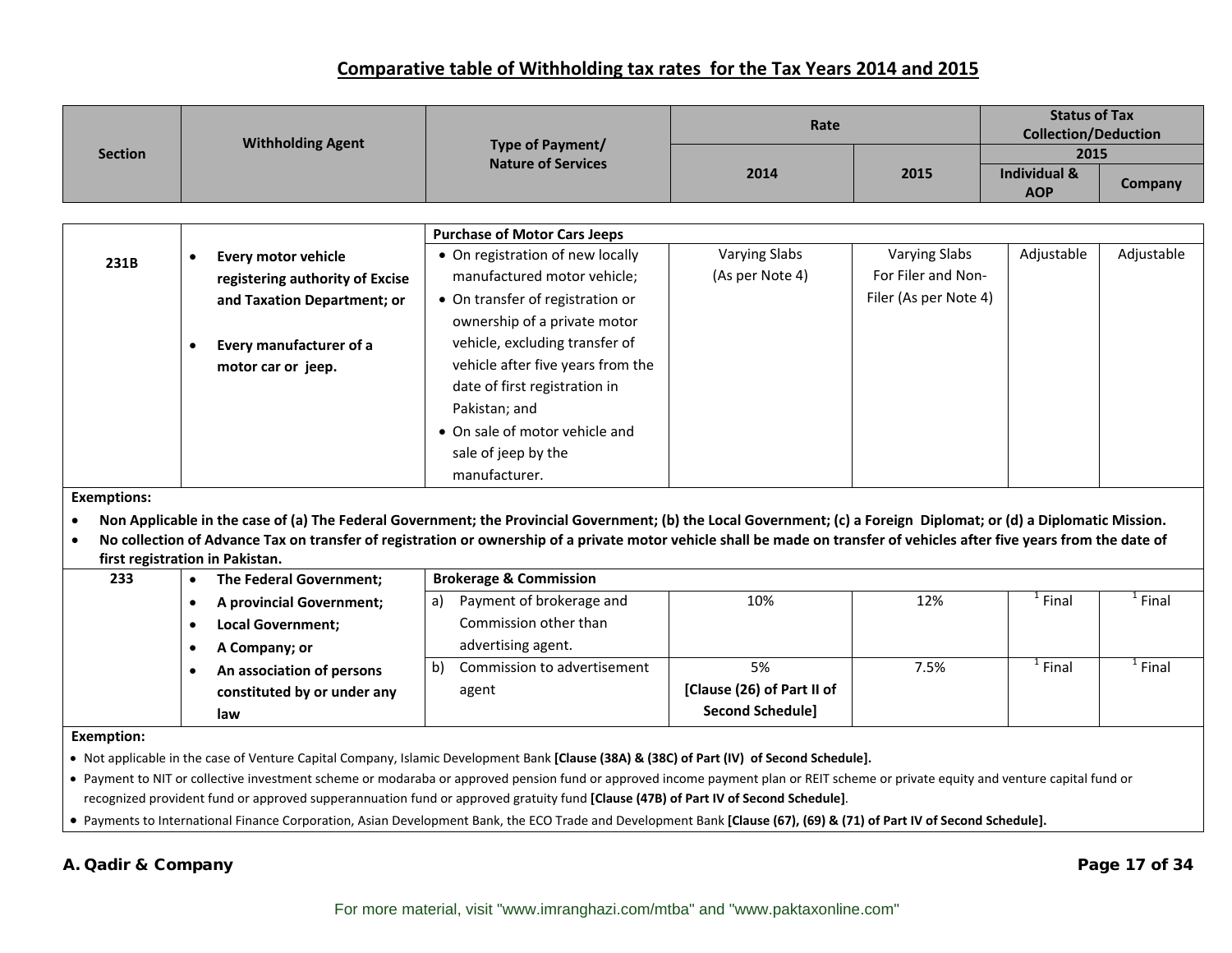| <b>Section</b> | <b>Withholding Agent</b> | Type of Payment/<br><b>Nature of Services</b> | Rate | <b>Status of Tax</b><br><b>Collection/Deduction</b> |                         |         |
|----------------|--------------------------|-----------------------------------------------|------|-----------------------------------------------------|-------------------------|---------|
|                |                          |                                               | 2014 |                                                     | 2015                    |         |
|                |                          |                                               |      | 2015                                                | <b>Individual &amp;</b> |         |
|                |                          |                                               |      |                                                     | <b>AOP</b>              | Company |

| 233A  | All Stock Exchange registered in<br>Pakistan.                                                                  | Collection of tax by stock exchange                                               |                         |                     |            |            |  |
|-------|----------------------------------------------------------------------------------------------------------------|-----------------------------------------------------------------------------------|-------------------------|---------------------|------------|------------|--|
|       |                                                                                                                | On purchase of shares, in lieu<br>a)                                              | 0.01% of purchase value | 0.01% of purchase   | Adjustable | Adjustable |  |
|       |                                                                                                                | of commission of the member                                                       |                         | value               |            |            |  |
|       |                                                                                                                | On Sale of shares, in lieu of<br>b)                                               | 0.01% of sale value     | 0.01% of sale value | Adjustable | Adjustable |  |
|       |                                                                                                                | commission of the member                                                          |                         |                     |            |            |  |
| 233AA | <b>National Clearing Company</b>                                                                               | <b>Collection of tax by National Clearing Company of Pakistan Limited (NCCPL)</b> |                         |                     |            |            |  |
|       | <b>Pakistan Limited</b>                                                                                        | On margin financing in share                                                      | 10%                     | 10%                 | Adjustable | Adjustable |  |
|       |                                                                                                                | business or providing any margin                                                  |                         |                     |            |            |  |
|       |                                                                                                                | financing, margin trading or                                                      |                         |                     |            |            |  |
|       |                                                                                                                | securities lending.                                                               |                         |                     |            |            |  |
|       | Not applicable to any Mutual Fund specified in Sub-Clause (2) of Clause (57) of Part I of the Second Schedule. |                                                                                   |                         |                     |            |            |  |
| 234   | Person collecting motor vehicle                                                                                | Tax on motor vehicle                                                              |                         |                     |            |            |  |
|       | tax.                                                                                                           | Registered laden weight/Seating                                                   | Varying rates           | Varying rates       | Adjustable | Adjustable |  |
|       |                                                                                                                | capacity/Engine capacity                                                          | (As per Note No. 5)     | For Filer and Non-  |            |            |  |
|       |                                                                                                                |                                                                                   |                         | <b>Filer</b>        |            |            |  |
|       |                                                                                                                |                                                                                   |                         | (As per Note No.5)  |            |            |  |
| 234A  | Person preparing gas consumption                                                                               | <b>CNG Stations on gas consumption</b>                                            | 4%                      | 4%                  | Final      | Final      |  |
|       | bill.                                                                                                          | charges                                                                           |                         |                     |            |            |  |
|       |                                                                                                                |                                                                                   |                         |                     |            |            |  |
|       |                                                                                                                |                                                                                   |                         |                     |            |            |  |
|       |                                                                                                                |                                                                                   |                         |                     |            |            |  |
|       |                                                                                                                |                                                                                   |                         |                     |            |            |  |
|       |                                                                                                                |                                                                                   |                         |                     |            |            |  |
|       |                                                                                                                |                                                                                   |                         |                     |            |            |  |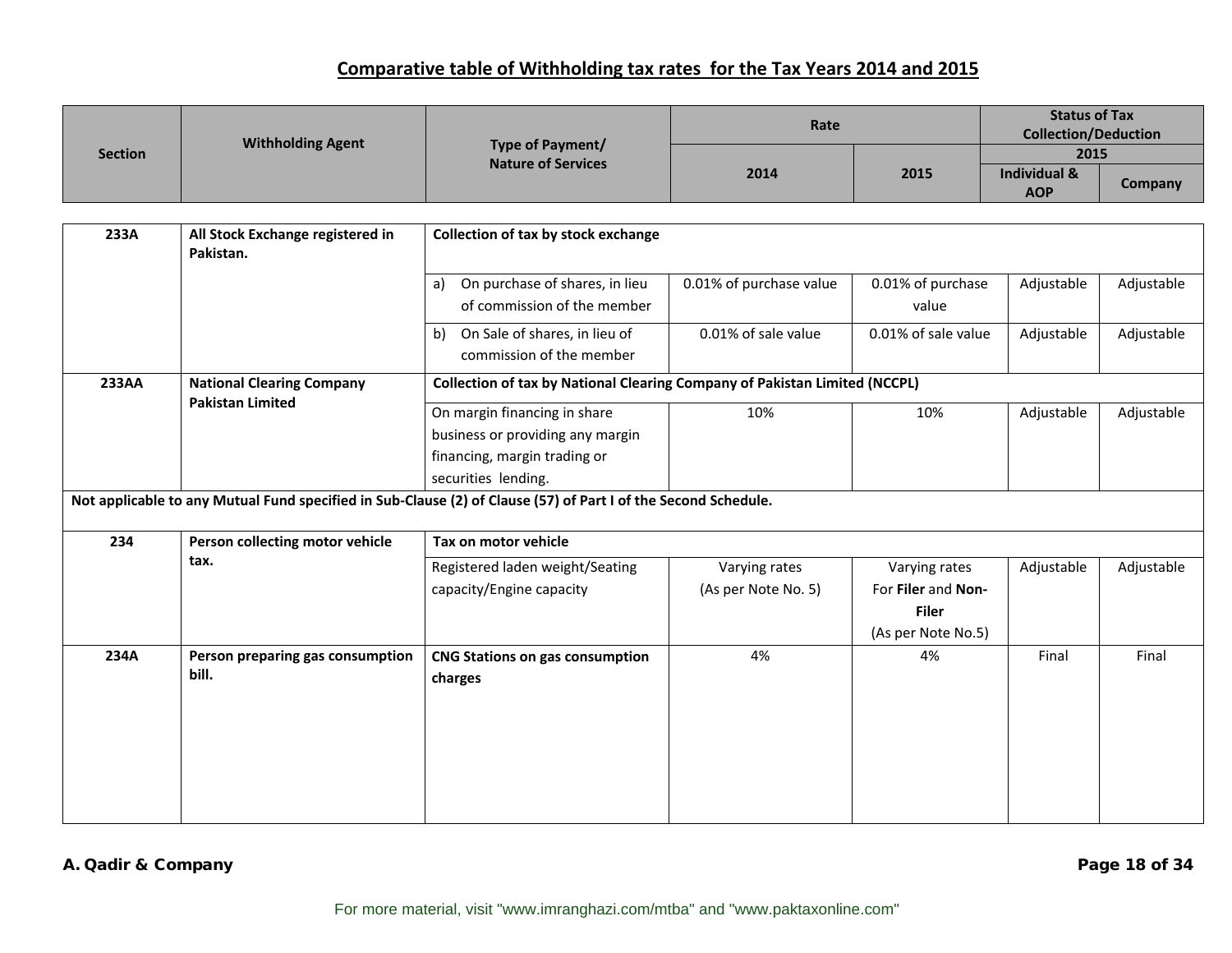|                |                                     |                                                               | Rate                 |                      | <b>Status of Tax</b><br><b>Collection/Deduction</b> |               |
|----------------|-------------------------------------|---------------------------------------------------------------|----------------------|----------------------|-----------------------------------------------------|---------------|
| <b>Section</b> | <b>Withholding Agent</b>            | Type of Payment/<br><b>Nature of Services</b>                 |                      |                      | 2015                                                |               |
|                |                                     |                                                               | 2014                 | 2015                 | <b>Individual &amp;</b><br><b>AOP</b>               | Company       |
|                |                                     |                                                               |                      |                      |                                                     |               |
| 235            | Person preparing electricity        | <b>Electricity bill of Commercial or Industrial consumers</b> |                      |                      |                                                     |               |
|                | consumption bill.                   | (a) On electricity bill below                                 | <b>Varying Rates</b> | <b>Varying Rates</b> | Minimum                                             | Adjustable    |
|                |                                     | Rs.20,000/-                                                   | (As per Note No. 6)  | (As per Note         |                                                     |               |
|                |                                     |                                                               |                      | No. 6)               |                                                     |               |
|                |                                     | (b) On electricity bill exceeding                             |                      |                      | Minimum                                             | Adjustable    |
|                |                                     | Rs.20,000/-:                                                  |                      |                      | (Adjustable                                         |               |
|                |                                     |                                                               |                      |                      | if the bill                                         |               |
|                |                                     | <b>Commercial consumers</b><br>i)                             | 10%                  | 10%                  | amount                                              |               |
|                |                                     | ii)<br><b>Industrial Consumer</b>                             | 5%                   | 5%                   | exceeds                                             |               |
|                |                                     |                                                               |                      |                      | Rs.30,000)                                          |               |
| 235A           | Person preparing domestic           | <b>Domestic electricity consumption</b>                       |                      |                      |                                                     |               |
|                | electricity consumption bill.       | On electric bill exceeding                                    | N/A                  | 7.5%                 | Adjustable                                          | Adjustable    |
|                |                                     | Rs.100,000/-                                                  |                      |                      |                                                     |               |
|                |                                     |                                                               |                      |                      |                                                     |               |
|                |                                     |                                                               |                      |                      |                                                     |               |
|                |                                     |                                                               |                      |                      |                                                     |               |
|                |                                     |                                                               |                      |                      |                                                     |               |
|                |                                     |                                                               |                      |                      |                                                     |               |
| 235B           | Person preparing electricity        | Tax on steel melters, re-rollers etc.                         |                      |                      |                                                     |               |
|                | consumption bill for steel melters, |                                                               |                      |                      |                                                     |               |
|                | re-rollers, composite steel units.  | On electricity bill of steel melters,                         | N/A                  | Rs.1/- per unit of   | Non-                                                | Non-          |
|                |                                     | steel re-rollers, composite steel                             |                      | electricity consumed | Adjustable                                          | Adjustable    |
|                |                                     | units.                                                        |                      |                      | and Credit                                          | and Credit of |
|                |                                     |                                                               |                      |                      | of the                                              | the same      |
|                |                                     |                                                               |                      |                      | same shall                                          | shall not be  |
|                |                                     |                                                               |                      |                      | not be                                              | allowed.      |
|                |                                     |                                                               |                      |                      | allowed                                             |               |
|                |                                     |                                                               |                      |                      |                                                     |               |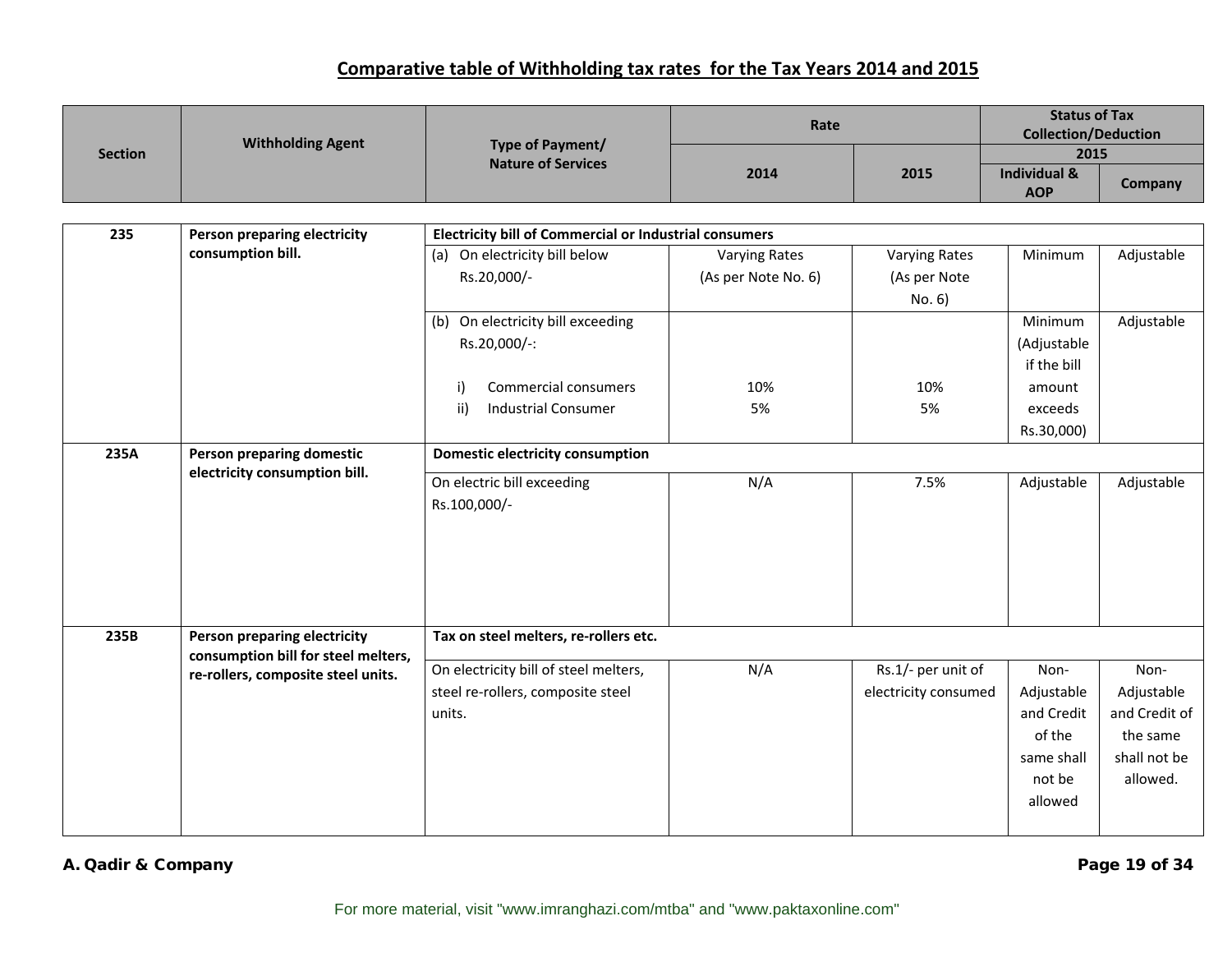|                            |                                                                    |                                                                                                                                        | Rate                        |                                      | <b>Status of Tax</b><br><b>Collection/Deduction</b> |            |
|----------------------------|--------------------------------------------------------------------|----------------------------------------------------------------------------------------------------------------------------------------|-----------------------------|--------------------------------------|-----------------------------------------------------|------------|
| <b>Section</b>             | <b>Withholding Agent</b>                                           | Type of Payment/                                                                                                                       |                             |                                      | 2015                                                |            |
|                            |                                                                    | <b>Nature of Services</b>                                                                                                              | 2014                        | 2015                                 | <b>Individual &amp;</b><br><b>AOP</b>               | Company    |
|                            |                                                                    |                                                                                                                                        |                             |                                      |                                                     |            |
| 236                        | • Person preparing the telephone                                   | <b>Telephone Mobile Bills</b>                                                                                                          |                             |                                      |                                                     |            |
|                            | bills;                                                             | (a) Telephone bill other than                                                                                                          | 10% of the exceeding        | 10%                                  | Adjustable                                          | Adjustable |
|                            | • Person issuing or selling prepaid                                | mobile phone exceeding                                                                                                                 | amount of Bill              | of the exceeding                     |                                                     |            |
|                            | cards for telephone; or                                            | Rs.1,000/-.                                                                                                                            |                             | amount of Bill                       |                                                     |            |
|                            | • Person issuing or selling units                                  | (b) Mobile phone subscriber or                                                                                                         | 15%                         | 14%                                  | Adjustable                                          | Adjustable |
|                            | through any electronic medium                                      | prepaid card for telephones or                                                                                                         | of the amount of bill or    | of the amount of bill                |                                                     |            |
|                            | or any other form.                                                 | Sale of units through any                                                                                                              | sale price of pre-paid card | or sale price of                     |                                                     |            |
|                            |                                                                    | electronic medium or whatever                                                                                                          |                             | prepaid card                         |                                                     |            |
|                            |                                                                    | form.                                                                                                                                  |                             |                                      |                                                     |            |
| 236A                       | Person making sale by public                                       | Sale by auction                                                                                                                        |                             |                                      |                                                     |            |
|                            | auction or auction by a tender.                                    | Public auction or auction by tender                                                                                                    | 10% of the gross sale       | 10% of the gross sale                | Adjustable                                          | Adjustable |
|                            |                                                                    | of the property or goods                                                                                                               | price                       | price                                |                                                     |            |
|                            |                                                                    |                                                                                                                                        |                             |                                      |                                                     |            |
| 236B                       | Airlines issuing domestic air-ticket.                              | Purchase of Domestic air ticket                                                                                                        | 5%                          | 5%                                   | Adjustable                                          | Adjustable |
|                            |                                                                    | from every person.                                                                                                                     | on gross amount of          | on gross amount of                   |                                                     |            |
|                            |                                                                    |                                                                                                                                        | consideration.              | consideration.                       |                                                     |            |
| Not applicable in case of: |                                                                    |                                                                                                                                        |                             |                                      |                                                     |            |
|                            | (a) The Federal Government or a Provincial Government; or          |                                                                                                                                        |                             |                                      |                                                     |            |
|                            |                                                                    | (b) A person who produces a certificate from the Commissioner Inland Revenue that income of such person during the tax year is exempt. |                             |                                      |                                                     |            |
| 236C                       | Person responsible for registering<br>or attesting transfer of any | Sale or transfer of immovable                                                                                                          | 0.5%                        | <b>Filer</b>                         | Adjustable                                          | Adjustable |
|                            | immovable property.                                                | property on seller or transferor at                                                                                                    | on gross amount of          | 0.5%                                 |                                                     |            |
|                            |                                                                    | the time of registering or attesting                                                                                                   | consideration.              | on gross amount                      |                                                     |            |
|                            |                                                                    | the transfer.                                                                                                                          |                             | of consideration<br><b>Non-Filer</b> |                                                     |            |
|                            |                                                                    |                                                                                                                                        |                             | 1%                                   |                                                     |            |
|                            |                                                                    |                                                                                                                                        |                             | On gross amount                      |                                                     |            |
|                            |                                                                    |                                                                                                                                        |                             | of consideration                     |                                                     |            |
|                            |                                                                    |                                                                                                                                        |                             |                                      |                                                     |            |

#### **A. Qadir & Company Page 20 of 34**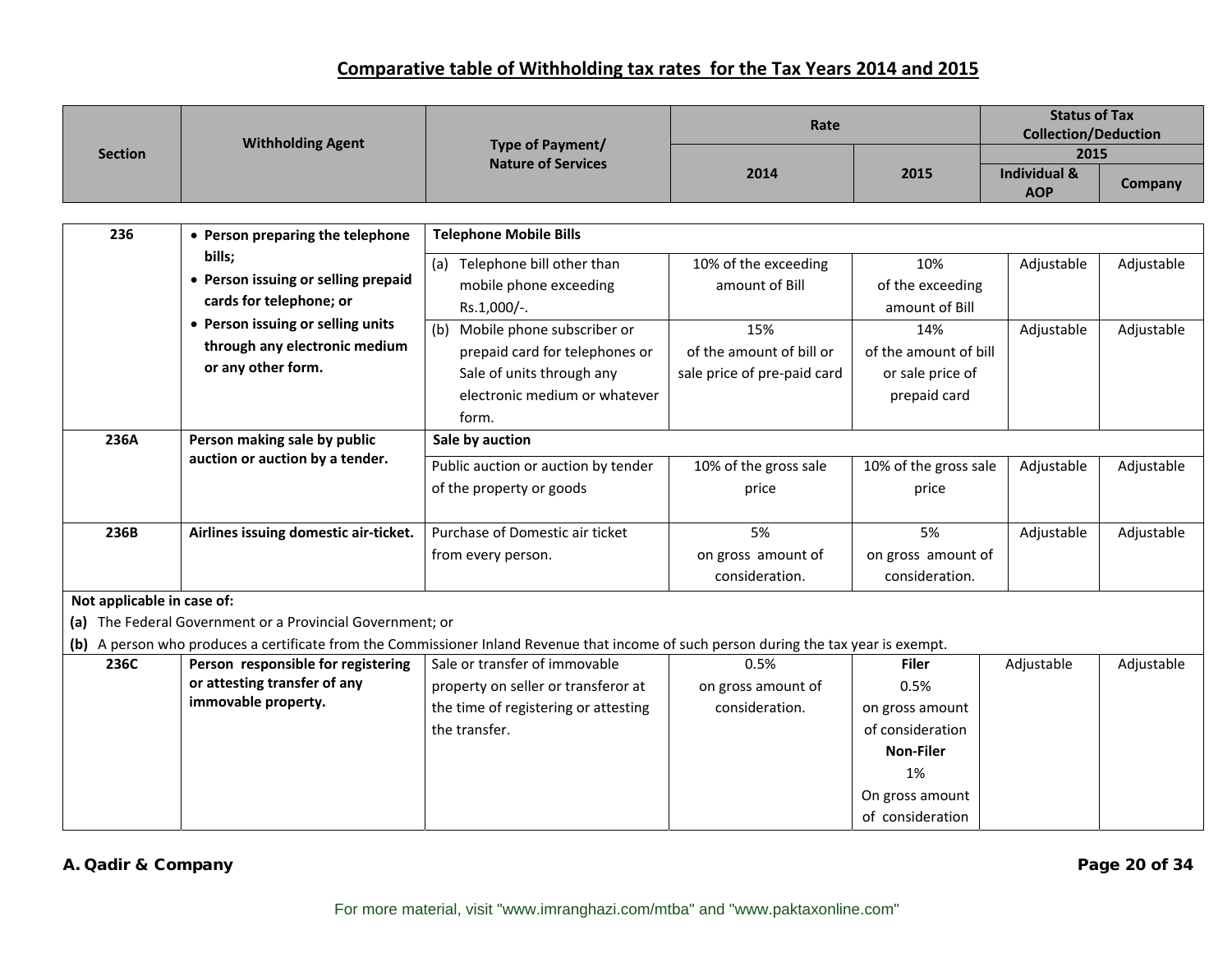|                | <b>Withholding Agent</b>                                                                                                                                                                                                                                                                                                                | Type of Payment/                                                                                                                               | Rate                |                       | <b>Status of Tax</b><br><b>Collection/Deduction</b> |            |
|----------------|-----------------------------------------------------------------------------------------------------------------------------------------------------------------------------------------------------------------------------------------------------------------------------------------------------------------------------------------|------------------------------------------------------------------------------------------------------------------------------------------------|---------------------|-----------------------|-----------------------------------------------------|------------|
| <b>Section</b> |                                                                                                                                                                                                                                                                                                                                         | <b>Nature of Services</b>                                                                                                                      |                     |                       | 2015                                                |            |
|                |                                                                                                                                                                                                                                                                                                                                         |                                                                                                                                                | 2014                | 2015                  | <b>Individual &amp;</b><br><b>AOP</b>               | Company    |
|                |                                                                                                                                                                                                                                                                                                                                         |                                                                                                                                                |                     |                       |                                                     |            |
| 236D           | Every prescribed person for<br>withholding of tax includes the<br>owner, a lease-holder, an operator<br>or a manager of:<br>(a) A marriage hall;<br>(b) Marquee;<br>Hotel;<br>(c)<br>(d) Restaurant;<br><b>Commercial lawn;</b><br>(e)<br>Club;<br>(f)<br>A community place; or<br>(g)<br>(h) Any other place used for<br>such purpose. | Functions and gatherings - On total<br>amount of bill of arranging or<br>holding a function including<br>payment of food, service or facility. | 10%                 | 5%                    | Adjustable                                          | Adjustable |
| 236E           | Any licensing authority certifying                                                                                                                                                                                                                                                                                                      | Foreign TV drama serial or play                                                                                                                | Varying amount      | Varying amount        | Adjustable                                          | Adjustable |
|                | and foreign TV drama serial or a                                                                                                                                                                                                                                                                                                        | dubbed in Urdu or any other                                                                                                                    | (As per Note No. 7) | (As per Note No.      |                                                     |            |
|                | play.                                                                                                                                                                                                                                                                                                                                   | regional language.                                                                                                                             |                     | 7)                    |                                                     |            |
| 236F           | <b>Pakistan Electronic Media</b>                                                                                                                                                                                                                                                                                                        | Cable operators and other                                                                                                                      | Varying amount      | Varying amount        | Adjustable                                          | Adjustable |
|                | <b>Regulatory Authority.</b>                                                                                                                                                                                                                                                                                                            | electronic media. On issuance or<br>renewal of license for distribution<br>services to operators and media.                                    | (As per Note No. 8) | (As per Note<br>No.8) |                                                     |            |
| 236G           | <b>Every manufacturer and</b>                                                                                                                                                                                                                                                                                                           | Sales of Electronic, Sugar, Cement,                                                                                                            |                     |                       |                                                     |            |
|                | commercial importer of:                                                                                                                                                                                                                                                                                                                 | Iron & Steel products, Fertilizer,                                                                                                             |                     |                       |                                                     |            |
|                |                                                                                                                                                                                                                                                                                                                                         | Motorcycles, Pesticides, Cigarette's,                                                                                                          |                     |                       |                                                     |            |
|                | (a)<br><b>Electronics:</b>                                                                                                                                                                                                                                                                                                              | Glass, Textile, Beverages, Paint or                                                                                                            |                     |                       |                                                     |            |
|                | (b)<br>Sugar;                                                                                                                                                                                                                                                                                                                           | Foam Sector to distributors, dealers                                                                                                           |                     |                       |                                                     |            |
|                | (c)<br>Cement;<br>(d)<br>Iron and steel products;                                                                                                                                                                                                                                                                                       | and wholesalers:                                                                                                                               |                     |                       |                                                     |            |
|                | Fertilizer;<br>(e)                                                                                                                                                                                                                                                                                                                      |                                                                                                                                                |                     |                       |                                                     |            |
|                | (f)<br>Motor cycles;                                                                                                                                                                                                                                                                                                                    |                                                                                                                                                |                     |                       |                                                     |            |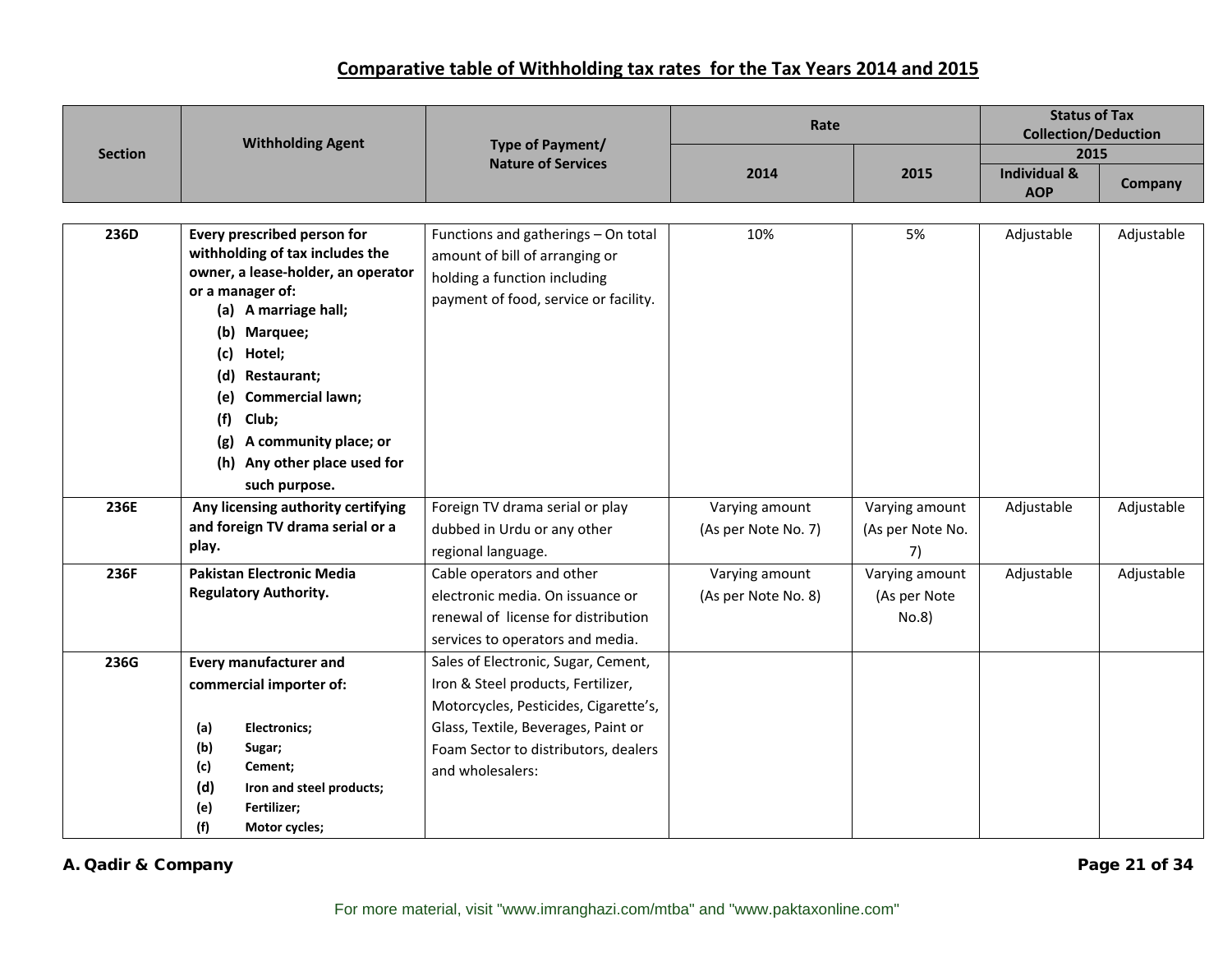|                | <b>Withholding Agent</b>              | Type of Payment/<br><b>Nature of Services</b> | Rate                 |                  | <b>Status of Tax</b><br><b>Collection/Deduction</b> |                  |
|----------------|---------------------------------------|-----------------------------------------------|----------------------|------------------|-----------------------------------------------------|------------------|
| <b>Section</b> |                                       |                                               |                      |                  | 2015                                                |                  |
|                |                                       |                                               | 2014                 | 2015             | <b>Individual &amp;</b><br><b>AOP</b>               | Company          |
|                |                                       |                                               |                      |                  |                                                     |                  |
|                | Pesticides;<br>(g)                    |                                               |                      |                  |                                                     |                  |
|                | (h)<br>Cigarettes;                    | • Sale of Fertilizers                         | 0.1%                 | <b>Filer</b>     | Adjustable                                          | Adjustable       |
|                | (i)<br>Glass;                         |                                               |                      | 0.2%             |                                                     |                  |
|                | (i)<br>Textile;                       |                                               |                      | <b>Non-Filer</b> |                                                     |                  |
|                | (k)<br><b>Beverages; or</b>           |                                               |                      | 0.4%             |                                                     |                  |
|                | (1)<br>Paint or foam sector.          | • Sale of goods other than fertilizer         | 0.1%                 | <b>Filer</b>     | Adjustable                                          | Adjustable       |
|                |                                       |                                               |                      | 0.1%             |                                                     |                  |
|                |                                       |                                               |                      | <b>Non-Filer</b> |                                                     |                  |
|                |                                       |                                               |                      | 0.2%             |                                                     |                  |
| 236H           | Every manufacturer, distributor,      | Sales of Electronics, Sugar, Cement,          | 0.5%                 | 0.5%             | Adjustable                                          | Adjustable       |
|                | dealer, wholesaler and commercial     | Iron & Steel products, Fertilizer,            |                      |                  |                                                     |                  |
|                |                                       | Motorcycles, Pesticides, Cigarettes,          |                      |                  |                                                     |                  |
|                | importer of:                          |                                               |                      |                  |                                                     |                  |
|                | (a)<br><b>Electronics;</b>            | Glass, Textile, Beverages, Paint or           |                      |                  |                                                     |                  |
|                | (b)<br>Sugar;<br>(c)<br>Cement;       | Foam Sector to retailers.                     |                      |                  |                                                     |                  |
|                | (d)<br>Iron and steel products;       |                                               |                      |                  |                                                     |                  |
|                | (e)<br>Fertilizer;                    |                                               |                      |                  |                                                     |                  |
|                | (f)<br>Motor cycles;                  |                                               |                      |                  |                                                     |                  |
|                | (g)<br>Pesticides;                    |                                               |                      |                  |                                                     |                  |
|                | (h)<br>Cigarettes;                    |                                               |                      |                  |                                                     |                  |
|                | (i)<br>Glass;                         |                                               |                      |                  |                                                     |                  |
|                | (j)<br>Textile;                       |                                               |                      |                  |                                                     |                  |
|                | (k)<br>Beverages; or                  |                                               |                      |                  |                                                     |                  |
|                | (1)<br>Paint or foam sector.          |                                               |                      |                  |                                                     |                  |
| 2361           | The person from Education Institution | Amount of fee (Tuition Fee and all            | 5%                   | 5%               | Adjustable                                          | Adjustable       |
|                | preparing fee voucher or challans.    | charges) paid to educational                  | of the amount of Fee | of the           | against the tax                                     | against the tax  |
|                |                                       | institutions where annual fee exceeds         |                      | amount of Fee    | liability of the                                    | liability of the |
|                |                                       | Rs.200,000/-.                                 |                      |                  | parent or                                           | parent or        |
|                |                                       |                                               |                      |                  | guardian                                            | guardian         |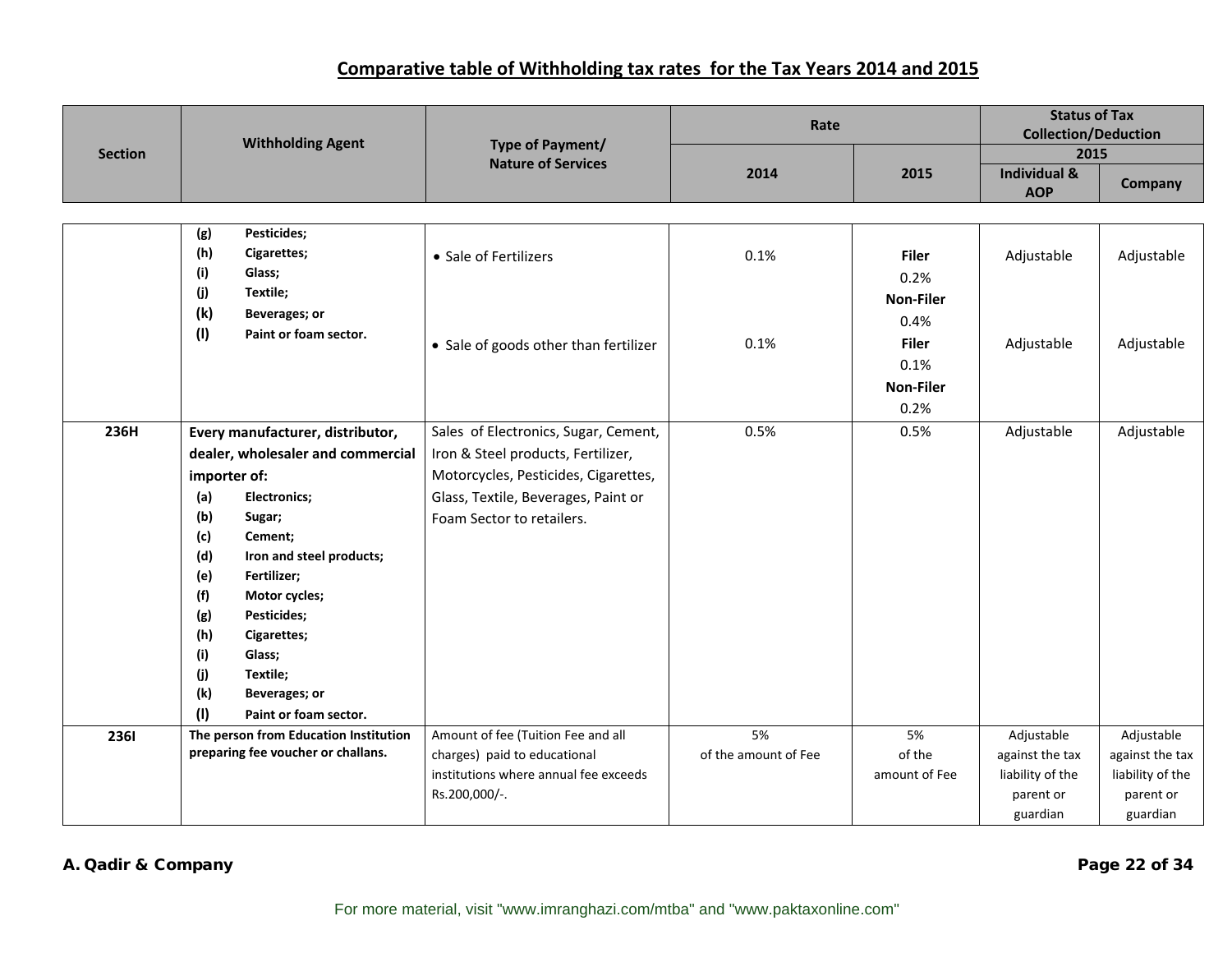| <b>Section</b> | <b>Withholding Agent</b> | Type of Payment/<br><b>Nature of Services</b> | Rate | <b>Status of Tax</b><br><b>Collection/Deduction</b> |                         |         |
|----------------|--------------------------|-----------------------------------------------|------|-----------------------------------------------------|-------------------------|---------|
|                |                          |                                               | 2014 |                                                     | 2015                    |         |
|                |                          |                                               |      | 2015                                                | <b>Individual &amp;</b> |         |
|                |                          |                                               |      |                                                     | <b>AOP</b>              | Company |

| 236J                           | <b>Every Market Committee.</b>                  | Issuance or renewal of license to       | Varying amount     | Varying amount     | Adjustable | Adjustable |
|--------------------------------|-------------------------------------------------|-----------------------------------------|--------------------|--------------------|------------|------------|
|                                |                                                 | Dealers, Commission agents and Arhatis  | (As per Note No.9) | (As per Note No.9) |            |            |
|                                |                                                 | etc.                                    |                    |                    |            |            |
| 236K                           | Person responsible for registering<br>$\bullet$ | Purchase of immovable property          | N/A                | <b>Filer</b>       | Adjustable | Adjustable |
|                                | or attesting transfer of any                    | On purchaser or transferee at the time  |                    | 1%                 |            |            |
|                                | Immovable property.                             | of registering or attesting transfer of |                    | of gross amount of |            |            |
|                                |                                                 | any immovable property exceeding        |                    | consideration      |            |            |
|                                |                                                 | value of Rs. 3 million                  |                    | Non-Filer          |            |            |
|                                |                                                 |                                         |                    | 2%                 |            |            |
|                                |                                                 |                                         |                    | of gross amount of |            |            |
|                                |                                                 |                                         |                    | consideration      |            |            |
|                                |                                                 |                                         |                    | *(Rate of Tax for  |            |            |
|                                |                                                 |                                         |                    | Non-Filer shall be |            |            |
|                                |                                                 |                                         |                    | 1% upto the date   |            |            |
|                                |                                                 |                                         |                    | appointed by the   |            |            |
|                                |                                                 |                                         |                    | Board)             |            |            |
| Not applicable in the case of: |                                                 |                                         |                    |                    |            |            |
| Federal Government;            |                                                 |                                         |                    |                    |            |            |
| <b>Provincial Government;</b>  |                                                 |                                         |                    |                    |            |            |

- •Local Government;
- •Foreign Diplomat Mission in Pakistan; and
- •A scheme introduced by the Federal Government, or <sup>a</sup> Provincial Government or an authority establish under <sup>a</sup> Federal or Provincial law for expatriate Pakistan's.

| 236L                                                                                                                                                                                                                                      |  | Every airline issuing        | Purchase of international air ticket   | N/A | 4% of the gross | Adjustable | Adjustable |  |  |
|-------------------------------------------------------------------------------------------------------------------------------------------------------------------------------------------------------------------------------------------|--|------------------------------|----------------------------------------|-----|-----------------|------------|------------|--|--|
|                                                                                                                                                                                                                                           |  | international air-ticket for | On issuing of international ticket for |     | amount of       |            |            |  |  |
|                                                                                                                                                                                                                                           |  | journey originating from     | journey originating from Pakistan      |     | international   |            |            |  |  |
|                                                                                                                                                                                                                                           |  | Pakistan.                    | for other than economy class.          |     | tickets         |            |            |  |  |
| $\mathcal{F}_{\mathbf{P}}$ is table to a contract the contract of the contract of the contract of the contract of the contract of the contract of the contract of the contract of the contract of the contract of the contract of the con |  |                              |                                        |     |                 |            |            |  |  |

 $*$ Board appointed 19<sup>th</sup> January, 2015 for the purpose of withholding of tax @2% from Non-Filer vide SRO 30(I)/2015 dated 14-01-2015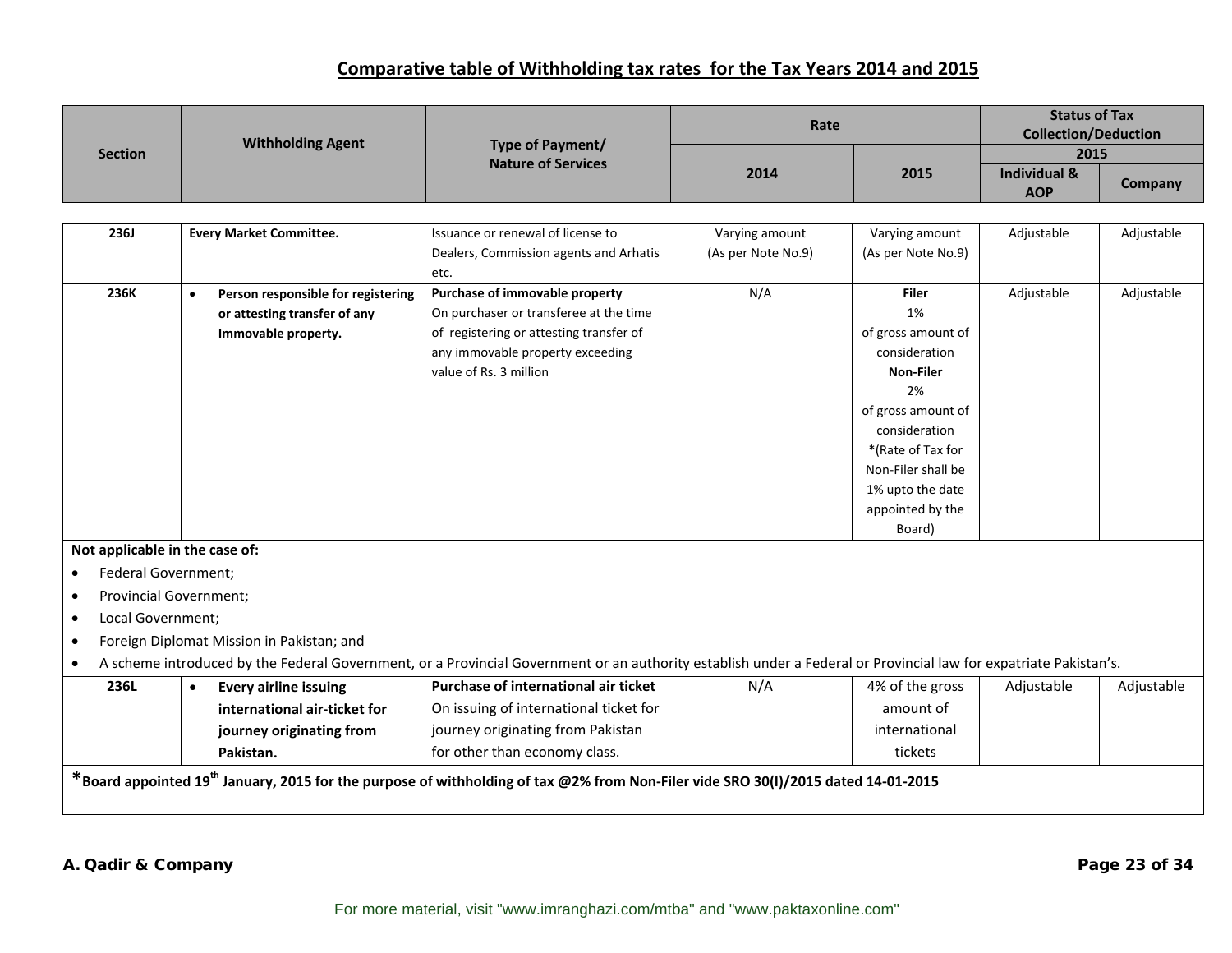|           |                                     |                                         | Rate                                                                                                                                                                                                               |                 | <b>Status of Tax</b><br><b>Collection/Deduction</b> |                                  |
|-----------|-------------------------------------|-----------------------------------------|--------------------------------------------------------------------------------------------------------------------------------------------------------------------------------------------------------------------|-----------------|-----------------------------------------------------|----------------------------------|
|           |                                     |                                         |                                                                                                                                                                                                                    |                 |                                                     |                                  |
|           |                                     |                                         | 2014                                                                                                                                                                                                               | 2015            | <b>Individual &amp;</b><br><b>AOP</b>               | Company                          |
|           |                                     |                                         |                                                                                                                                                                                                                    |                 |                                                     |                                  |
| $\bullet$ | <b>Every Company quoted on</b>      | <b>Bonus Shares issued by companies</b> | N/A                                                                                                                                                                                                                | 5% of the value | Final                                               | Final                            |
|           | <b>Stock Exchange issuing Bonus</b> | quoted on stock exchange                |                                                                                                                                                                                                                    | of bonus shares | on the income                                       | on the                           |
|           | Shares.                             | On issuance of bonus shares             |                                                                                                                                                                                                                    | to be issued    | of the                                              | income of the                    |
|           |                                     | determined on the basis of day end      |                                                                                                                                                                                                                    |                 | shareholder                                         | shareholder                      |
|           |                                     | price on the first day of closure of    |                                                                                                                                                                                                                    |                 |                                                     |                                  |
|           |                                     | books                                   |                                                                                                                                                                                                                    |                 |                                                     |                                  |
| $\bullet$ | Every Company not quoted on         | <b>Bonus Shares issued by companies</b> | N/A                                                                                                                                                                                                                | 5% of the value | Final                                               | Final                            |
|           | <b>Stock Exchange issuing Bonus</b> | not quoted on stock exchange            |                                                                                                                                                                                                                    | of the bonus    | on the income                                       | on the                           |
|           | Shares.                             | On issuance of bonus shares value       |                                                                                                                                                                                                                    | shares to be    | of the                                              | income of the                    |
|           |                                     | of which may be determined on           |                                                                                                                                                                                                                    | issued          | shareholder                                         | shareholder                      |
|           |                                     | the basis of Rules prescribed by the    |                                                                                                                                                                                                                    |                 |                                                     |                                  |
|           |                                     | Board                                   |                                                                                                                                                                                                                    |                 |                                                     |                                  |
| $\bullet$ | <b>National Clearing Company of</b> | Capital Gain on disposal of             |                                                                                                                                                                                                                    |                 |                                                     |                                  |
|           | Pakistan Limited.                   | Securities.                             |                                                                                                                                                                                                                    |                 |                                                     |                                  |
|           |                                     | Where:                                  |                                                                                                                                                                                                                    |                 |                                                     |                                  |
|           |                                     | Holding period is less than six<br>a)   | 10%                                                                                                                                                                                                                | 12.5%           | Adjustable                                          | Adjustable                       |
|           |                                     | months;                                 |                                                                                                                                                                                                                    |                 |                                                     |                                  |
|           |                                     |                                         |                                                                                                                                                                                                                    |                 |                                                     |                                  |
|           |                                     | $\mathbf{b}$                            | 8%                                                                                                                                                                                                                 | 12.5%           |                                                     | Adjustable                       |
|           |                                     | months but less than twelve             |                                                                                                                                                                                                                    |                 |                                                     |                                  |
|           |                                     |                                         |                                                                                                                                                                                                                    |                 |                                                     |                                  |
|           |                                     |                                         |                                                                                                                                                                                                                    |                 |                                                     |                                  |
|           |                                     | c)                                      |                                                                                                                                                                                                                    |                 |                                                     |                                  |
|           |                                     |                                         | 0%                                                                                                                                                                                                                 | 10%             |                                                     | Adjustable                       |
|           |                                     |                                         |                                                                                                                                                                                                                    |                 |                                                     |                                  |
|           |                                     | d)                                      | 0%                                                                                                                                                                                                                 | 0%              |                                                     |                                  |
|           |                                     | months or more.                         |                                                                                                                                                                                                                    |                 |                                                     |                                  |
|           |                                     | <b>Withholding Agent</b>                | Type of Payment/<br><b>Nature of Services</b><br>Holing period is more than six<br>months;<br>Holding period is twelve<br>months or more but less than<br>twenty four months; and<br>Holding period is twenty four |                 |                                                     | 2015<br>Adjustable<br>Adjustable |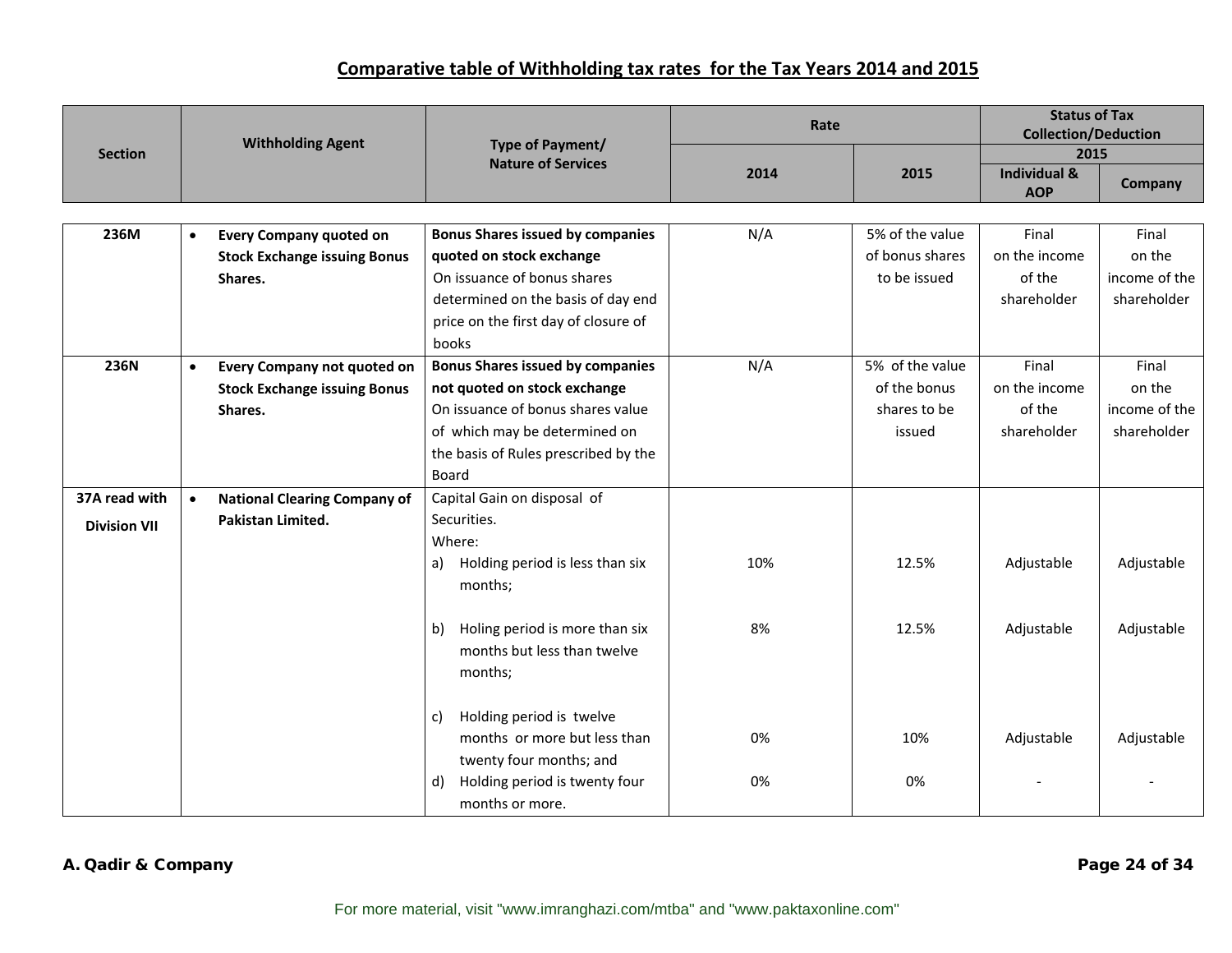### **NOTES**

- 1. The taxpayers may opt to be taxed under normal tax regime instead of final tax regime subject to such conditions as prescribed under the following clauses of Part IV of the Second Schedule to the Income Tax Ordinance, 2001:-
	- *(56B) The provisions of sub-section (7) of section 148, and clause (a) of sub-section (1) of section 169 shall not apply to a person being a commercial importer if the person opts to file return of total income along with accounts and documents as may be prescribed, subject to the condition that minimum tax liability under normal tax regime shall not be less than 5.5% of the imports, if the person is a company and 6% otherwise.*
	- *(56C) The provisions of sub-section (3) of section 153, in respect of sale of goods and clause (a) of sub-section (1) of section 169 shall not apply to a person, if the person opts to file return of total income along with accounts and documents as may b prescribed subject to the condition that minimum tax liability under normal tax regime shall not be less than 3.5% of the gross amount os sales, if the person is a company and 4% otherwise.*
	- *(56D) The provisions of sub-section (3) of section 153, in respect of contracts and clause (a) of sub-section (1) of section 169 shall not apply to a person if the person opts to file return of total income along with accounts and documents as may be prescribed subject to the condition that minimum tax liability under normal tax regime shall not be less than 6% of contract receipts, if the person is a company and 6.5% otherwise.*
	- *(56E) The provisions of sub-section (2) of section 153 and clause (a) of sub-section (1) of section 169 shall not apply in respect of a person if the person opts to file return of total income along with accounts and documents as may be prescribed subject to condition that minimum tax liability under normal tax regime shall not be less than 0.5% of gross amount of services received.*
	- *(56F) The provisions of sub-section (2) of section 156A and clause (a) of sub-section (1) of section 169 shall not apply in respect of a person if the person opts to file return of total income along with accounts and documents as may be prescribed, subject to the condition that minimum tax liability under normal tax regime shall not be less than 10% of the commission or discount received.*
	- *(56G) The provisions of sub-section (3) of section 233 and clause (a) of sub-section (1) of section 169 shall not apply in respect of a person if the person opts to file return of total income along with accounts and documents as may be prescribed, subject to the condition that minimum tax liability under normal tax retime shall not be less than 10% of the commission.*

#### **A. Qadir & Company**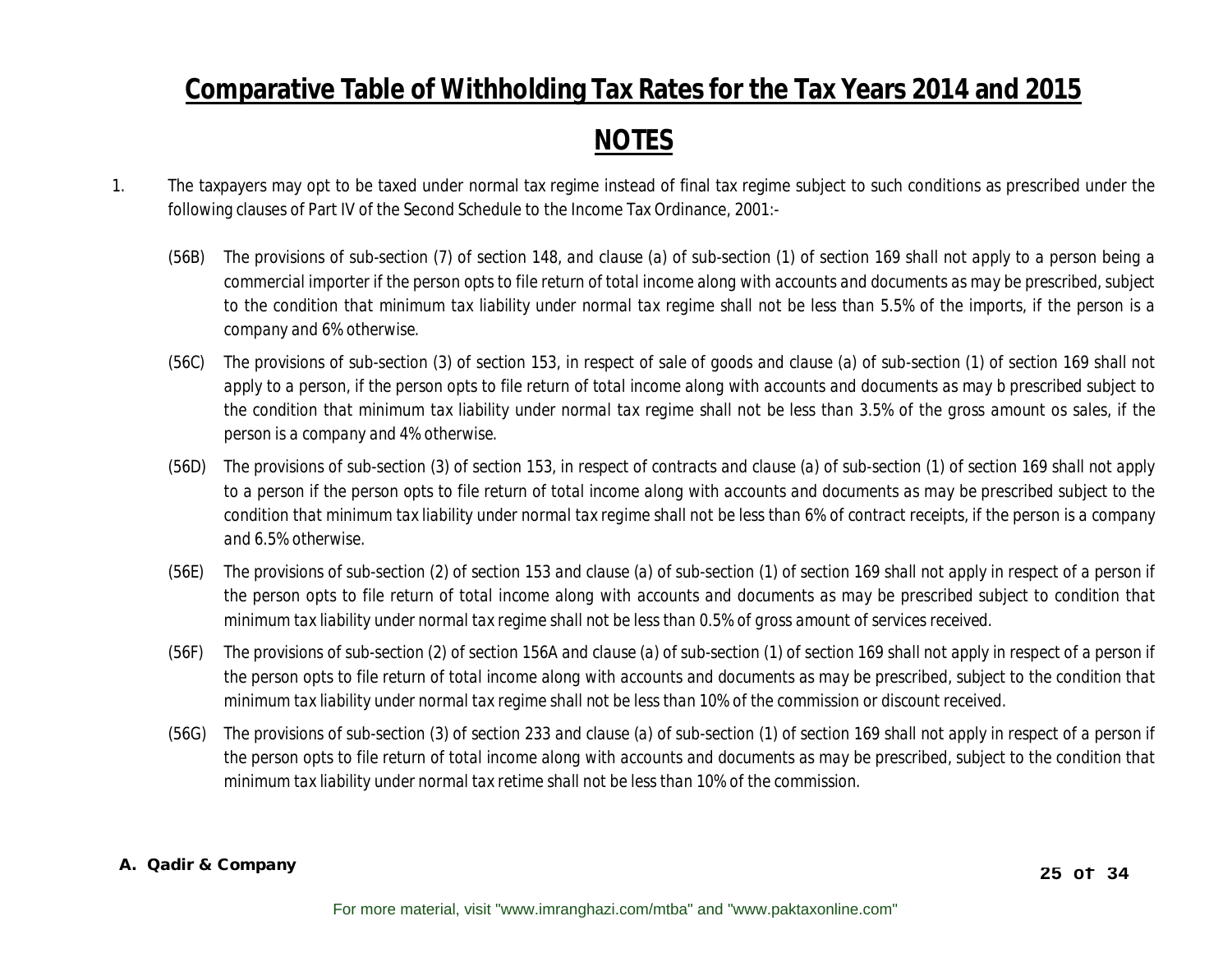|             |                |                        | <b>Tax Rate / Tax Amount</b> |          |  |
|-------------|----------------|------------------------|------------------------------|----------|--|
| <b>Note</b> | <b>Section</b> | <b>Type of Payment</b> | 2014                         | 2015     |  |
|             |                |                        | (Rupees)                     | (Rupees) |  |
|             |                |                        |                              |          |  |
|             | 149            | Income on Salary       |                              |          |  |
|             |                |                        |                              |          |  |
|             |                |                        |                              |          |  |

| (classe (TA) or DIV-For Fart-For First scribbinc)<br>Where the amount of salary: |                                                              |                                                              |
|----------------------------------------------------------------------------------|--------------------------------------------------------------|--------------------------------------------------------------|
| $\bullet$ does not exceed Rs. 400,000                                            | 0%                                                           | 0%                                                           |
| • Exceed Rs. 400,000 but does not exceed Rs. 750,000                             | 5% of the amount exceeding Rs.400,000                        | 5% of the amount exceeding Rs.400,000                        |
| • Exceed Rs. 750,000 but does not exceed Rs. 1,400,000                           | $Rs.17,500 + 10\%$ of the amount exceeding<br>Rs.750,000     | $Rs.17,500 + 10\%$ of the amount exceeding<br>Rs.750,000     |
| $\bullet$ Exceed Rs. 1,400,000 but does not exceed Rs. 1,500,000                 | $Rs.82,500 + 12.5\%$ of the amount exceeding<br>Rs.1,400,000 | $Rs.82,500 + 12.5\%$ of the amount exceeding<br>Rs.1,400,000 |
| • Exceed Rs. 1,500,000 but does not exceed Rs. 1,800,000                         | $Rs.95,000 + 15\%$ of the amount exceeding<br>Rs.1,500,000   | Rs.95,000 + 15% of the amount exceeding<br>Rs.1,500,000      |
| $\bullet$ Exceed Rs. 1,800,000 but does not exceed Rs. 2,500,000                 | Rs.140,000 + 17.5% of the amount exceeding<br>Rs.1,800,000   | Rs.140,000 + 17.5% of the amount<br>exceeding Rs.1,800,000   |
| • Exceed Rs. 2,500,000 but does not exceed Rs. 3,000,000                         | $Rs.262,500 + 20\%$ of the amount exceeding<br>Rs.2,500,000  | $Rs.262,500 + 20\%$ of the amount exceeding<br>Rs.2,500,000  |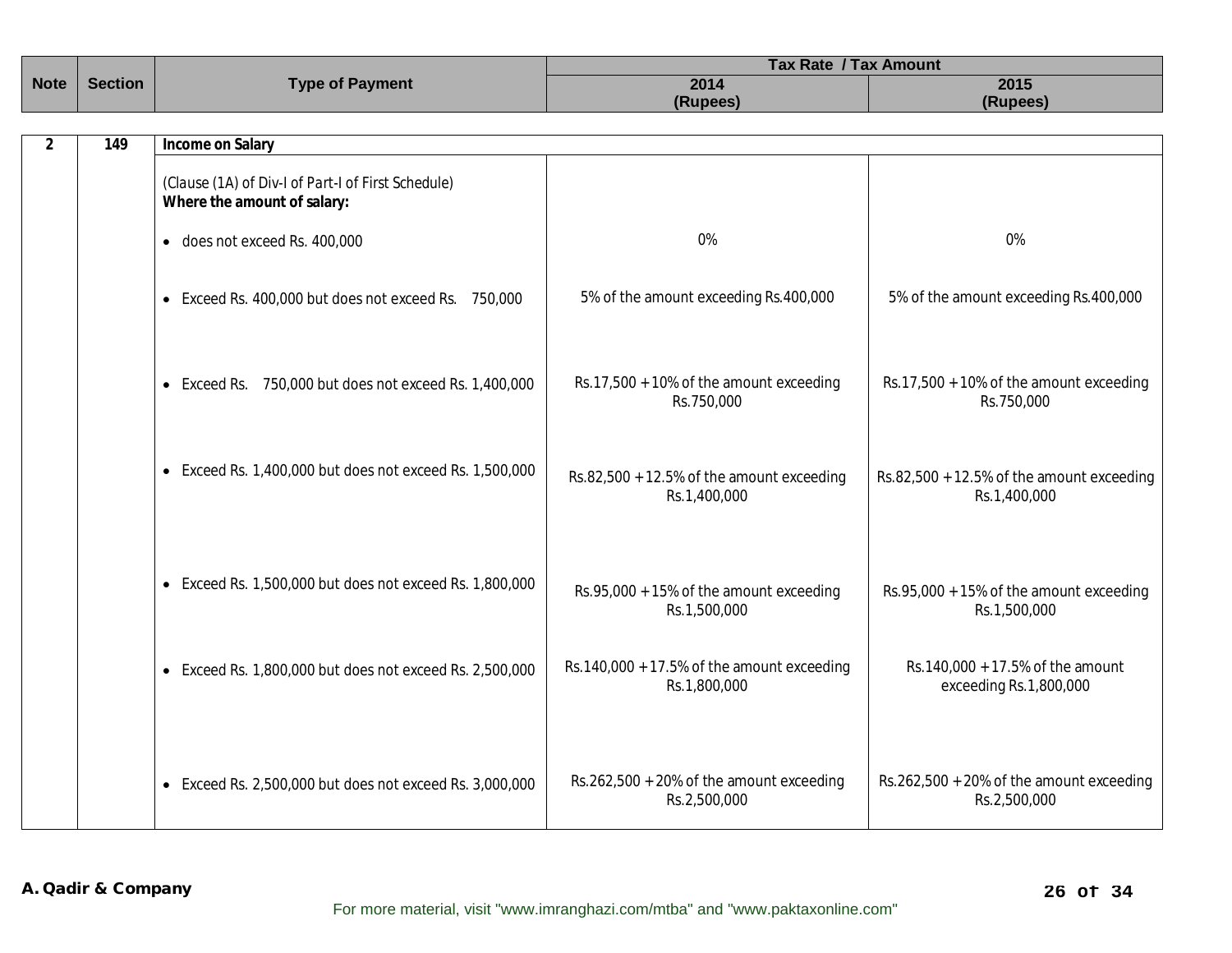|                               |     |                                                                                                   | <b>Tax Rate / Tax Amount</b>                                    |                                                                 |  |
|-------------------------------|-----|---------------------------------------------------------------------------------------------------|-----------------------------------------------------------------|-----------------------------------------------------------------|--|
| <b>Section</b><br><b>Note</b> |     | <b>Type of Payment</b>                                                                            | 2014                                                            | 2015                                                            |  |
|                               |     |                                                                                                   | (Rupees)                                                        | (Rupees)                                                        |  |
|                               |     |                                                                                                   |                                                                 |                                                                 |  |
|                               |     | • Exceed Rs. 3,000,000 but does not exceed Rs. 3,500,000                                          | $Rs.362,500 + 22.5\%$ of the amount exceeding<br>Rs.3,000,000   | Rs.362,500 + 22.5% of the amount<br>exceeding Rs.3,000,000      |  |
|                               |     | $\bullet$ Exceed Rs. 3,500,000 but does not exceed Rs. 4,000,000                                  | Rs.475,000 + 25% of the amount exceeding<br>Rs.3,500,000        | Rs.475,000 + 25% of the amount exceeding<br>Rs.3,500,000        |  |
|                               |     | $\bullet$ Exceed Rs. 4,000,000 but does not exceed Rs. 7,000,000                                  | $Rs.600,000 + 27.5\%$ of the amount exceeding<br>Rs.4,000,000   | Rs.600,000 + 27.5% of the amount<br>exceeding Rs.4,000,000      |  |
|                               |     | • Exceed Rs. 7,000,000                                                                            | Rs.1,425,000 + 30% of the amount exceeding<br>Rs.7,000,000      | Rs.1,425,000 + 30% of the amount<br>exceeding Rs.7,000,000      |  |
|                               |     |                                                                                                   |                                                                 |                                                                 |  |
| 3                             | 155 | <b>Income from Property</b>                                                                       |                                                                 |                                                                 |  |
|                               | (a) | (Clause (a) of Div-V of Part-III of First Schedule)<br>In case recipient is an Individual or AOP: |                                                                 |                                                                 |  |
|                               |     | • Where the gross amount of rent does not exceed<br>Rs.150,000                                    | <b>NIL</b>                                                      | <b>NIL</b>                                                      |  |
|                               |     | • Where the gross amount of rent exceeds Rs.150,000<br>but does not exceed Rs.1,000,000           | 10 % of the gross amount exceeding Rs.150,000                   | 10 % of the gross amount exceeding<br>Rs.150,000                |  |
|                               |     | • Where the gross amount of rent exceeds Rs. 1,000,000                                            | Rs. 85,000 + 15% of the gross amount exceeding<br>Rs. 1,000,000 | Rs. 85,000 + 15% of the gross amount<br>exceeding Rs. 1,000,000 |  |
|                               | (b) | (Clause (b) of Div-V of Part-III of First Schedule)<br>In case recipient is a Company:            | 15%                                                             | 15%                                                             |  |
|                               |     |                                                                                                   |                                                                 |                                                                 |  |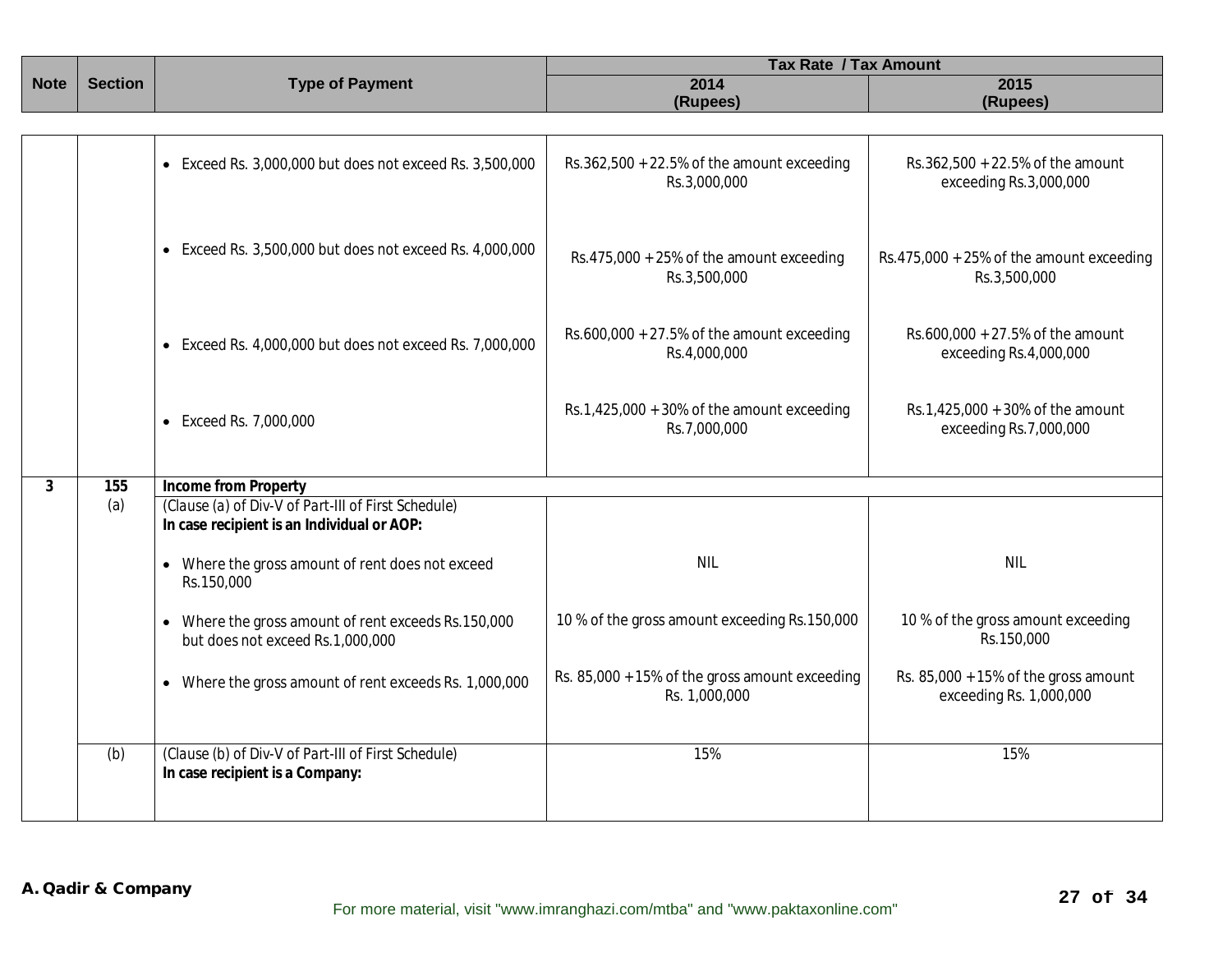|             |                |                                                       | <b>Tax Rate / Tax Amount</b> |              |                  |
|-------------|----------------|-------------------------------------------------------|------------------------------|--------------|------------------|
| <b>Note</b> | <b>Section</b> | <b>Type of Payment</b>                                | 2014                         |              | 2015             |
|             |                |                                                       | (Rupees)                     |              | (Rupees)         |
|             |                |                                                       |                              |              |                  |
| 4           | 231B           | <b>Purchase of Motor Vehicle</b>                      |                              |              |                  |
|             |                | (Div-VII of Part-IV of First Schedule)                |                              | <b>Filer</b> | <b>Non Filer</b> |
|             |                | upto 850cc<br>$\bullet$                               | 10,000                       | 10,000       | 10,000           |
|             |                | 851cc to 1000cc<br>$\bullet$                          | 20,000                       | 20,000       | 25,000           |
|             |                | 1001cc to 1300cc<br>$\bullet$                         | 30,000                       | 30,000       | 40,000           |
|             |                | 1301cc to 1600cc<br>$\bullet$                         | 50,000                       | 50,000       | 100,000          |
|             |                | 1601cc to 1800cc<br>$\bullet$                         | 75,000                       | 75,000       | 150,000          |
|             |                | 1801cc to 2000cc<br>$\bullet$                         | 100,000                      | 100,000      | 200,000          |
|             |                | 2001cc to 2500cc<br>$\bullet$                         | 150,000                      | 150,000      | 300,000          |
|             |                | 2501cc to 3000cc<br>$\bullet$                         | 150,000                      | 200,000      | 400,000          |
|             |                | Above 3000cc<br>$\bullet$                             | 150,000                      | 250,000      | 450,000          |
| 5           | 234            | <b>Tax on Motor Vehicle</b>                           |                              |              |                  |
|             | (a)            | (Clause (3) of Div-III of Part-IV of First Schedule)  |                              | <b>Filer</b> | <b>Non Filer</b> |
|             |                | Other private motor cars with engine capacity of:     |                              |              |                  |
|             |                | $\bullet$ upto 1000cc                                 |                              | 1,000        | 1,000            |
|             |                |                                                       | 750                          | 1,800        | 3,600            |
|             |                | 1001cc to 1199cc<br>$\bullet$                         | 1,250                        | 2,000        | 4,000            |
|             |                | 1200cc to 1299cc<br>$\bullet$                         | 1,750                        | 3,000        | 6,000            |
|             |                | 1300cc to 1499cc<br>$\bullet$                         | 3,000                        | 4,500        | 9,000            |
|             |                | 1500cc to 1599cc<br>$\bullet$                         | 3,000                        | 6,000        | 12,000           |
|             |                | 1600cc to 1999cc<br>$\bullet$                         | 4,000                        | 12,000       |                  |
|             |                | • Above 2000cc                                        | 8,000                        |              | 24,000           |
|             | (b)            | (Clause (4) of Div-III of Part-IV of First Schedule)  |                              | <b>Filer</b> | <b>Non Filer</b> |
|             |                | Where the motor vehicle tax is collected in lump sum: |                              |              |                  |
|             |                | $\bullet$ upto 1000cc                                 | 7,500                        | 10,000       | 10,000           |
|             |                | 1001cc to 1199cc<br>$\bullet$                         | 12,500                       | 18,000       | 36,000           |
|             |                | 1200cc to 1299cc<br>$\bullet$                         | 17,500                       | 20,000       | 40,000           |
|             |                | 1300cc to 1499cc<br>$\bullet$                         | 30,000                       | 30,000       | 60,000           |
|             |                | 1500cc to 1599cc<br>$\bullet$                         | 30,000                       | 45,000       | 90,000           |
|             |                | 1600cc to 1999cc<br>$\bullet$                         | 40,000                       | 60,000       | 120,000          |
|             |                | Above 2000cc<br>$\bullet$                             | 80,000                       | 120,000      | 240,000          |
|             |                |                                                       |                              |              |                  |
|             |                |                                                       |                              |              |                  |
|             |                |                                                       |                              |              |                  |
|             |                |                                                       |                              |              |                  |
|             |                |                                                       |                              |              |                  |
|             |                |                                                       |                              |              |                  |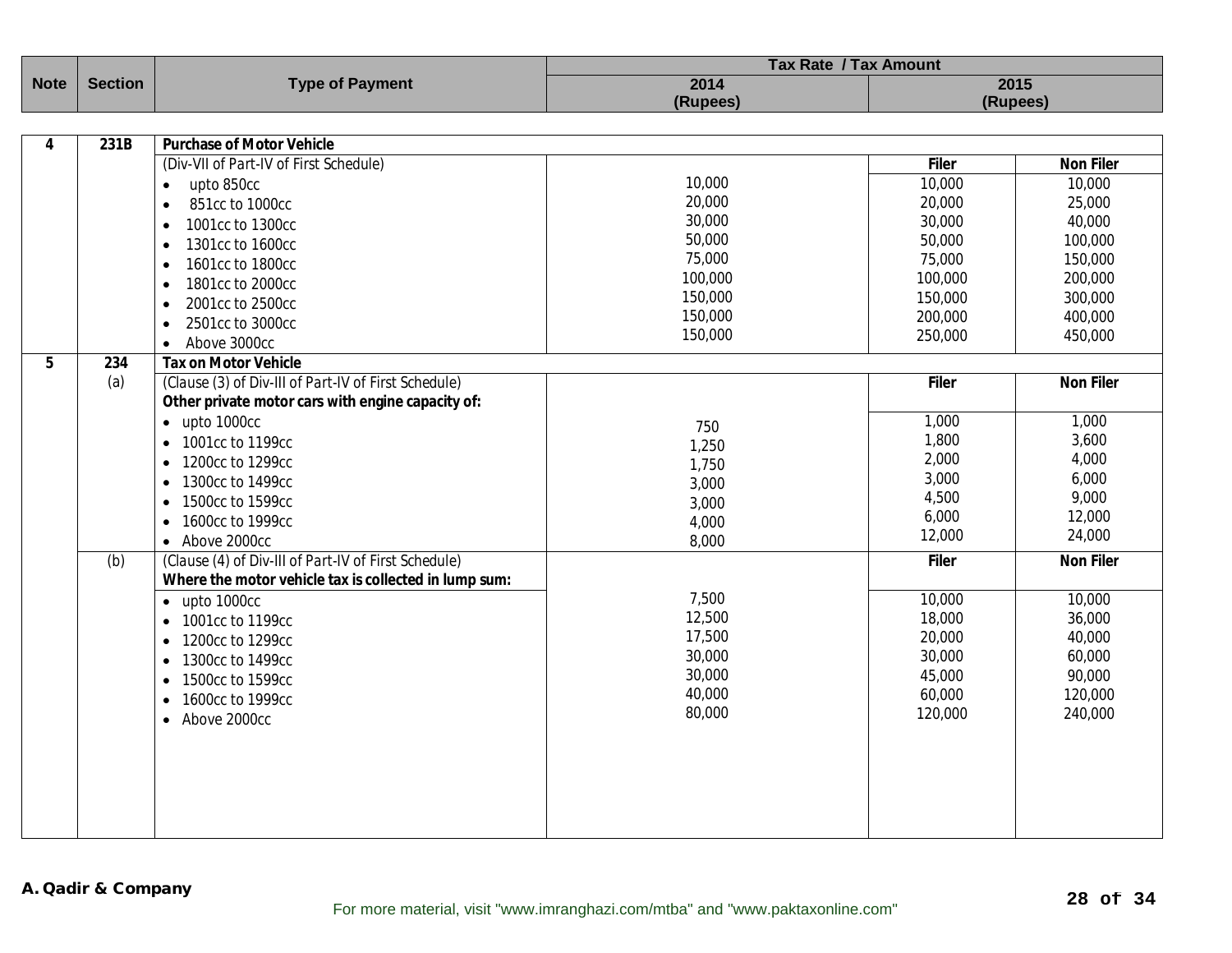|                |                         | <b>Tax Rate / Tax Amount</b>                                                                                                                                                                                                                                                                                                                                                                                                                                                                                                                                                                                                                                                                                                                                                                                                                                                                                                                                     |                                                                                                                                                  |  |
|----------------|-------------------------|------------------------------------------------------------------------------------------------------------------------------------------------------------------------------------------------------------------------------------------------------------------------------------------------------------------------------------------------------------------------------------------------------------------------------------------------------------------------------------------------------------------------------------------------------------------------------------------------------------------------------------------------------------------------------------------------------------------------------------------------------------------------------------------------------------------------------------------------------------------------------------------------------------------------------------------------------------------|--------------------------------------------------------------------------------------------------------------------------------------------------|--|
| <b>Section</b> |                         |                                                                                                                                                                                                                                                                                                                                                                                                                                                                                                                                                                                                                                                                                                                                                                                                                                                                                                                                                                  | 2015                                                                                                                                             |  |
|                |                         |                                                                                                                                                                                                                                                                                                                                                                                                                                                                                                                                                                                                                                                                                                                                                                                                                                                                                                                                                                  | (Rupees)                                                                                                                                         |  |
|                |                         |                                                                                                                                                                                                                                                                                                                                                                                                                                                                                                                                                                                                                                                                                                                                                                                                                                                                                                                                                                  |                                                                                                                                                  |  |
|                |                         |                                                                                                                                                                                                                                                                                                                                                                                                                                                                                                                                                                                                                                                                                                                                                                                                                                                                                                                                                                  |                                                                                                                                                  |  |
|                |                         |                                                                                                                                                                                                                                                                                                                                                                                                                                                                                                                                                                                                                                                                                                                                                                                                                                                                                                                                                                  |                                                                                                                                                  |  |
|                |                         |                                                                                                                                                                                                                                                                                                                                                                                                                                                                                                                                                                                                                                                                                                                                                                                                                                                                                                                                                                  |                                                                                                                                                  |  |
|                |                         | $\mathbf 0$                                                                                                                                                                                                                                                                                                                                                                                                                                                                                                                                                                                                                                                                                                                                                                                                                                                                                                                                                      | $\mathbf 0$                                                                                                                                      |  |
|                | $\bullet$               | 80                                                                                                                                                                                                                                                                                                                                                                                                                                                                                                                                                                                                                                                                                                                                                                                                                                                                                                                                                               | 80                                                                                                                                               |  |
|                | $\bullet$               | 100                                                                                                                                                                                                                                                                                                                                                                                                                                                                                                                                                                                                                                                                                                                                                                                                                                                                                                                                                              | 100                                                                                                                                              |  |
|                | exceeds Rs<br>$\bullet$ | 160                                                                                                                                                                                                                                                                                                                                                                                                                                                                                                                                                                                                                                                                                                                                                                                                                                                                                                                                                              | 160                                                                                                                                              |  |
|                | $\bullet$               |                                                                                                                                                                                                                                                                                                                                                                                                                                                                                                                                                                                                                                                                                                                                                                                                                                                                                                                                                                  | 300                                                                                                                                              |  |
|                | $\bullet$               |                                                                                                                                                                                                                                                                                                                                                                                                                                                                                                                                                                                                                                                                                                                                                                                                                                                                                                                                                                  | 350                                                                                                                                              |  |
|                | $\bullet$               |                                                                                                                                                                                                                                                                                                                                                                                                                                                                                                                                                                                                                                                                                                                                                                                                                                                                                                                                                                  | 450                                                                                                                                              |  |
|                | $\bullet$               |                                                                                                                                                                                                                                                                                                                                                                                                                                                                                                                                                                                                                                                                                                                                                                                                                                                                                                                                                                  | 500                                                                                                                                              |  |
|                | $\bullet$               |                                                                                                                                                                                                                                                                                                                                                                                                                                                                                                                                                                                                                                                                                                                                                                                                                                                                                                                                                                  | 650                                                                                                                                              |  |
|                | $\bullet$               |                                                                                                                                                                                                                                                                                                                                                                                                                                                                                                                                                                                                                                                                                                                                                                                                                                                                                                                                                                  | 1,000                                                                                                                                            |  |
|                | $\bullet$               |                                                                                                                                                                                                                                                                                                                                                                                                                                                                                                                                                                                                                                                                                                                                                                                                                                                                                                                                                                  | 1,500                                                                                                                                            |  |
|                | $\bullet$               |                                                                                                                                                                                                                                                                                                                                                                                                                                                                                                                                                                                                                                                                                                                                                                                                                                                                                                                                                                  |                                                                                                                                                  |  |
|                |                         |                                                                                                                                                                                                                                                                                                                                                                                                                                                                                                                                                                                                                                                                                                                                                                                                                                                                                                                                                                  | 10% of Electricity Bill                                                                                                                          |  |
|                |                         |                                                                                                                                                                                                                                                                                                                                                                                                                                                                                                                                                                                                                                                                                                                                                                                                                                                                                                                                                                  | 5% of Electricity Bill                                                                                                                           |  |
|                |                         |                                                                                                                                                                                                                                                                                                                                                                                                                                                                                                                                                                                                                                                                                                                                                                                                                                                                                                                                                                  |                                                                                                                                                  |  |
|                |                         |                                                                                                                                                                                                                                                                                                                                                                                                                                                                                                                                                                                                                                                                                                                                                                                                                                                                                                                                                                  |                                                                                                                                                  |  |
|                |                         |                                                                                                                                                                                                                                                                                                                                                                                                                                                                                                                                                                                                                                                                                                                                                                                                                                                                                                                                                                  |                                                                                                                                                  |  |
|                |                         |                                                                                                                                                                                                                                                                                                                                                                                                                                                                                                                                                                                                                                                                                                                                                                                                                                                                                                                                                                  | 100,000                                                                                                                                          |  |
|                |                         |                                                                                                                                                                                                                                                                                                                                                                                                                                                                                                                                                                                                                                                                                                                                                                                                                                                                                                                                                                  | 100,000                                                                                                                                          |  |
|                |                         |                                                                                                                                                                                                                                                                                                                                                                                                                                                                                                                                                                                                                                                                                                                                                                                                                                                                                                                                                                  |                                                                                                                                                  |  |
|                |                         |                                                                                                                                                                                                                                                                                                                                                                                                                                                                                                                                                                                                                                                                                                                                                                                                                                                                                                                                                                  |                                                                                                                                                  |  |
|                |                         |                                                                                                                                                                                                                                                                                                                                                                                                                                                                                                                                                                                                                                                                                                                                                                                                                                                                                                                                                                  |                                                                                                                                                  |  |
|                |                         |                                                                                                                                                                                                                                                                                                                                                                                                                                                                                                                                                                                                                                                                                                                                                                                                                                                                                                                                                                  |                                                                                                                                                  |  |
|                |                         |                                                                                                                                                                                                                                                                                                                                                                                                                                                                                                                                                                                                                                                                                                                                                                                                                                                                                                                                                                  |                                                                                                                                                  |  |
|                |                         |                                                                                                                                                                                                                                                                                                                                                                                                                                                                                                                                                                                                                                                                                                                                                                                                                                                                                                                                                                  |                                                                                                                                                  |  |
|                |                         |                                                                                                                                                                                                                                                                                                                                                                                                                                                                                                                                                                                                                                                                                                                                                                                                                                                                                                                                                                  |                                                                                                                                                  |  |
|                |                         |                                                                                                                                                                                                                                                                                                                                                                                                                                                                                                                                                                                                                                                                                                                                                                                                                                                                                                                                                                  |                                                                                                                                                  |  |
|                |                         |                                                                                                                                                                                                                                                                                                                                                                                                                                                                                                                                                                                                                                                                                                                                                                                                                                                                                                                                                                  |                                                                                                                                                  |  |
|                |                         |                                                                                                                                                                                                                                                                                                                                                                                                                                                                                                                                                                                                                                                                                                                                                                                                                                                                                                                                                                  |                                                                                                                                                  |  |
|                |                         |                                                                                                                                                                                                                                                                                                                                                                                                                                                                                                                                                                                                                                                                                                                                                                                                                                                                                                                                                                  |                                                                                                                                                  |  |
|                |                         |                                                                                                                                                                                                                                                                                                                                                                                                                                                                                                                                                                                                                                                                                                                                                                                                                                                                                                                                                                  |                                                                                                                                                  |  |
|                |                         |                                                                                                                                                                                                                                                                                                                                                                                                                                                                                                                                                                                                                                                                                                                                                                                                                                                                                                                                                                  |                                                                                                                                                  |  |
|                | 235<br>236E             | <b>Type of Payment</b><br><b>Electricity Consumption</b><br>(Div-IV of Part-IV of First Schedule)<br>Where the amount of electricity bill:<br>• does not exceed Rs. 400<br>exceeds Rs<br>400 but does not exceed Rs<br>600<br>exceeds Rs<br>600 but does not exceed Rs<br>800<br>800 but does not exceed Rs 1,000<br>exceeds Rs 1,000 but does not exceed Rs 1,500<br>exceeds Rs 1,500 but does not exceed Rs 3,000<br>exceeds Rs 3,000 but does not exceed Rs 4,500<br>exceeds Rs 4,500 but does not exceed Rs 6,000<br>exceeds Rs 6,000 but does not exceed Rs 10,000<br>exceeds Rs 10,000 but does not exceed Rs 15,000<br>exceeds Rs 15,000 but does not exceed Rs 20,000<br>exceeds Rs 20,000<br>(i)<br>For commercial consumers<br>(ii)<br>For industrial undertaking<br>Advance Tax on Foreign Produced Films and TV Plays<br>(Div-XII of Part-IV of First Schedule)<br>• Foreign produced TV drama serial<br>• Foreign produced TV play (single episode) | 2014<br>(Rupees)<br>300<br>350<br>450<br>500<br>650<br>1,000<br>1,500<br>10% of Electricity Bill<br>5% of Electricity Bill<br>100,000<br>100,000 |  |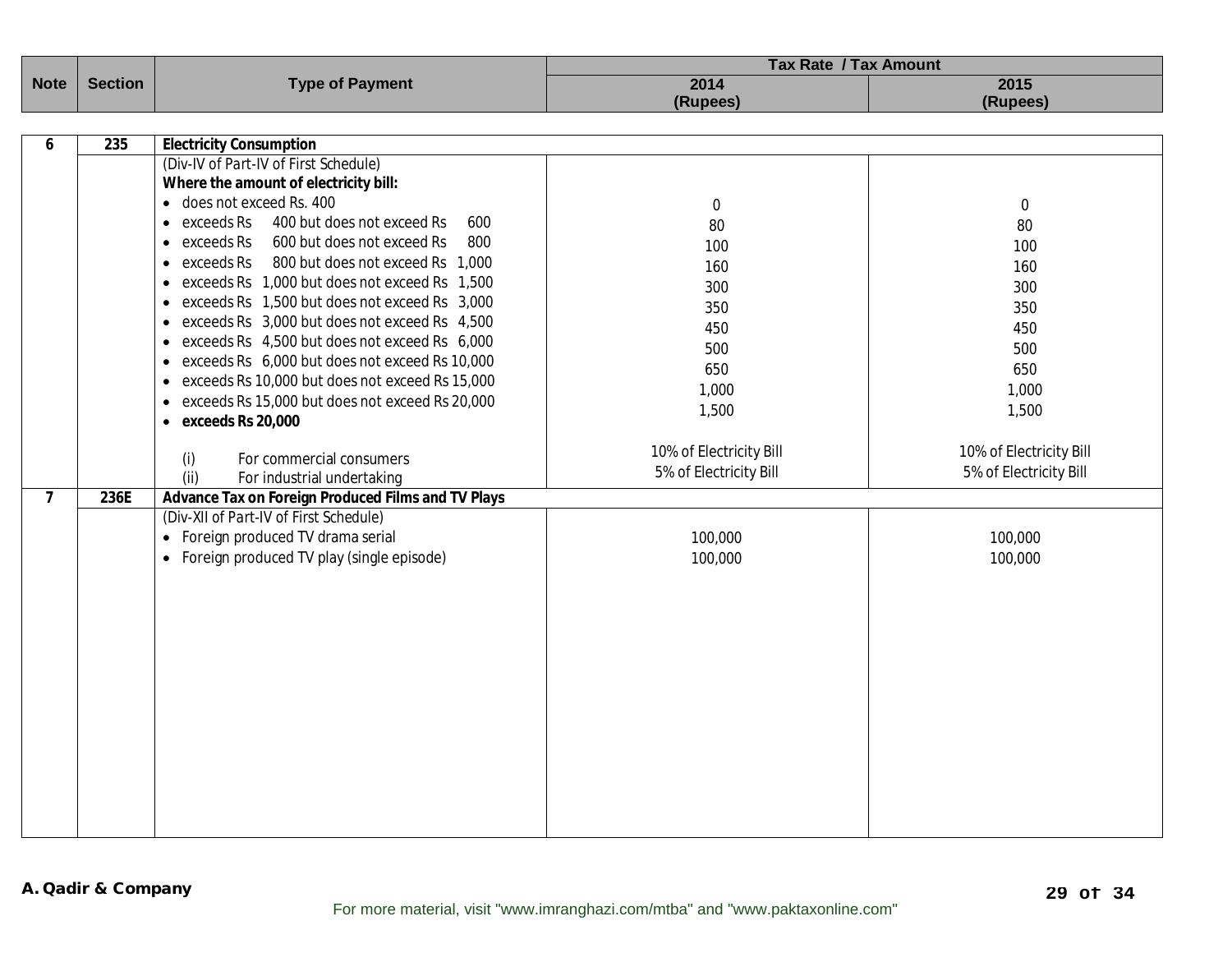|  | Note Section<br><b>Type of Payment</b> |          | <b>Tax Rate / Tax Amount</b> |      |  |
|--|----------------------------------------|----------|------------------------------|------|--|
|  |                                        |          | 2014                         | 2015 |  |
|  |                                        | (Rupees) | (Rupees)                     |      |  |

| 8 | 236F | Advance Tax on Cable Television Operators and Other Electronic Media. |             |                      |                      |         |
|---|------|-----------------------------------------------------------------------|-------------|----------------------|----------------------|---------|
|   |      | (Div-XIII of Part-IV of First Schedule)                               |             |                      |                      |         |
|   |      | Tax on Licence Fee / Renewal Fee:                                     | License fee | Renewal              | License fee          | Renewal |
|   |      | License category as provided in PEMRA Rules:                          |             |                      |                      |         |
|   |      | $\bullet$ H                                                           | 7,500       | 10,000               | 7,500                | 10,000  |
|   |      | $\bullet$ H-1                                                         | 10,000      | 15,000               | 10,000               | 15,000  |
|   |      | $H-II$<br>$\bullet$                                                   | 25,000      | 30,000               | 25,000               | 30,000  |
|   |      | R<br>$\bullet$                                                        | 5,000       | 30,000               | 5,000                | 30,000  |
|   |      | -B<br>$\bullet$                                                       | 5,000       | 40,000               | 5,000                | 40,000  |
|   |      | $-B-1$                                                                | 30,000      | 50,000               | 30,000               | 50,000  |
|   |      | $-B-2$                                                                | 40,000      | 60,000               | 40,000               | 60,000  |
|   |      | $-B-3$                                                                | 50,000      | 75,000               | 50,000               | 75,000  |
|   |      | $B-4$<br>$\bullet$                                                    | 75,000      | 100,000              | 75,000               | 100,000 |
|   |      | $-B-5$                                                                | 87,500      | 150,000              | 87,500               | 150,000 |
|   |      | $-B-6$                                                                | 175,000     | 200,000              | 175,000              | 200,000 |
|   |      | $B-7$<br>$\bullet$                                                    | 262,500     | 300,000              | 262,500              | 300,000 |
|   |      | $-B-8$                                                                | 437,500     | 500,000              | 437,500              | 500,000 |
|   |      | $-B-9$                                                                | 700,000     | 800,000              | 700,000              | 800,000 |
|   |      | $-B-10$                                                               | 875,500     | 900,000              | 875,500              | 900,000 |
| 9 | 236J | Advance Tax on Dealers, Commission Agents and Arhatis,<br>etc.        |             | <b>Tax per Annum</b> | <b>Tax per Annum</b> |         |
|   |      |                                                                       |             |                      |                      |         |
|   |      | (Div-XVII of Part-IV of First Schedule)                               |             |                      |                      |         |
|   |      | • Group or Class A                                                    | 10,000      |                      | 10,000               |         |
|   |      | Group or Class B<br>$\bullet$                                         | 7,500       |                      | 7,500                |         |
|   |      | • Group or Class C                                                    | 5,000       |                      | 5,000                |         |
|   |      | • Any other Category                                                  | 5,000       |                      | 5,000                |         |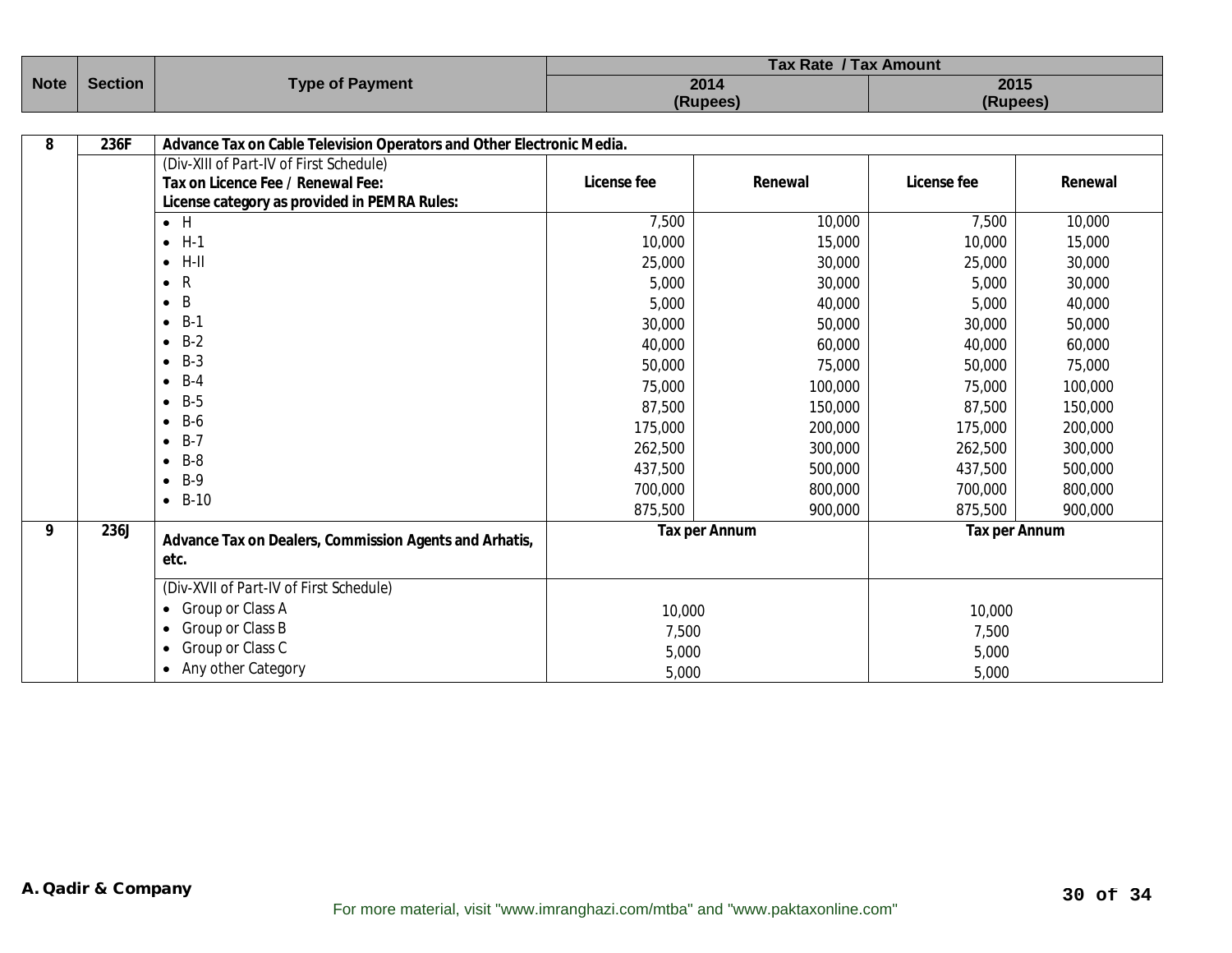# **Related Legal Provisions**

For more material, visit "www.imranghazi.com/mtba" and "www.paktaxonline.com"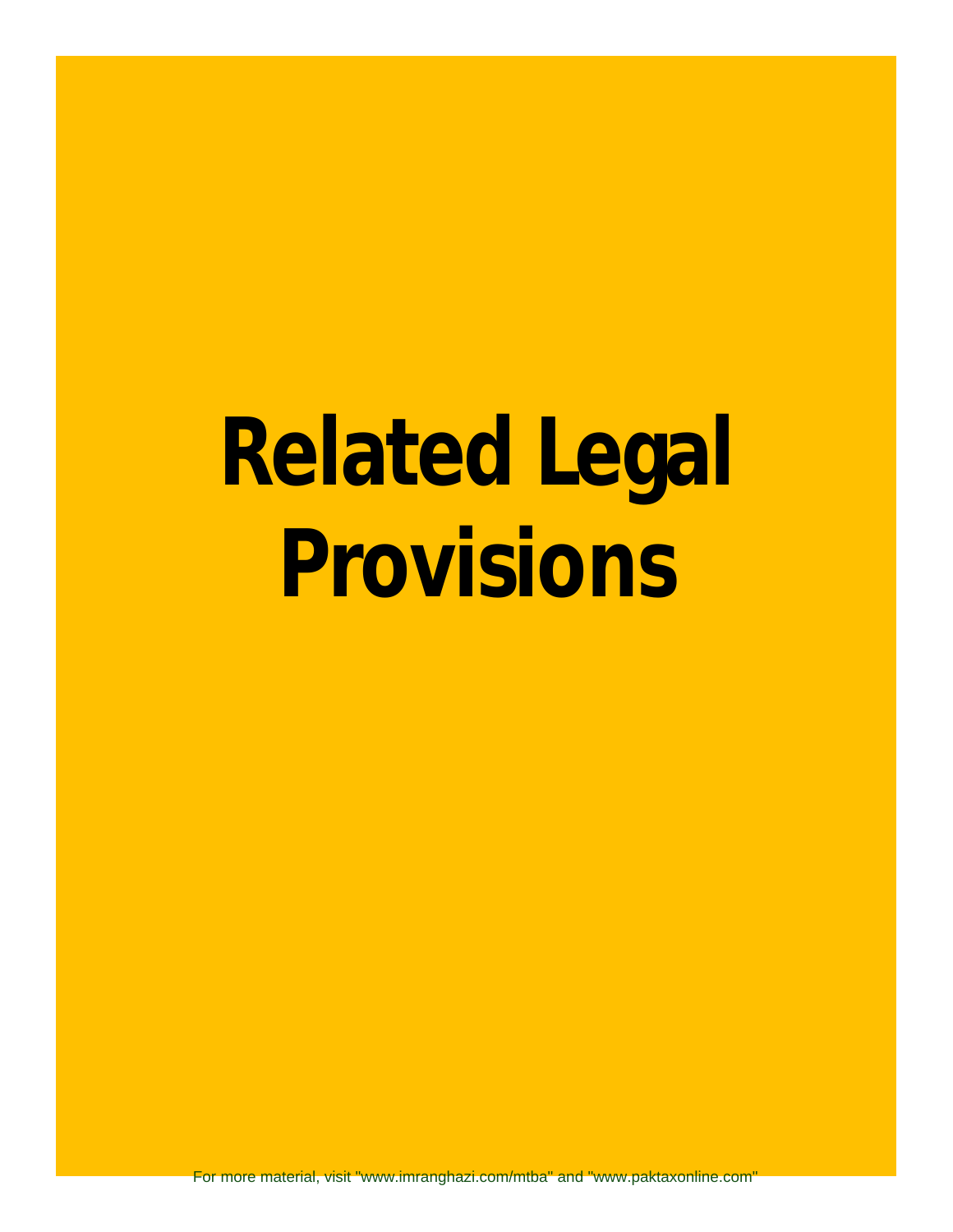#### **Related Legal Provisions**

#### **1. Payment of tax collected or deducted Section 160 of the Income Tax Ordinance, 2001 read with Rule 43 of the Income Tax Rules, 2002**

As required under section 160 and under the Sixth Schedule to the Ordinance, the tax collected or deducted under Division II or Division III of Part V of Chapter X of the Ordinance, Chapter XII of the Ordinance or Sixth Schedule to the Ordinance shall be paid to the Commissioner by way of credit to the Federal Government, -

- (a) where the tax has been collected or deducted by the Federal Government of a Provincial Government on the day the tax was collected or deducted; or
- (b) where the tax has been collected or deducted by a person other than the Federal Government or a Provincial Government, by remittance to the Government Treasury or deposit in an authorized branch of the State Bank of Pakistan or the National Bank of Pakistan, within seven days from the end of each week ending on every Sunday.

#### **2. Filing of monthly statements:**

#### **Section 165(2) of the Ordinance, 2001 read with Rule 44 of the Rules**

Every prescribed person collecting tax under Division II of this Part of Chapter XII or deducting tax from a payment under Division III of this Part or Chapter XII shall furnish or e-file statements under sub-section (1) by the 15<sup>th</sup> day of the month following the month to which the withholding tax pertains.

#### **3. Filing of annual statement:**

#### **Section 165(6) of the Ordinance read with Rule 44 of the Rules**

Every person deducting tax from payment under section 149 shall furnish to the Commissioner an annual statement in the prescribed form and manner.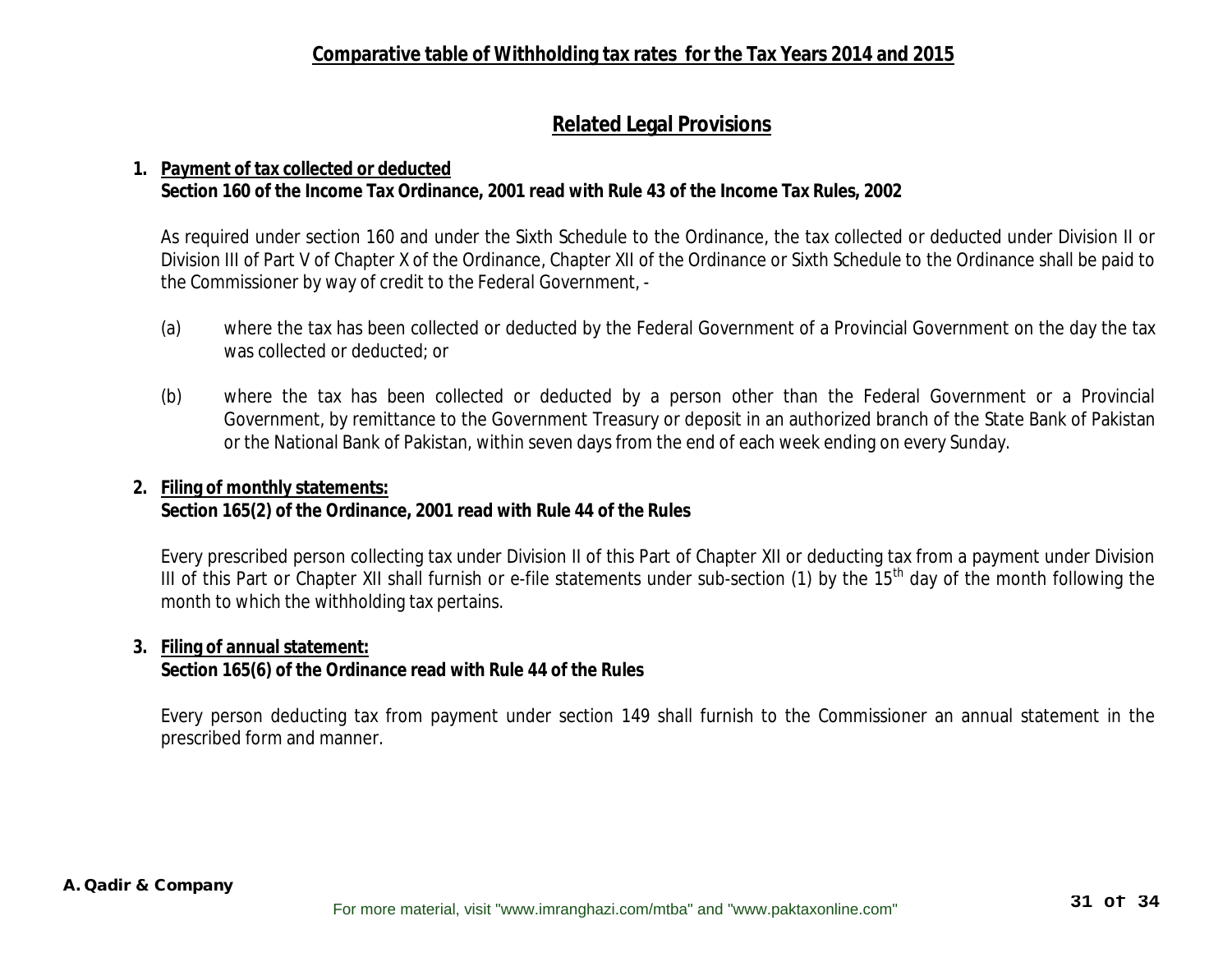#### **4. Failure to pay tax collected or deducted Section 161(1) of the Ordinance**

Where a person-

- (a) fails to collect tax as required under Division II of this Part or Chapter XII or deduct tax from a payment as required under Division III of this Part or Chapter XII or as required under section 50 of the repealed Ordinance; or
- (b) having collected tax under Division II of this Part or Chapter XII or deducted tax under Division II of this Part or Chapter XII or deducted tax under Division III of this Part or Chapter XII fails to pay the tax to the Commissioner as required under section 160, or having collected tax under section 50 of the repealed Ordinance pay to the credit of the Federal Government as required under sub-section (8) of section 50 of the repealed Ordinance,

the person shall be personally liable to pay the amount of tax to the Commissioner who may pass an order to that effect and proceed to recover the same.

#### **5. Offences and Penalties Serial (1A) and (15) of Section 182(1) of the Ordinance**

Any person who commits any office specified in column (2) of the Table below shall, in addition to and not in derogation of any punishment to which he may be liable under this Ordinance or any other law, be liable to the penalty mentioned against that offence in Colum (3) thereof:-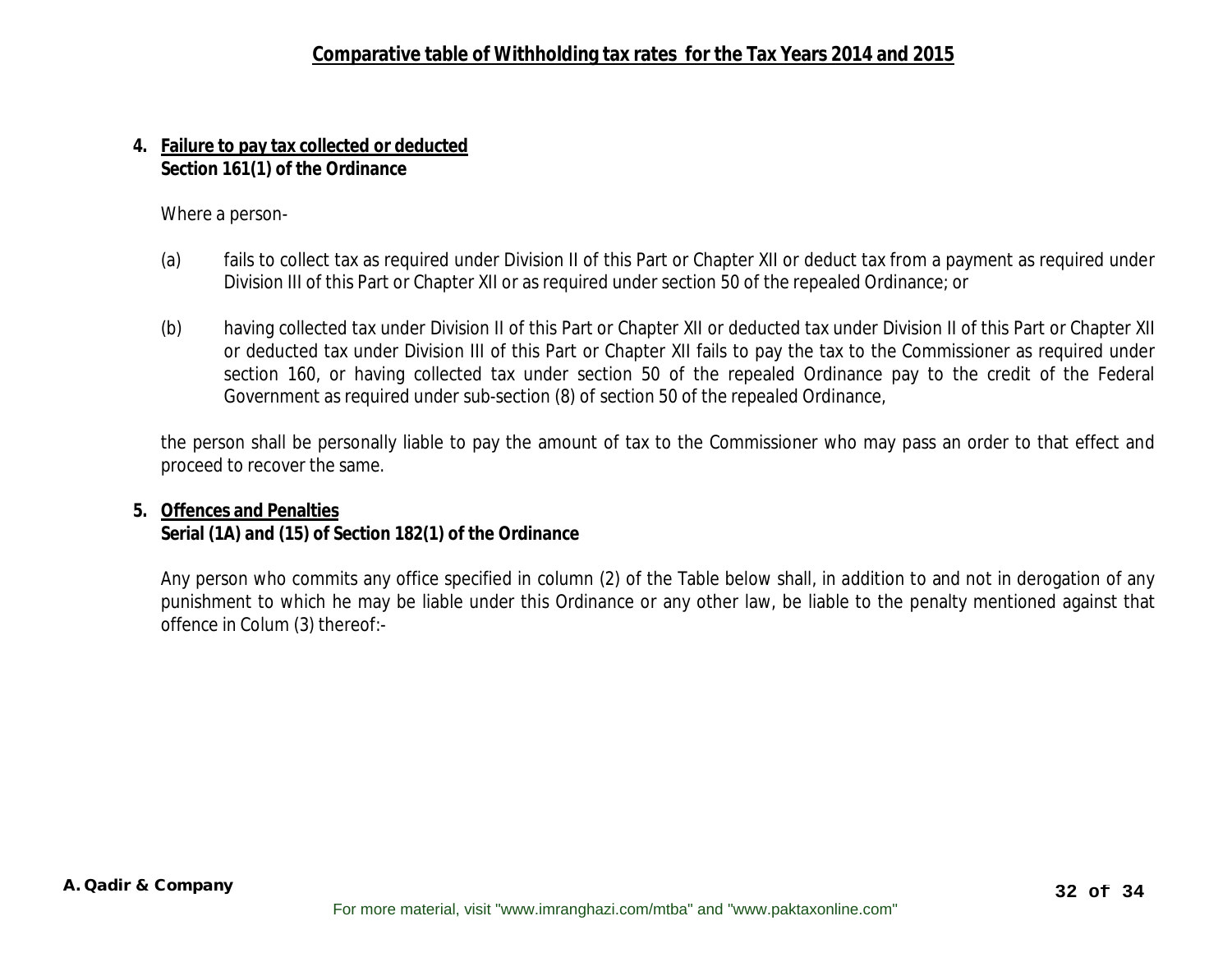| S.<br>No. | <b>Offences</b>                                                                                                                                                                                        | <b>Penalties</b>                                                                                                                | Section of the<br><b>Ordinance to which</b><br>offence has<br>reference.                                                                                   |
|-----------|--------------------------------------------------------------------------------------------------------------------------------------------------------------------------------------------------------|---------------------------------------------------------------------------------------------------------------------------------|------------------------------------------------------------------------------------------------------------------------------------------------------------|
| (1)       | (2)                                                                                                                                                                                                    | (3)                                                                                                                             | (4)                                                                                                                                                        |
| 1A.       | Where any person fails to furnish a statement<br>as required under section 115, 165 or 165A<br>within the due *[date].<br>* the word "date" in bracket inserted by us,<br>which appears to be missing. | Such person shall pay a penalty of Rs.2500<br>for each day of default subject to a<br>minimum penalty of fifty thousand rupees. | 115, 165 and 165A                                                                                                                                          |
| 15.       | any person who fails to collect or deduct tax as<br>required under any provision of this Ordinance<br>or fails to pay the tax collected or deducted as  <br>required under section 160.                | such person shall pay a penalty of twenty<br>five thousand rupees or the 10% of the<br>amount of tax whichever is higher.       | 148, 149, 150, 151,<br>152, 153, 153A, 154,<br>155,<br>156,<br>156A<br>156B,<br>158,<br>160,<br>231A,<br>231B, 233,<br>233A, 234, 234A,<br>235, 236, 236A. |

#### **6. Default Surcharge Section 205(3) of the Ordinance**

A person who fails to collect tax, as required under Division II of Part V of this Chapter or Chapter XII or deduct tax as required under Division III of Part V of this Chapter or Chapter XII or fails to pay an amount of tax collected or deducted as required under section 160 on or before the due date for payment shall be liable for default surcharge at a rate equal to 18 per cent per annum on the amount unpaid computed for the period commencing on the date the amount was required to be collected or deducted and ending on the date on which it was paid to the Commissioner:

Provided that if the person opts to pay the tax due on the basis of an order under section 129 on or before the due date given in the notice under sub-section (2) of section 137 issued in consequence of the said order and does not file an appeal under section 131, he shall not be liable to pay default surcharge for the period beginning from the date of order under section 161 to the date of payment.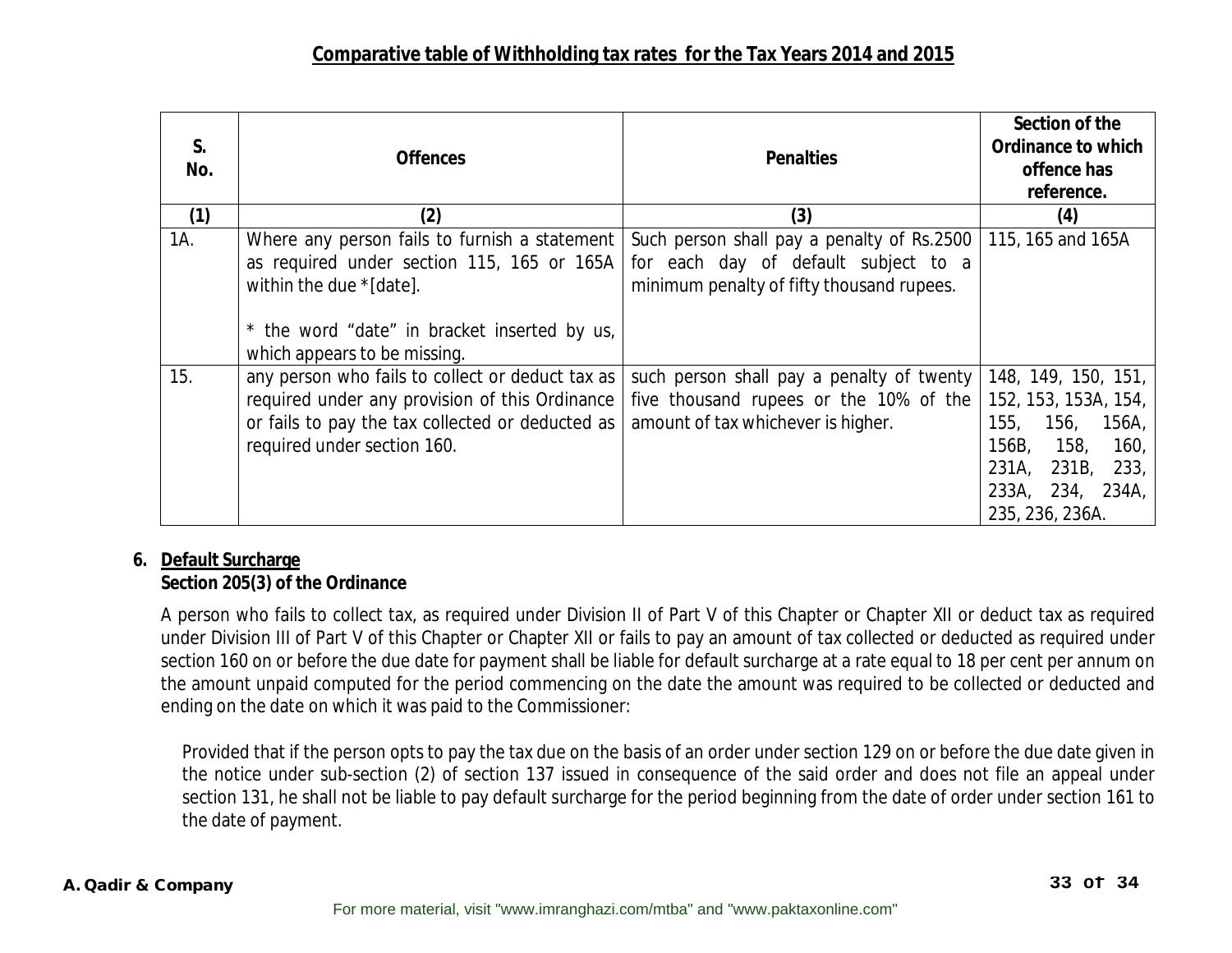#### **Concept of "Filer" and "Non‐Filer"**

A concept of filers and non‐filers was introduced through the Finance Act, 2014 in the Income Tax Ordinance, 2001 (**the Ordinance**) and accordingly higher rates of Withholding of Taxes (WHT) were levied on non-filers, in respect Dividend under Section 150, Profit on Debt under Section 151, Cash Withdrawal from Bank under Section 231A, Vehicle registration under Section 234, Advance tax on Sales to distributors, dealers & Wholesalers under Section 236G and Purchase and Sale of immovable property under Sections 236C & 236K respectively. The terms "**Filer**" and "**Non‐Filer**" were also defined through insertion of the following Clauses (23A) and (35C) in Section 2 of the Ordinance..

- i) **"Filer"** means <sup>a</sup> taxpayer whose name appears in the active taxpayer's list issued by the Board from time to time or is holders of taxpayer's card; and
- ii) **"Non‐Filer"** means <sup>a</sup> person who is not <sup>a</sup> filer.

Through issuance of latest SRO 136(1)/2015 dated 13‐02‐2015, the concept of higher rates for non‐filers has further been extended to two more sectors i.e. Imports under Section 148 and Services under Section 153(1)(b) of the Ordinance.

Active Taxpayers List (**ATL**) is regulated by Section 181A of the Ordinance read with Rule 81B of the Income Tax Rules, 2002 (**the Rules**). As per Sub‐Rule (4) of Rule 81B of the Rules the ATL will be updated on fifteenth of every month.

Latest Active Taxpayers List (**ATL**) is accessible at the FBR web‐portal, which may be downloaded and kept in records. The FBR vide SRO 176(1)/2015 dated 27‐02‐2015 has also issued draft amendments in Rule 81 of the Rules; whereby:‐

- For Financial Year 2014-15, Active Taxpayers List shall be published and made available at Board's web portal by the 21<sup>st</sup> March, 2015; and
- That Active Taxpayers List published during Financial Year 2013-14, shall be valid upon the 20<sup>th</sup> March, 2015.

Therefore, in order to avoid any additional tax exposure, we would strongly advise the reader of this publication to kindly check the status of vendors/service providers in the "Active Taxpayers List" from the FBR web-portal, before releasing payments to any person.

#### **Disclaimer**

This document has been prepared / compiled on the basis of information available under the Income Tax Ordinance, 2001 and Income Tax Rules, 2002. A. Qadir & Company does not guarantee or warrant the accuracy, reliability, completeness or currency of the information in this document nor its usefulness in achieving any purpose. Readers are responsible for assessing the relevance and accuracy of the contents of this document. We would not be liable for any loss, damage, cost or **expense incurred or arising by reason of any person using or relying on information in this document.**

#### **A. Qadir & Company**